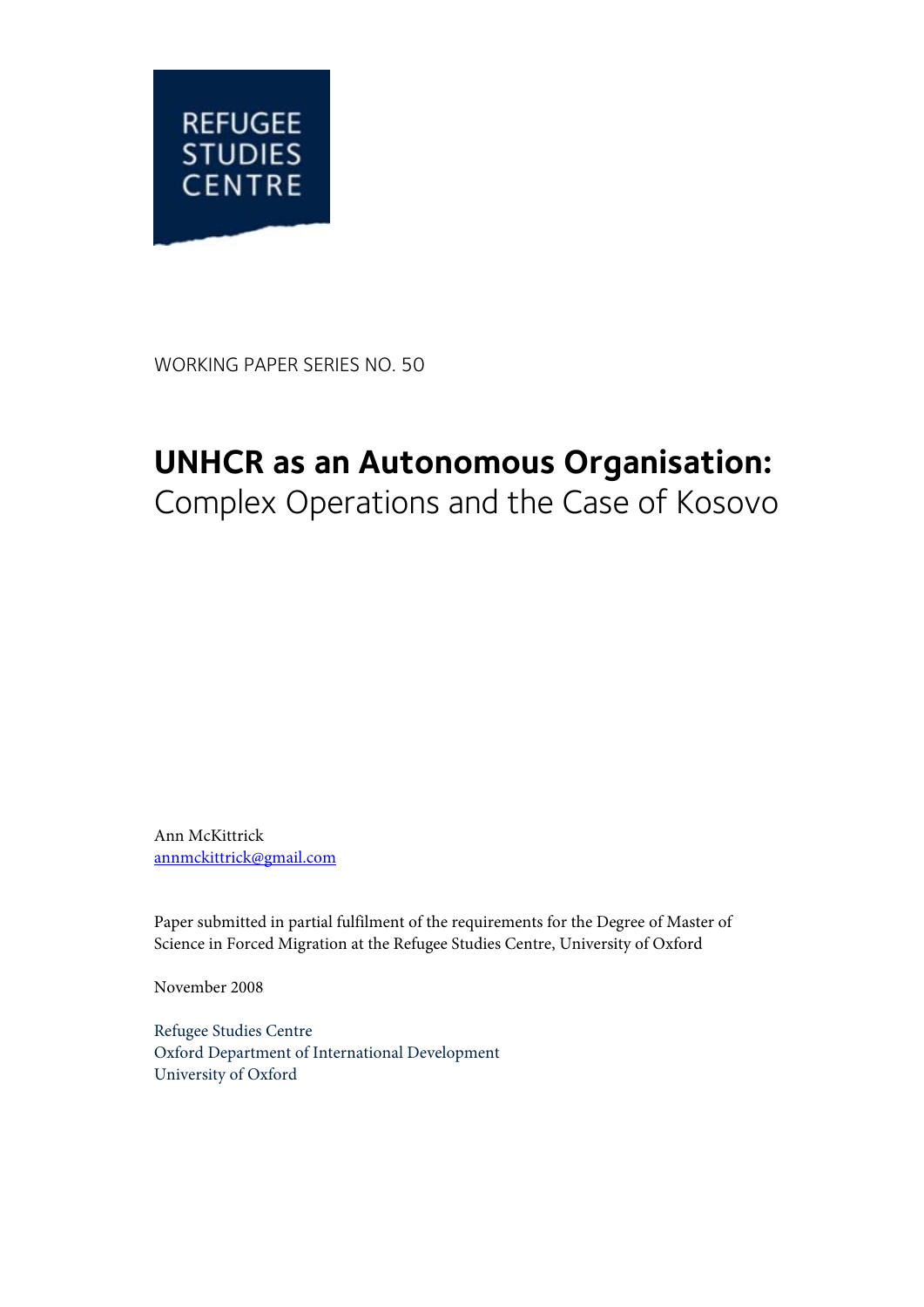### **Working Paper Series**

The Refugee Studies Centre Working Paper Series is intended to aid the rapid distribution of work in progress, research findings and special lectures by researchers and associates of the RSC. Papers aim to stimulate discussion among the worldwide community of scholars, policymakers and practitioners. They are distributed free of charge in PDF format via the RSC website. Bound hard copies of the working papers may also be purchased from the Centre.

The opinions expressed in the papers are solely those of the authors, who retain the copyright. They should not be attributed to the project funders or the Refugee Studies Centre, the Oxford Department of International Development or the University of Oxford. Comments on individual Working Papers are welcomed, and should be directed to the author/s. Further details may be found at the RSC website (www.rsc.ox.ac.uk).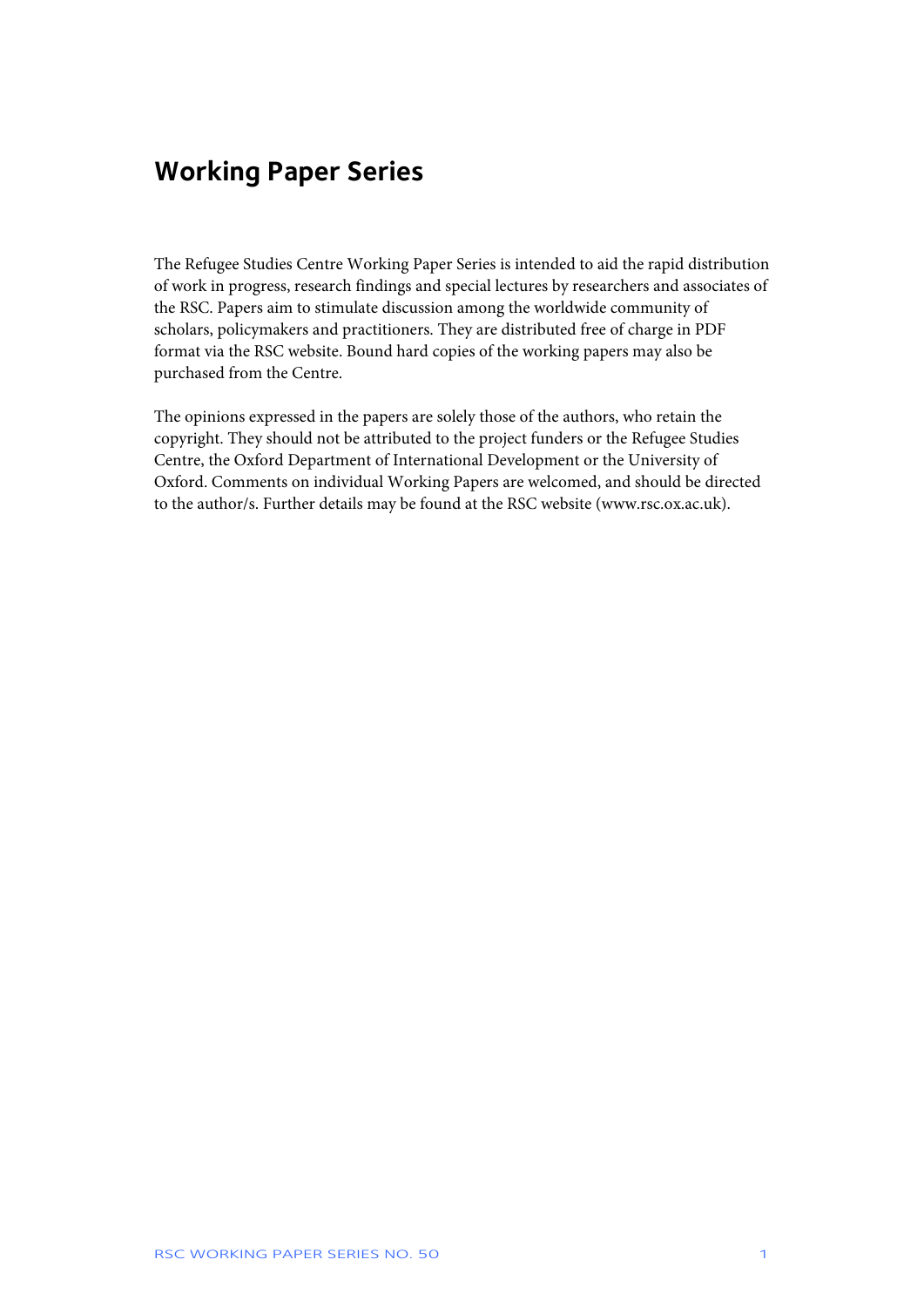# **Contents**

| 1 | <b>Introduction</b>                                    | 3   |
|---|--------------------------------------------------------|-----|
|   | Methodology                                            | 5   |
|   | Structure                                              | 6   |
| 2 | Theory and Autonomy: Developing a Conceptual Framework | 6   |
|   | Structure and Agency                                   | 7   |
|   | International Organisations as Bureaucracies           | 7   |
|   | Principals and Agents                                  | 8   |
|   | Why Autonomy Matters                                   | 9   |
|   | <b>Measuring Autonomy</b>                              | 10  |
|   | <b>Strategies of Autonomy</b>                          | 11  |
| 3 | <b>UNHCR: Structures, Culture and Mandate</b>          | 12  |
|   | The UN Structure                                       | 12  |
|   | <b>UNHCR's Mandate</b>                                 | 13  |
|   | <b>Bureaucratic Culture</b>                            | 14  |
|   | UNHCR and Accountability                               | 15  |
| 4 | <b>Complex Operations in the Post-Cold War Era</b>     | 17  |
|   | Leverage and Leadership                                | 18  |
|   | <b>UNHCR</b> in the Balkans                            | 19  |
| 5 | <b>State Building and Autonomy: The Case of Kosovo</b> | 22. |
|   | State Building and the UN                              | 23  |
|   | Resolution 1244 and UNHCR                              | 25  |
|   | UNHCR as Part of the Transitional Government           | 26  |
|   | <b>UNHCR</b> and Capacity Building                     | 27  |
|   | Peaceful and Normal Life for 'All'                     | 29  |
|   | Autonomous Action: An Example                          | 30  |
| 6 | <b>Conclusion</b>                                      | 31  |
|   | <b>Utilising Authority</b>                             | 32  |
|   | <b>Exploiting Information Asymmetries</b>              | 32  |
|   | Manipulating Incentives and Interests                  | 33  |
|   | Wider Implications                                     | 33  |
|   | <b>References Cited</b>                                | 34  |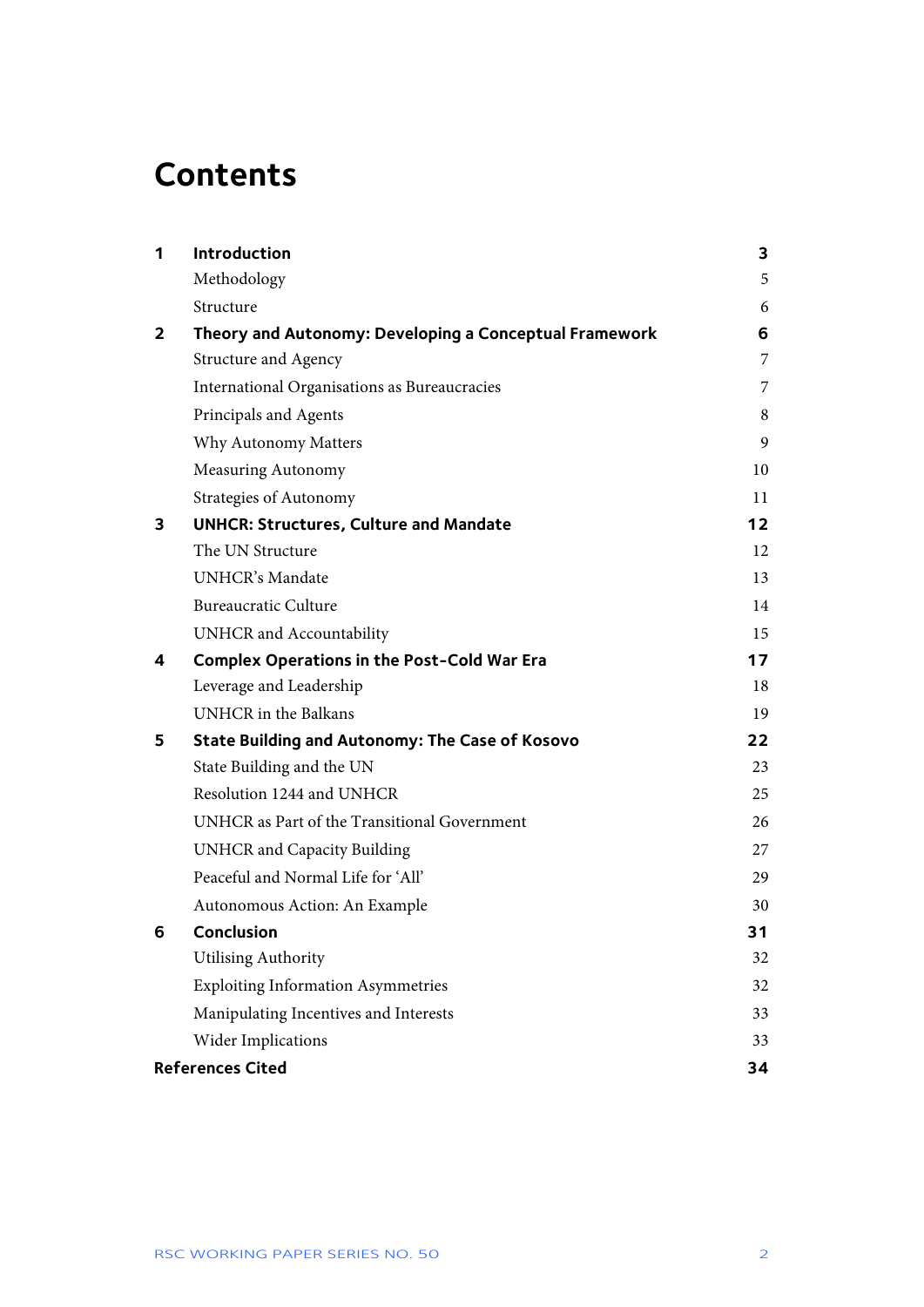### <span id="page-3-0"></span>**1 Introduction**

j

The post-Cold War world has seen a shift in the global political system, which is marked by the increasing significance of humanitarian issues and international organisations in world affairs. Created by states to assist in managing global problems, in issue areas ranging from refugees to monetary policies, international organisations<sup>[1](#page-3-1)</sup> (IOs) such as the United Nations (UN)<sup>[2](#page-3-2)</sup> have emerged as relevant, non-state actors in international politics. These organisations have gone beyond carrying out the interests of states; they are involved in and, in some cases, oversee international and domestic matters that once were under the sovereign control of states. In making authoritative decisions, defining and shaping the understanding of rules and norms<sup>[3](#page-3-3)</sup> and by monitoring their implementation at the international and domestic level, IOs build the social world in which cooperation and choice takes place (Barnett and Finnemore 2004, 2005). The increasing relevance and expanding roles of IOs raise broader issues about their role in global governance<sup>[4](#page-3-4)</sup>, their increasing power<sup>[5](#page-3-5)</sup>, and their influence in shaping states' interests and global outcomes. Like states, IOs are not unitary 'black boxes' (see Betts 2005) whose preferences, strategies and goals are predetermined, rather, they develop and change through their interaction and involvement in the international community. As an IO's interests and agendas change and develop over time, it is important to analyse their ability to act autonomously<sup>[6](#page-3-6)</sup> and/or independently<sup>[7](#page-3-7)</sup> in situations of global importance.

<span id="page-3-1"></span><sup>1</sup> From an organisational perspective, three characteristics identify an international organisation: a formal agreement between three or more nation states which serves as the constitution of the organisation; an international conference where representatives of nation states assemble and make decisions and where nonstate actor representatives may exercise influence; and a permanent secretariat for the performance of ongoing tasks (a bureaucracy led by a secretary-general) (Reinalda and Verbeek 2004: 12).

<span id="page-3-2"></span><sup>&</sup>lt;sup>2</sup>It is argued that the rise in UN relevance is due to the shift in relationships between the members of the United Nations Security Council. In particular, Malone (2003: 490) argues that during the Cold War the Security Council was 'stymied' by hostility between the two superpowers and a 'plethora' of vetoes. In the post-Cold War era, the situations viewed by the Security Council as threats to international peace have expanded and the Council has been more willing to become involved in a wide range of internal conflicts; this has required tackling problems that are more complex than the interstate conflicts with which it had more experience. See Malone (2003) for further detail.

<span id="page-3-3"></span><sup>3</sup> Broadly, a norm is defined as a 'standard of appropriate behaviour for actors with a given identity' (Zaum 2007: 2).

<span id="page-3-4"></span><sup>4</sup> A debated concept within academic discourse; however, according to Loescher et al. (2008: 128) 'Global governance broadly relates to the way in which a regulatory framework is negotiated, monitored and enforced at the international level.'

<span id="page-3-5"></span><sup>5</sup> Barnett and Duvall (2005b: 3) define power as the 'production, in and through social relations, of effects that shape the capacities of actors to determine their own circumstances and fate' and as a term that does not have a single expression or form.

<span id="page-3-6"></span><sup>6</sup> Autonomy, for the purposes of this paper, is defined as an IO's ability to interpret its role and mandate; to make its own rules and administer its own affairs; and to decide how they will operate in implementing their interpretation.

<span id="page-3-7"></span><sup>7</sup> Independence, for the purposes of this paper, is defined as the IO's ability to carry out its mission without outside interference. While the study of autonomy and independence can be debated as two sides of the same coin or as distinct concepts, this study takes as a given that the concepts are not synonymous. This paper, therefore, will focus solely on the organisation's ability to act autonomously and not on the examination of the organisation's ability to act as an independent actor.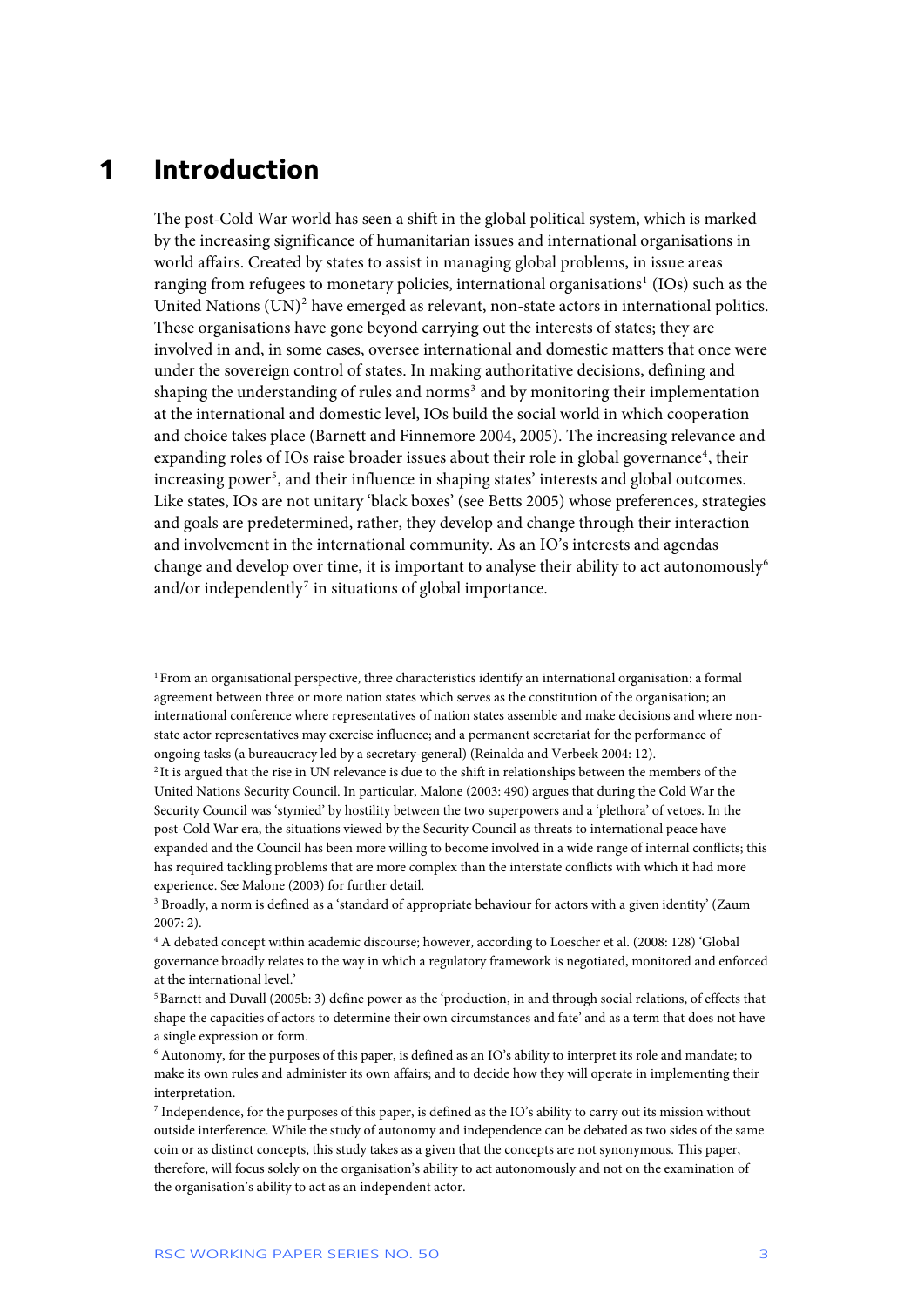While there is significant academic literature dedicated to the examination of what organisations do and how it is done, much of it lacks consideration of their position in world politics (see Waltz 1979). Academics, such as Barnett and Finnemore (2004) and Oestreich (2007), argue that even within literature that examines how IOs behave, there is a gap in studying the role of how these organisations pursue their own interests and how they demonstrate autonomy. A comprehensive approach to analysing the ability of an international organisation to act autonomously is essential for at least three reasons: to assist in understanding the roles of IOs in global governance; for the growth and expansion of international relations theory; and for awareness of the practical affects of IO action. First, IOs have become more central in world politics because of their participation in the production and constitution of global governance (Barnett and Duvall 2005a; Barnett and Finnemore 2004). According to Barnett and Finnemore (2005), IOs have been chosen as the main mechanism to manage the increasing complexity of interactions at the national and international level. Analysis of the autonomy of an IO can further understandings of the role that IOs have in the creation and implementation of institutional frameworks, which serve to monitor and regulate the behaviour of states in an ever changing world (Loescher et al. 2008). Second, mainstream international relations theory has tended to view IOs as passive actors, whose only purpose is to implement state interests. Current international relations literature, however, demonstrates that IOs can be autonomous and influential actors in world politics (Barnett and Finnemore 1999, 2004, 2005; Hawkins et al. 2006; Loescher 2001b; Loescher et al. 2008). Further analysis grounded in empirical research is needed to understand the conditions under which autonomous action can take place. Third, an IO's activities and decisions affect the lives of millions (Oestreich 2007). Analysis of organisational autonomy is important in expanding our understanding of how organisations like UNHCR implement international norms at the local level (Schmidt 2006); how they influence the creation and implementation of regulatory frameworks (Loescher et al. 2008); and how they can influence state behaviour on issues of global importance.

To fill part of the gap in current research, this study takes an analytical and empirical approach to assessing how one international organisation, the Office of the United Nations High Commissioner for Refugees (UNHCR), has demonstrated autonomy. Literature on UNHCR has generally focused on historical description or normative assessments of the organisation; which has lacked a comprehensive approach in analysing its ability to act autonomously.<sup>[8](#page-4-0)</sup> This study offers a conceptual framework through which UNHCR's operations in the post-Cold War context and Kosovo will be examined. The Kosovo case study does not give an in-depth analysis of its history<sup>[9](#page-4-1)</sup>, causes or consequences of war, the North Atlantic Treaty Organisation's (NATO) bombings or the refugee emergency in 1999. Rather, it provides a snap-shot view of how UNHCR had the ability to act autonomously during the one year period (June 1999-June 2000) it was part of the United Nations Interim Administration Mission in Kosovo (UNMIK). While one

<span id="page-4-1"></span><span id="page-4-0"></span><sup>8</sup> Loescher's (2001b; Loescher et al. 2008) examination of UNHCR as an autonomous actor has largely focused on historical exploration of the organisation's ability to increase its autonomy through expansion of the scope and size of its operations and its material resources. Loescher's (2001b; Loescher et al. 2008) analysis provides an important foundation to draw from; however, it does not examine the conditions under which UNHCR can increase and demonstrate autonomy using a comprehensive theoretical framework. 9 See Malcolm (1998); Mertus (1999); O'Neill (2002).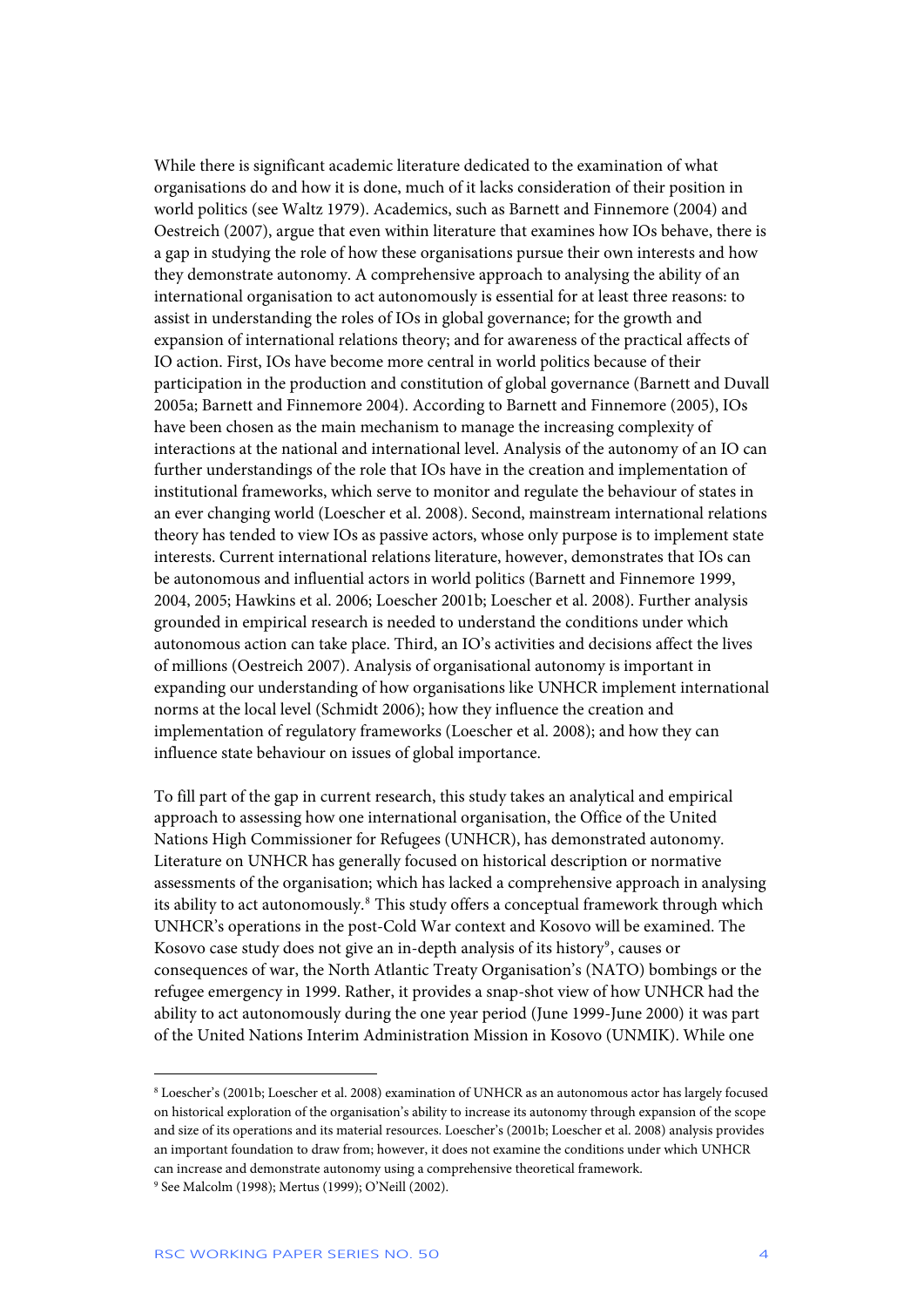<span id="page-5-0"></span>empirical case study cannot answer all the questions of IO autonomy, it can serve to broaden the understanding of how humanitarian IOs can shape decisions and affect outcomes within the constraints of the structures in which they are embedded and in the face of realpolitik and member state interests.

I will argue that, in spite of structural constraints, UNHCR had the power to act autonomously in post-Cold War operations and as part of UNMIK. It has done this by using three 'strategies of autonomy'; first, through its utilisation of authority (delegated, moral and expert); second, through exploitation of information asymmetries; and finally, through manipulation of stakeholder incentives and the ability to play stakeholder interests off one another. UNHCR's role in Kosovo is central to a discussion of IO autonomy, because it raises questions about the nature and role of a humanitarian organisation as part of a state building<sup>[10](#page-5-1)</sup> operation. Specifically, the Kosovo case study raises issues about the role of a non-political, humanitarian organisation in an administration with substantial governing power, the power and influence of an IO in creating and implementing regulatory frameworks, and the lack of public accountability of IOs (which usually serves to restrain government action and includes mechanisms of public oversight) in state building operations $11$ . This study aims to add to current international relations literature by providing a comprehensive conceptual framework to assess IO autonomy in empirical situations.

### **Methodology**

The data-gathering methodology used in this paper is based on four forms of qualitative and inter-disciplinary research. First, it is based on semi-structured interviews of UNHCR officials<sup>[12](#page-5-3)</sup>, conducted at UNHCR headquarters in Geneva during a single trip between 10 and 12 February 2008. The interviews were based on a uniform questionnaire, with two open-ended thematic questions on UNHCR's mandate, role and relationships in Kosovo<sup>[13](#page-5-4)</sup>. Second, it is rooted in a thorough examination of multi-disciplinary literature, with a main focus on international relations. Third, it is based on assessment of primary United Nations documents and analysis. Fourth, it is based on questionnaires sent to UNHCR officials in the final stages of data-gathering, which asked further questions and clarification of facts. The objective of the semi-structured interviews was to gain a better sense of organisational culture and an internal perspective of UNHCR's operations in Kosovo, in order to examine UNHCR's actions from an academic and operational perspective. Being a literature-driven study, it used the analysis of primary documents to further explore information from my interview research and to analyse the content of secondary academic literature.

<span id="page-5-1"></span><sup>10</sup> According to Zaum (2007: 16), the term state building 'refers to the establishment of institutions of government in a society. The term nation-building is often seen as synonymous with state building, but they describe different processes. 'Nationbuilding implies the creation of a nation, addressing issues of identity rather than government.' Both processes can overlap as the creation of political institutions can also seek to strengthen common identity.

<span id="page-5-2"></span><sup>&</sup>lt;sup>11</sup> See Caplan (2005).

<span id="page-5-3"></span><sup>&</sup>lt;sup>12</sup> The views expressed during the interviews are personal and not necessarily shared by UNHCR.

<span id="page-5-4"></span><sup>&</sup>lt;sup>13</sup> For in-depth analysis of semi-structured interviewing and ethical considerations see Bryman (2001); Robson (2002); Flick (1998).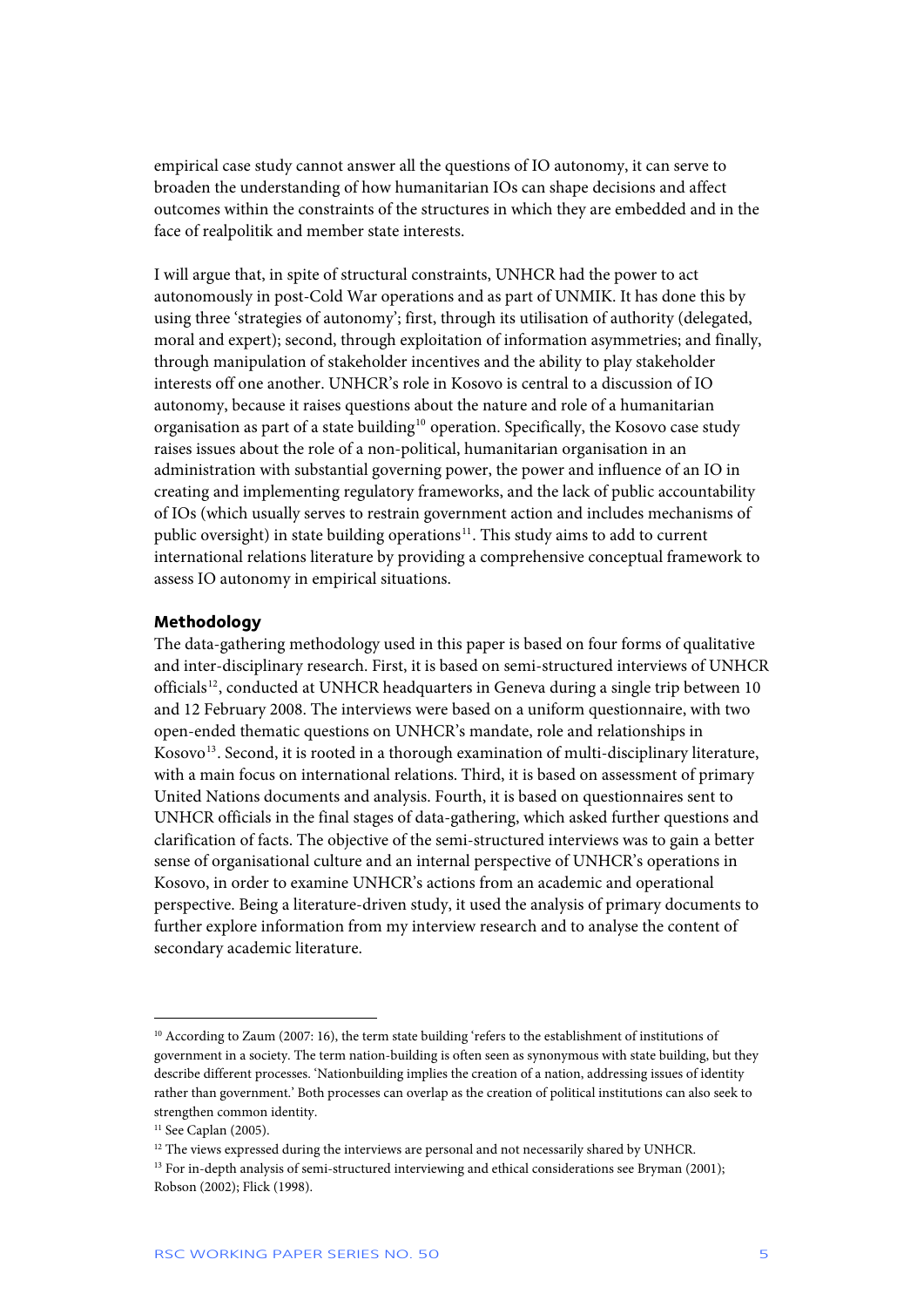### <span id="page-6-0"></span>**Structure**

This paper is structured in a way that will provide a conceptual lens through which to assess and understand UNHCR's position in the UN system, its role in complex operations in the 1990s and the conditions under which it could act autonomously as part of UNMIK. Chapter One firmly situates the importance of IO autonomy in the wider international relations theoretical debate, explores why understanding the behaviour of organisations is important in the international political system and defines 'strategies of autonomy.' The aim of this chapter is to provide the conceptual framework through which UNHCR's operations in the post-Cold War era and Kosovo will be analysed. Chapter Two introduces UNHCR's position within the UN structure, its relationships with donor states, the complexity of its internal culture and the tensions inherent within its mandate. This overview will provide a strong foundation for exploring the expansive and influential roles taken on by UNHCR in the post-Cold War world. Chapter Three aims to establish the basis of UNHCR's ability to demonstrate autonomy, as it outlines the organisation's work in the Balkans region and its involvement in the complex operations of the 1990s. UNHCR's role and relevance in world politics will be discussed by illustrating how the organisation was able to use its 'strategies of autonomy' to remain relevant, ensure institutional survival and adapt to new roles. Chapter Four will examine the conditions that allowed UNHCR to act autonomously by exploring UNHCR's interpretation of mandate, responsibilities, and relationships. In conclusion, the conceptual framework presented in Chapter One will be revisited to reveal how the UNHCR case study has wider implications for analysis of IOs.

### **2 Theory and Autonomy: Developing a Conceptual Framework**

Perceptions of IO roles, importance, and autonomy are widely debated in academic literature, with views ranging from IOs as runaway international bureaucracies to IOs as implementing mechanisms of state interests (Hawkins et al. 2006). Realist and neo-realist theory (see Morgenthau 1961; Waltz 1979) presupposes that states are the main actors in world politics, and that IOs are created only to fulfil states' self-interested and power maximising motivations. While the idea of IO agency $14$  is not completely discounted by realist and neo-realist scholars, IOs are often seen as 'empty shells,' whose actions are controlled by states (Barnett and Finnemore 1999). From this perspective, IOs have little or no effect on how states pursue their interests, their behaviour, or on world political agendas. When restricted to the realist conceptualisation of power and perceptions of international organisations, understanding 'how global outcomes are produced and how actors are differentially enabled and constrained to determine their fates' is limited (Barnett and Duvall 2005b: 39).

<span id="page-6-1"></span><sup>&</sup>lt;sup>14</sup> The concept of agency is a debated topic in academic literature, but this paper, following Oestreich (2007), uses it to mean when IGOs pursue policies or actions that cannot be reduced to state influence and the implementation of this action which produces results that affects the international community (this is different from how Giddens (2002) uses it in the sociological sense, as a continuous flow of conduct).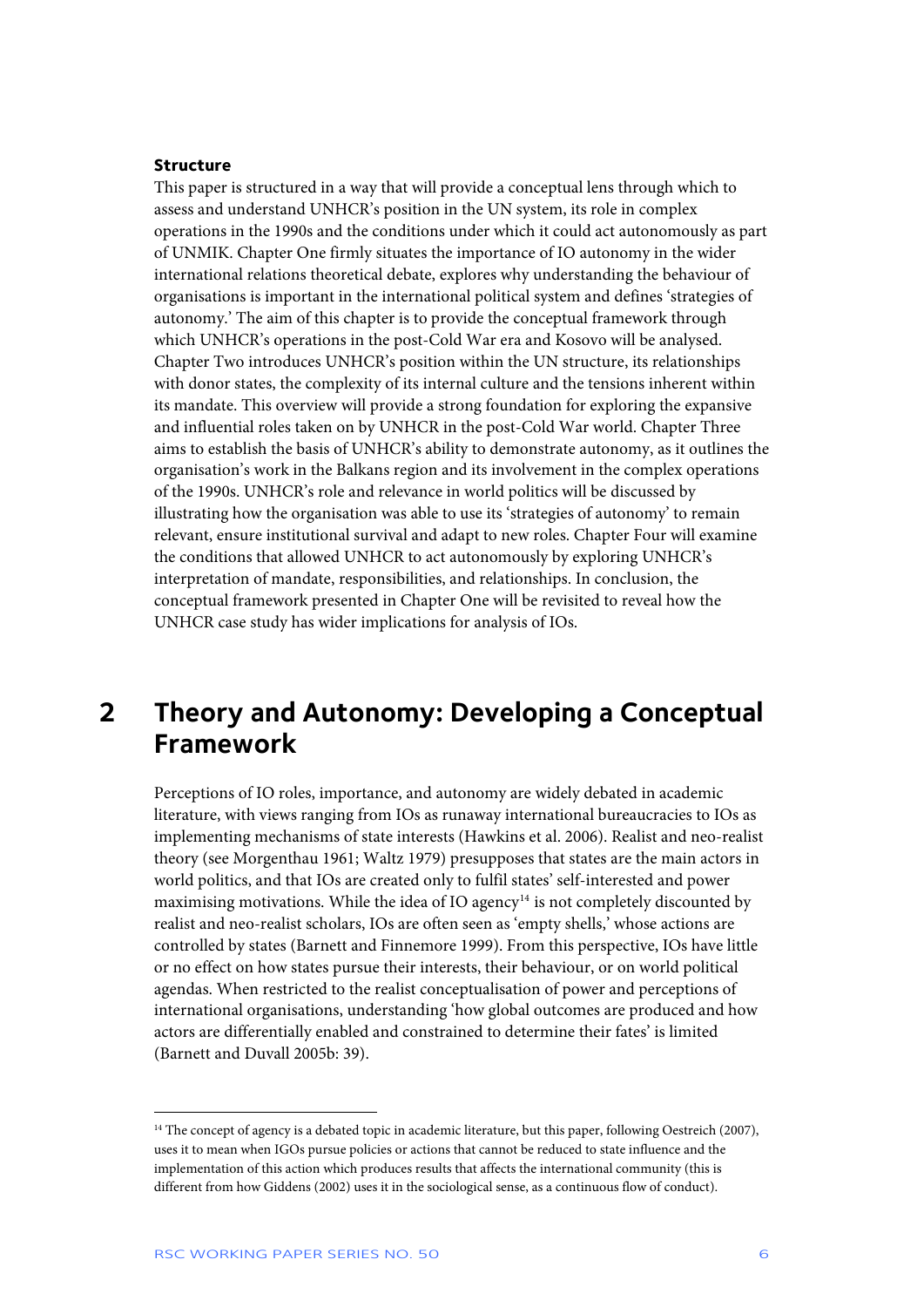<span id="page-7-0"></span>Current international relations literature is moving beyond the debate of IO importance, to analyse issues concerning how IOs pursue their own interests, how they influence policy decisions, and how they define and implement rules and norms (Barnett and Finnemore 2004; Hawkins et al. 2006; Reinalda and Verbeek 1998, 2004). In order to fully examine IO autonomy, it is necessary to draw upon recent international relations literature grounded in constructivist and rationalist (principal-agent) theories<sup>[15](#page-7-1)</sup>.

### **Structure and Agency**

The exploration of IO autonomy, in this study, begins with a sociological perspective of IO action and relationships. The structure-agency theory has gained ground in recent years as structuralist explanations for political events have become more prominent (Imbroscio 1999). The structure-agency theory, developed by Anthony Giddens (2002), introduces us to identity and interest formation of individuals and how they develop within socially created structures<sup>[16](#page-7-2)</sup>. Giddens (2002) argues that an individual's action (agency) is constrained by these structures, but unanticipated action continually reinforces and shapes the structure. The mutually constitutive nature of structure-agency is captured by Giddens' (1984) term 'structuration.' However, structures do not only impart constraints, but as rules and resources, they enable action by providing common frames of meaning (Imbroscio 1999). Giddens (2002) argues that structures are connected to practices like language is connected to speech. As Calhoun (2002: 223) explains, language, as the structure, sets out rules that organise speech and gives us a way to interpret the sounds we make, but in turn, 'a language exists only as it is used and reproduced in speech.' Therefore, structure and agency cannot be examined in isolation from one another, because they are connected in interactive and mutually reinforcing ways. Philip Abrams (1992, cited in Imbroscio 1999) asserts that while events or actions may happen within a structured context, the structure is not only sustained, but changed through those actions. Abrams (1992, cited in Imbroscio 1999) argues that political and social outcomes are not predetermined by the structure, but that they are able to develop in unforeseen ways. This sociological theory allows for a useful approach to studying international organisations, as seen in recent international relations literature:

Rather than treating organisations as mere arenas or mechanisms through which other actors pursue interests, many sociological approaches explore the social content of the organisation—its culture, its legitimacy concerns, dominant norms that govern behaviour and shape interests, and the relationship of these to a larger normative and cultural environment (Barnett and Finnemore 1999: 706).

### **International Organisations as Bureaucracies**

With an understanding of the sociological background to the relationship between structure and agency, the examination of IOs can now be viewed from an international relations perspective. Constructivist theory, especially the work of Wendt (1992), argues

<span id="page-7-1"></span><sup>&</sup>lt;sup>15</sup> Rationalist theory assumes that actors are rational and goal-oriented; political outcomes are explained by the interaction between these actors in the context of institutional constraints. For a more detailed analysis of the combination of constructivist and rationalist theories, see 'middle range theories' in Reinalda and Verbeek 2004: 27-28.

<span id="page-7-2"></span><sup>&</sup>lt;sup>16</sup> Giddens (2002) defines structures as the rules and resources that act as common frames of meaning in a particular social system.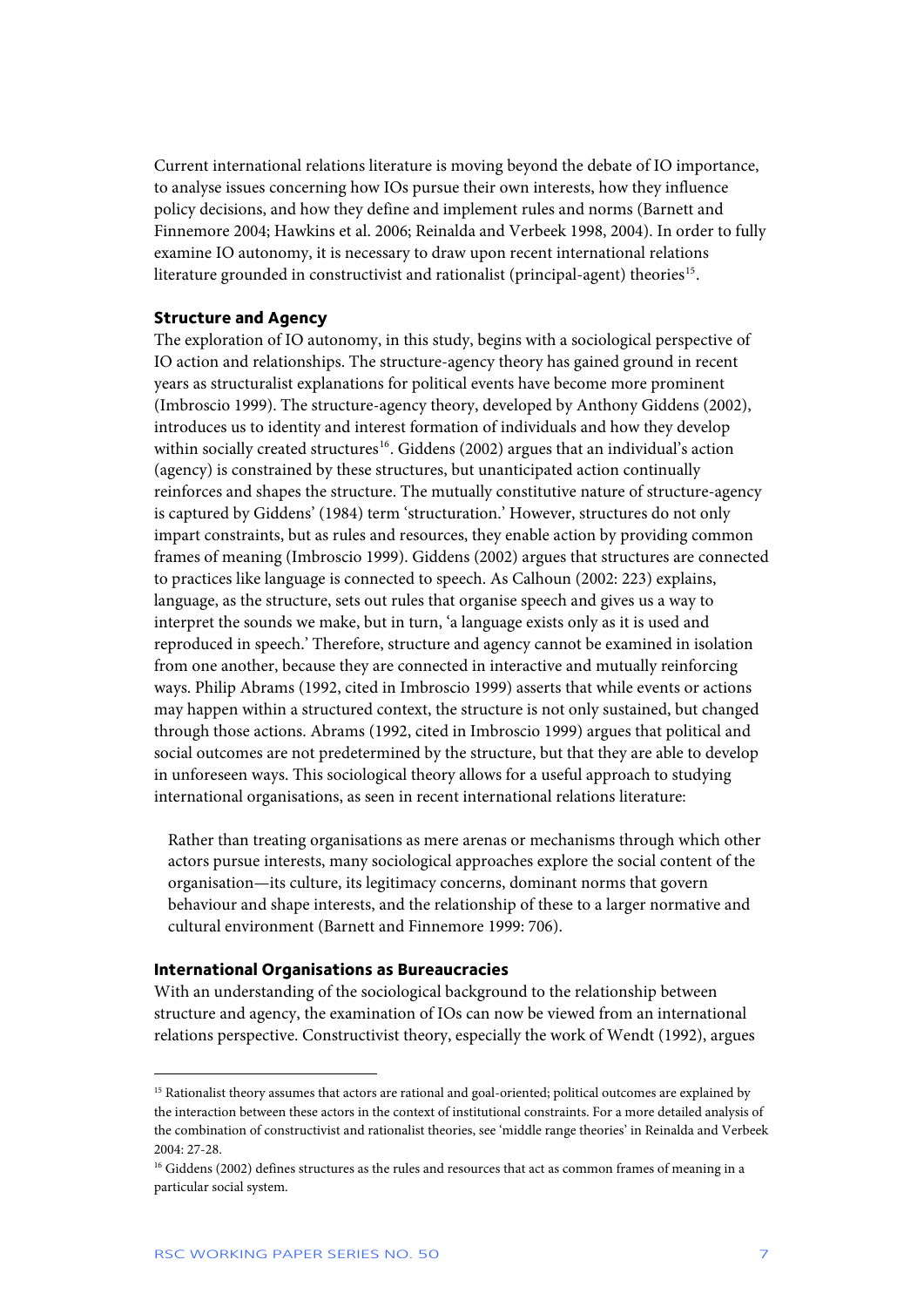<span id="page-8-0"></span>that the identities and interests of states are formed and transformed within the international system. Barnett and Finnemore (1999, 2004, 2005) have provided a constructivist theoretical basis for explaining the importance and influence of international organisations in global affairs and for analysing autonomous action. Barnett and Finnemore (2004) examine autonomy by concentrating on the 'bureaucratisation' of international politics, which explores how IOs are created to organise and regulate the world. Bureaucracies<sup>[17](#page-8-1)</sup> are composed of and producers of rules and these rules shape their actions, perceptions, identity and practices and define the organisational culture; all of which serve to guide IO action. Rules are essential to bureaucracies, as they are 'explicit or implicit norms, regulations and expectations that define and order the social world and behaviours of actors within it' (Barnett and Finnemore 2004: 18). 'Bureaucracies are also authorities in their own right, and that authority gives them autonomy vis-à-vis states, individuals, and other international actors' (Barnett and Finnemore 2004: 5). By viewing IOs as bureaucracies, according to Barnett and Finnemore (2004), we can see how they are able to use mechanisms such as their expertise, knowledge and ability to claim more authority, which is the basis for their autonomy. In using their authority, IOs can change the way states perceive certain issue areas, their interests and what course of actions they eventually take.

#### **Principals and Agents**

j

In addition to the constructivist perspective, the rationalist, principal-agent theory assists in the exploration of IO autonomy. IOs are created by states and delegated authority in specific areas to assist their needs; which creates a structural relationship of interdependency, what some scholars call a principal-agent relationship (Reinalda and Verbeek 2005; Hawkins et al. 2006). The principal-agent theory has been used to analyse the relationship between an actor (the principal) who delegates (but does not relinquish) authority to a particular body (the agent), which was created to carry out specific tasks (Reinalda and Verbeek 2004). As IOs manage, regulate and coordinate action, the delegation of a degree of autonomy is necessary. Hawkins et al. (2006) argue that in receiving conditional grants of authority, IOs have autonomy, and this autonomy can be used to the advantage or disadvantage of the principal<sup>[18](#page-8-2)</sup>. Principal-agent analyses tend to assume a rationalist view, arguing that agents (IOs) use delegated authority strictly to increase the size and scope of their operations and/or their financial resources.

Solely using the rationalist perspective restricts our understanding of the behaviour of IOs by assuming expansion and material interests are the only guiding preferences (Reinalda and Verbeek 2004). The objectives of IOs cannot always be reduced solely to material interests. As Oestreich (2007) argues, inter-governmental organisations, in particular, are created by states to pursue functions that give them the right to their resources and legitimacy; however, fulfilling this function is their main motivation. Organisations, like

<span id="page-8-1"></span><sup>&</sup>lt;sup>17</sup> Bureaucracy is defined as 'a distinctive social form of authority with its own internal logic and behavioural proclivities' (Barnett and Finnemore 2004: 3). To be considered a bureaucracy, an organisation must: exhibit hierarchy (each official has a clearly defined role within a division of labour and is answerable to superiors), continuity (in terms of salary structure that offers the prospect of advancement), impersonality (that work is done in accordance with prearranged rules and operating procedures that remove arbitrary and politicised influences; and expertise (officials are selected for merit, trained for their function and control access to knowledge) (Barnett and Finnemore 2004: 17-18).

<span id="page-8-2"></span><sup>&</sup>lt;sup>18</sup> See Hawkins et al. (2006: 8) for reference to 'agency slack.'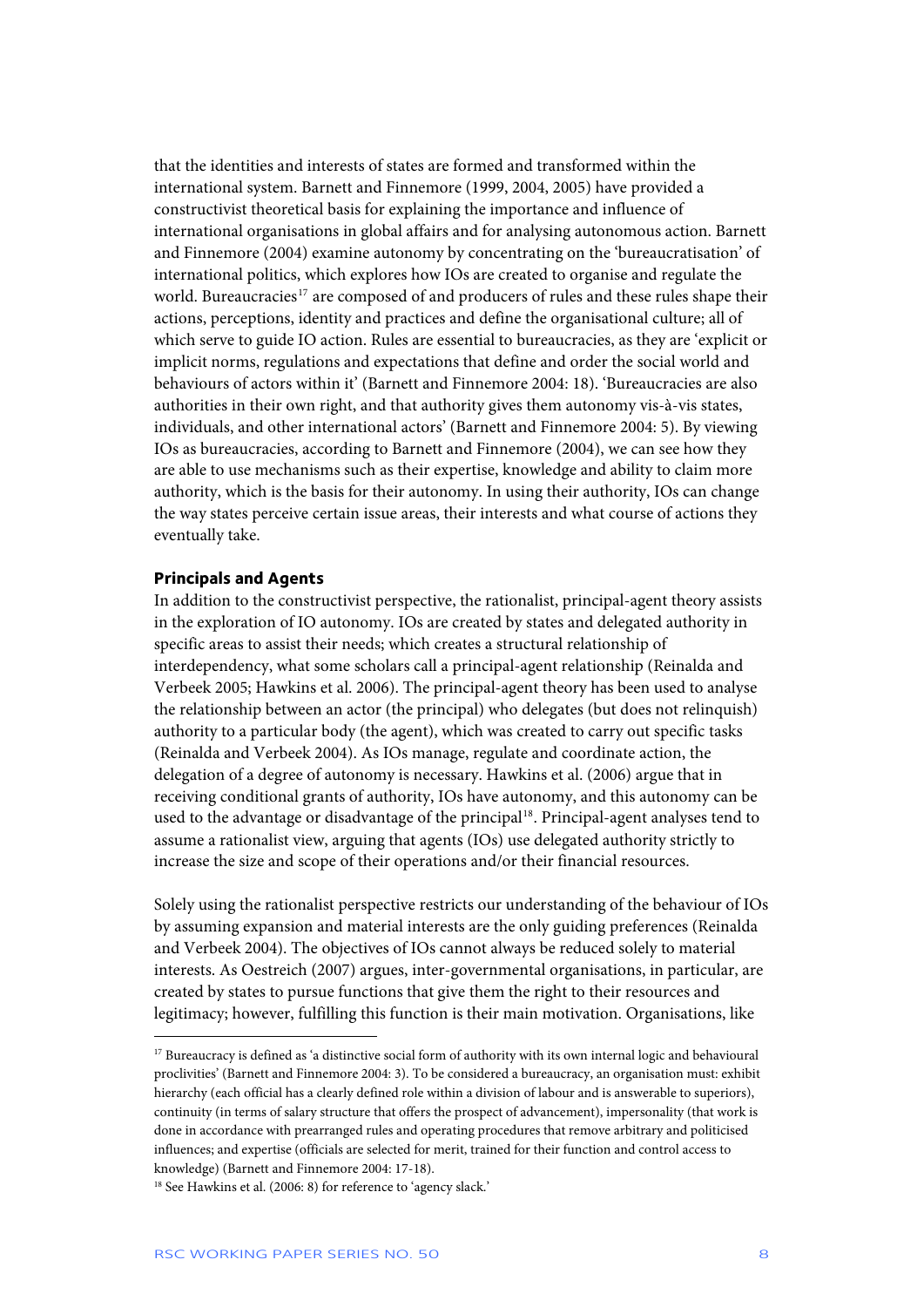<span id="page-9-0"></span>states, have changing interests and distinct internal cultures which affect their actions. Over time, these organisations learn, adapt and take on new functions, which influence their future interests and behaviour. By drawing upon both the constructivist and principal-agent theories, a more comprehensive approach to assessing autonomy is possible.

### **Why Autonomy Matters**

If IOs are becoming more relevant in world politics, it is important to ask: what effects can IOs have? How will the organisation be held responsible for its actions? 'IOs use authority to expand in ways that both help constitute how the world is organised and give IOs more control over a transformed world' (Barnett and Finnemore 2004: 164). As IOs continue to expand and gain more power, analysis and understanding of IO autonomy is essential for many reasons, including accountability and legitimacy. The concept of accountability<sup>[19](#page-9-1)</sup> of international organisations is a disputed and complex topic within current academic literature, where it can have internal and external aspects and take many forms. Debate aside, accountability remains essential for an IO:

Accountability matters because of the presumption that its absence means that those in power have the capacity to act without regard for those who authorise their actions and for those whose lives are affected by those actions (Barnett and Finnemore 2004: 171).

Despite its importance, mechanisms of accountability have not developed as quickly as the scope and power of IOs have (Barnett and Finnemore 2004). The legitimacy of an IO ultimately rests on the general belief that IOs should be judged on the basis of what they accomplish; therefore, their legitimacy diminishes when they are not effective at accomplishing the goals that are consistent with broader societal values<sup>[20](#page-9-2)</sup>. However, measuring the success of an IO is difficult and standards differ, as there are many methods used to measure the effectiveness of operations. IOs do not always provide information on internal processes and planning and, therefore, they often lack transparency. An IO's ability to act autonomously is, perhaps, the most important factor when questioning how it can influence global outcomes; especially when operational effectiveness is debatable, accountability mechanisms are poor and there is a lack of transparency. As Oestreich argues (2007: 198), inter-governmental organisations (specifically those within the UN system) have a certain amount of authority with which to act as independent agents and make decisions of moral value. With this said, while there are limitations to their ability to act freely, Oestreich (2007) argues that they have considerable room to manoeuvre within the principal-agent relationship and have significant intellectual and financial power to pursue their goals. While humanitarian agencies generally act with the best intentions to benefit those affected, it is essential that there are proper oversight mechanisms in place to ensure transparency, accountability and legitimacy.

<span id="page-9-1"></span><sup>&</sup>lt;sup>19</sup> For the purposes of this paper, accountability of international organisations will be defined as the notion of an organisation being held responsible for its actions, decisions and policies.

<span id="page-9-2"></span><sup>20</sup> See Barnett and Finnemore (2005) on Liberalism and IOs.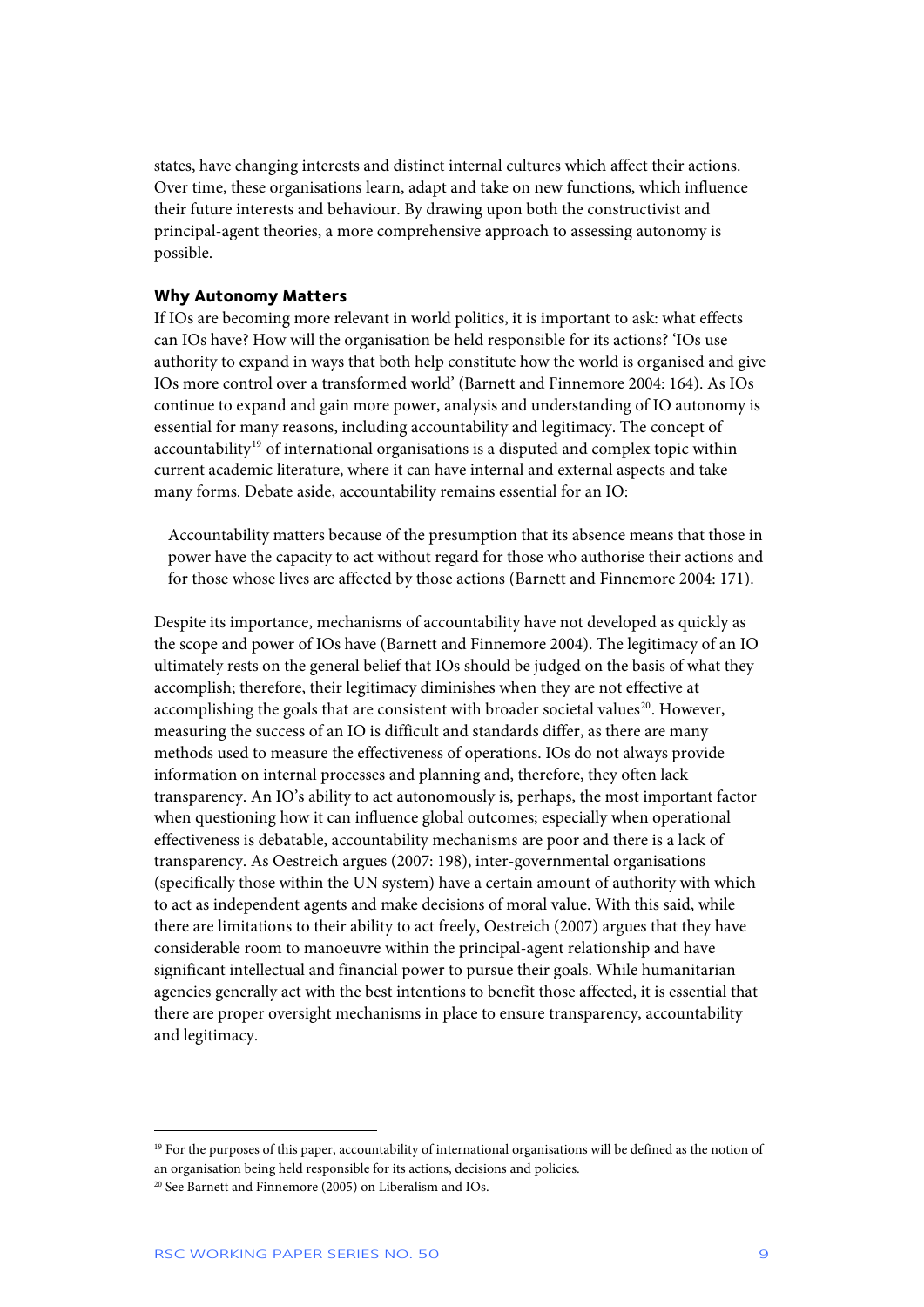### <span id="page-10-0"></span>**Measuring Autonomy**

Academic literature has overlooked evidence of IO autonomy, Barnett and Finnemore (2004) argue, because it has assumed that the only important autonomous action is that which defeats state opposition. However, through exercising their authority, IOs develop an autonomous space and can use this as a way to directly or indirectly shape the behaviour of others.

Even where the IO did adopt policies favored by states…we must remember that correlation is not causation. IOs and states can arrive at similar policies but for very different reasons…in [other] cases, for example that of UNHCR, IOs can be the policy leaders, setting the agenda in their domain of action and cajoling states to adopt it (Barnett and Finnemore 2004: 11).

Autonomy, as Barnett and Finnemore (2004) explain, is not just part of or missing from an IO; it varies in degree and type. By definition, bureaucracies (therefore, IOs) are authorities and it is their authority that creates the basis for their autonomous action. IOs are rational-legal authorities in the field in which they practise; however, they can also derive authority from other sources (Barnett and Finnemore 2004). In particular, IOs can draw from their expertise, moral status and from their delegated responsibilities to increase their authority. Barnett and Finnemore (2004: 21-29) refer to three types of authority<sup>[21](#page-10-1)</sup> that are important in the examining the conditions of IO autonomy: (1) 'delegated authority', which is conferred upon establishment by member states; (2) 'moral authority', which comes from the fact that IOs are often created to represent, serve or protect a shared set of principles, which are used as a basis of authoritative action; (3) 'expert authority' which develops through the IO's reputation for having specialised knowledge and experience. 'Authority generates an autonomous space and IOs hinge their authority on the claim that they are acting on behalf of others and in pursuit of widely-shared goals through value-neutral and impartial means' (Barnett and Finnemore 2004). Mainstream international relations theory has disputed IO power and autonomy, mainly because their warnings are often ignored by states and they lack enforcement mechanisms; however, this view overlooks the important ways IOs form the world in which states operate:

IOs are able to use their authority, knowledge, and rules to regulate and constitute the world that subsequently requires regulation. We identify three related mechanisms by which they do this. IOs (1) classify the world, creating categories of problems, actors, and action; (2) fix meanings in the social world; and (3) articulate and diffuse new norms and rules (Barnett and Finnemore 2004: 31).

In uncovering and clarifying the ability of the 'agent's' scope and freedom within the principal-agent relationship, Reinalda and Verbeek (2004: 23) argue that the principalagent theory offers 'sources of influence' available to IOs and their member states. Two such sources in principal-agent literature are applicable to the case study of UNHCR: (1) information asymmetry, where international organisations have a better chance of

<span id="page-10-1"></span><sup>&</sup>lt;sup>21</sup> Authority, like agency, is a debated and hard to define concept. For the purposes of this paper authority is defined as 'the ability of one actor to deploy discursive and institutional resources in order to get other actors to defer judgment to them' (Barnett and Finnemore 2005: 169).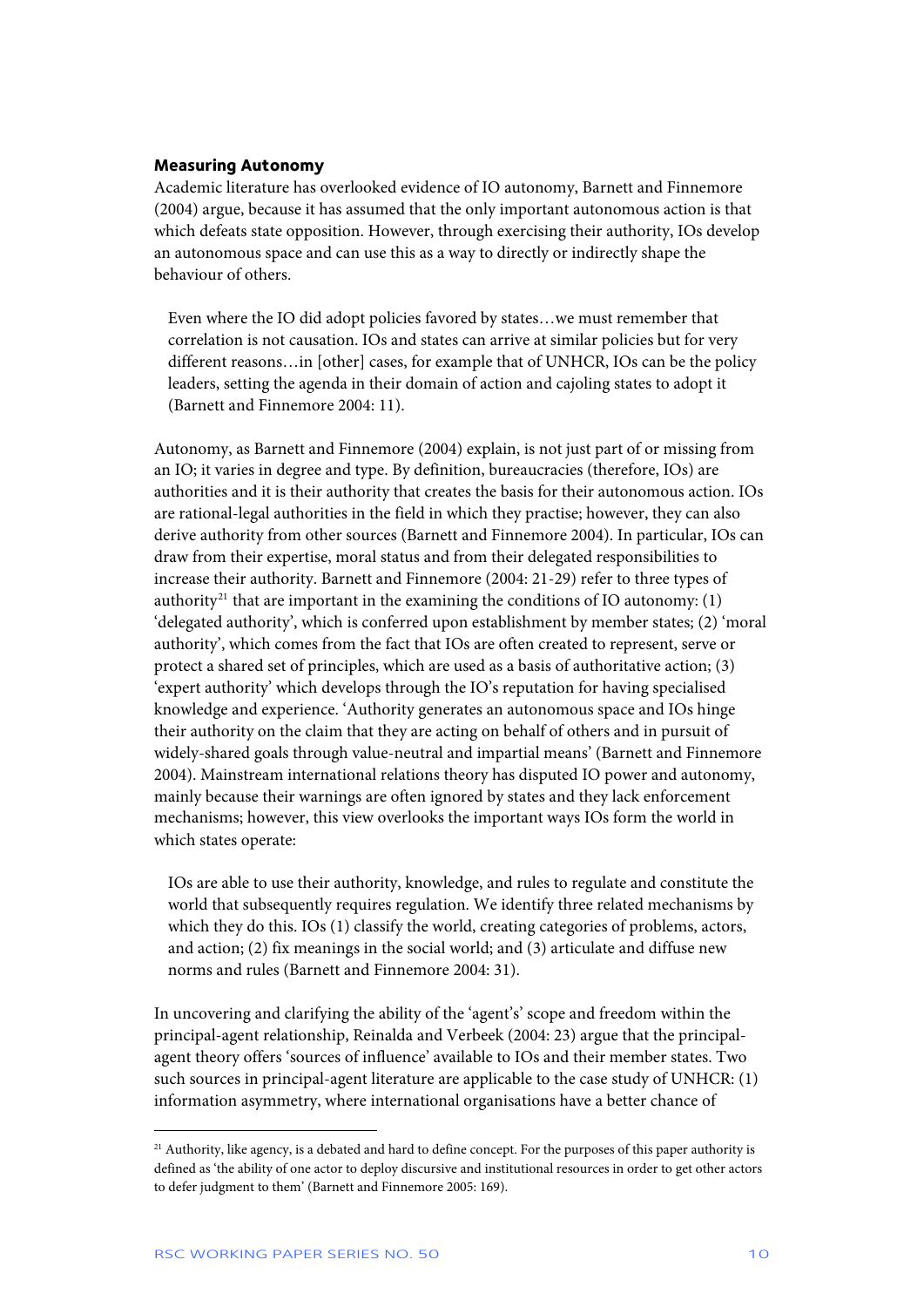<span id="page-11-0"></span>affecting decision-making when they have an 'information advantage' over their member states; (2) international organisations have a better chance to affect decision-making when they face several principals, because 'the plurality of principals' enables the IO to play one off against another (Reinalda and Verbeek 2004: 23). We can adapt the concept of playing principals off against one another, to include examination of how IOs 'manipulate interests'[22](#page-11-1) (Barnett and Finnemore 2004) of both principals and actors and play their interests off against each other, in order to create an autonomous space and affect decisions. By incorporating criteria from constructivist and rationalist (principalagent) theories, the development of a conceptual framework through which to analyse IO autonomy is possible.

### **Strategies of Autonomy**

The constructivist and rationalist theories offer interesting insights on how to analyse IO autonomy, but neither has provided a comprehensive framework for assessment. As Hawkins and Jacoby (2006) argue, principal-agent literature has mainly focused on 'principal control strategies' over an agent, but it has lacked on providing analysis and understanding of the strategies which agents can use to evade such controls. Hawkins and Jacoby (2006: 202) contribute to the growing principal-agent literature by focusing on IOs as 'strategic actors with agency.' Agent strategies can persuade principals to delegate authority and then, once that authority has been delegated, it can be used to increase the agent's autonomy (Hawkins and Jacoby 2006: 202). Hawkins and Jacoby's (2006) analysis of IO autonomy, however, can be expanded beyond strictly identifying strategies that agents use to influence the principal-agent relationship, to include constructivist notions of bureaucratic authority. In drawing from the constructivist and rationalist theories, a comprehensive conceptual framework will be created for analysis of IO autonomy. Specifically, analysis of UNHCR's ability to act autonomously will be demonstrated by using this framework, which employs three broad 'strategies of autonomy': first, through its utilisation of authority (delegated, moral and expert); second, through exploitation of information asymmetries; and finally, through manipulation of stakeholder incentives and its ability to play stakeholder interests off one another. In order to assess the conditions under which UNHCR demonstrates autonomy, it is necessary to understand the structures in which it is embedded and the environment in which the organisation works. The next chapter aims to provide a basis for the exploration of the expansive and influential roles UNHCR took on in the years following the end of the Cold War.

<span id="page-11-1"></span><sup>22</sup> Barnett and Finnemore (2004: 30) explain that IOs can 'manipulate incentives' to shape the behaviour of another actor through means such as deploying material resources to induce or coerce actors to comply with existing rules. IOs can also use rules and deploy knowledge in order to change incentives and regulate behaviour.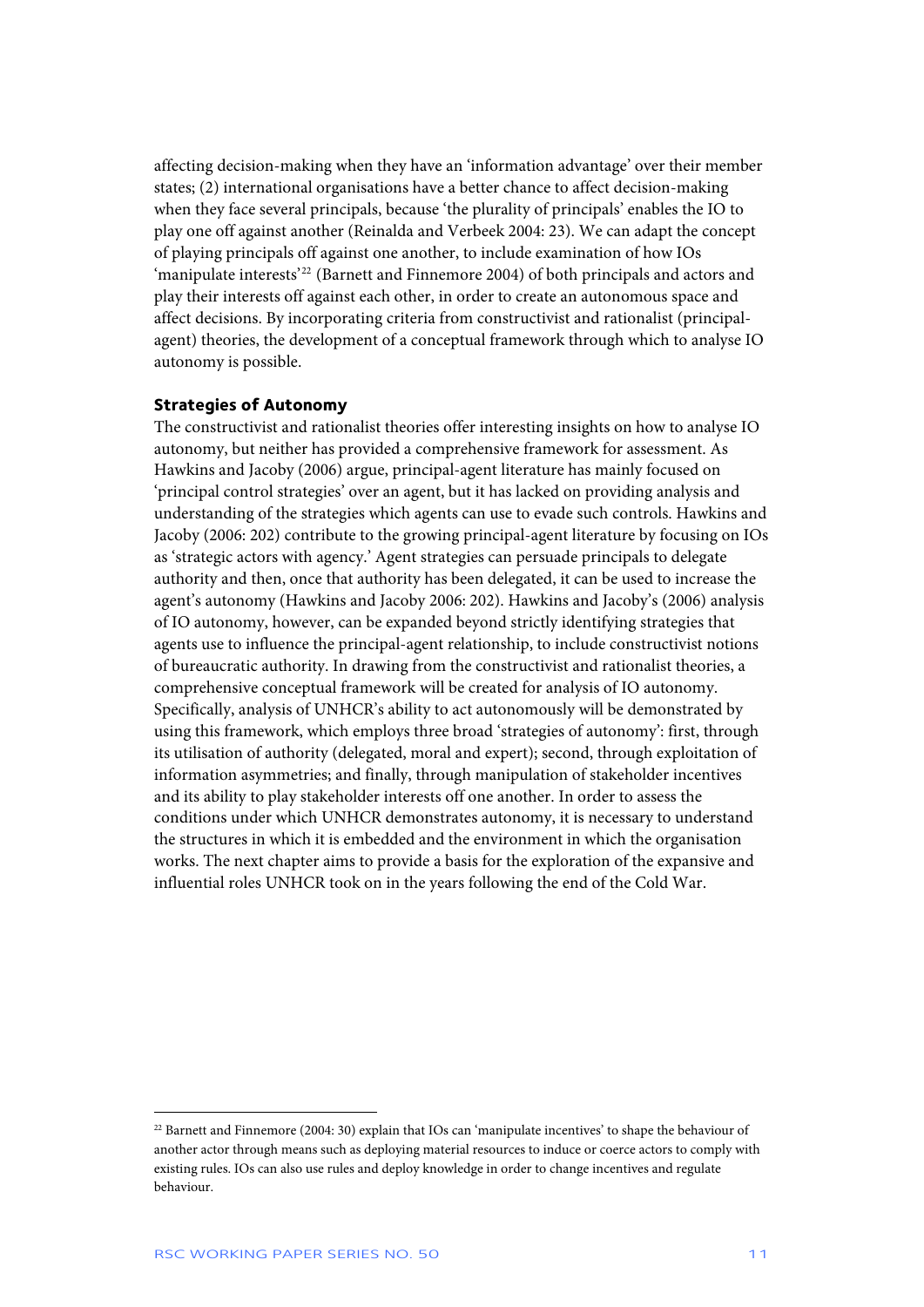### <span id="page-12-0"></span>**3 UNHCR: Structures, Culture and Mandate**

The environment in which UNHCR is rooted frames the choices available to the Office and provides the context in which decisions are made. The international framework in which UNHCR has had to work has changed dramatically in the years since its establishment and it is necessary to understand the structures within which UNHCR is embedded and the constraints the organisation faces. The international system has traditionally been dominated by states, where sovereignty has been the basis of power and authority. The rising number of non-state actors and the increasingly important role they play in world politics has added new dimensions to humanitarian assistance. Local networks and working relationships with a variety of external actors are essential for UNHCR's survival, as it must respond to local political issues, interests and needs as it works to fulfil its mandate. While a specific task or mandate might be given by member states, how it is interpreted, its effectiveness and the way that it is implemented on the ground depends on the communication and understanding within the organisation. In order to analyse UNHCR's operations using 'strategies of autonomy,' it is necessary to understand the constraints it faces within the UN structure, its internal culture and the tensions within its mandate.

### **The UN Structure**

j

Refugees have been a constant throughout history; however, it was not until the twentieth century that a formal organisational structure was created. In the aftermath of World War II, countries in Europe were overwhelmed with the number of displaced persons and refugees<sup>[23](#page-12-1)</sup>. Following several precedents, UNHCR was created by the General Assembly in 1950 and its Statute<sup>[24](#page-12-2)</sup> provides the organisation with its mandate, which is centred on two roles: to provide protection to refugees and to find solutions to their plight. However, the Office was given few responsibilities, little autonomy, a temporary mandate (renewable by the General Assembly), and was dependent on member states for esources. r

mechanisms and procedures to restrain its action. First, member states created an Commissioner's Programme (ExCom)<sup>[25](#page-12-3)</sup>, which approves UNHCR's programmes and few powerful donor countries have tried to preserve their dominant influence over policy issues and UNHCR programming and priorities. Second, member states gave the To limit the authority and autonomous ability of UNHCR, member states created executive and advisory mechanism, the Executive Committee of the High budgets, makes conclusions on policy issues pertaining to international refugee protection, and offers guidance on UNHCR's internal workings and priorities. Membership of ExCom, appointed by the General Assembly, is open to member states pending a selection process. Membership has grown since its establishment in 1958 and a

<span id="page-12-1"></span><sup>&</sup>lt;sup>23</sup> As defined by the 1951 Convention and its 1967 Protocol, a refugee is 'any person who owing to wellfounded fear of being persecuted for reasons of race, religion, nationality, membership of a particular social group or political opinion, is outside the country of his nationality and is unable or, owing to such fear, is unwilling to avail himself of the protection of that country; or who, not having a nationality and being outside the country of his former habitual residence, is unable or, owing to such fear, is unwilling to return to it.' <sup>24</sup> Officially: the 1950 Statute of the Office of the United Nations High Commissioner for Refugees.

<span id="page-12-3"></span><span id="page-12-2"></span><sup>&</sup>lt;sup>25</sup> Membership is open to any member state of the UN, see Gordenker (1988).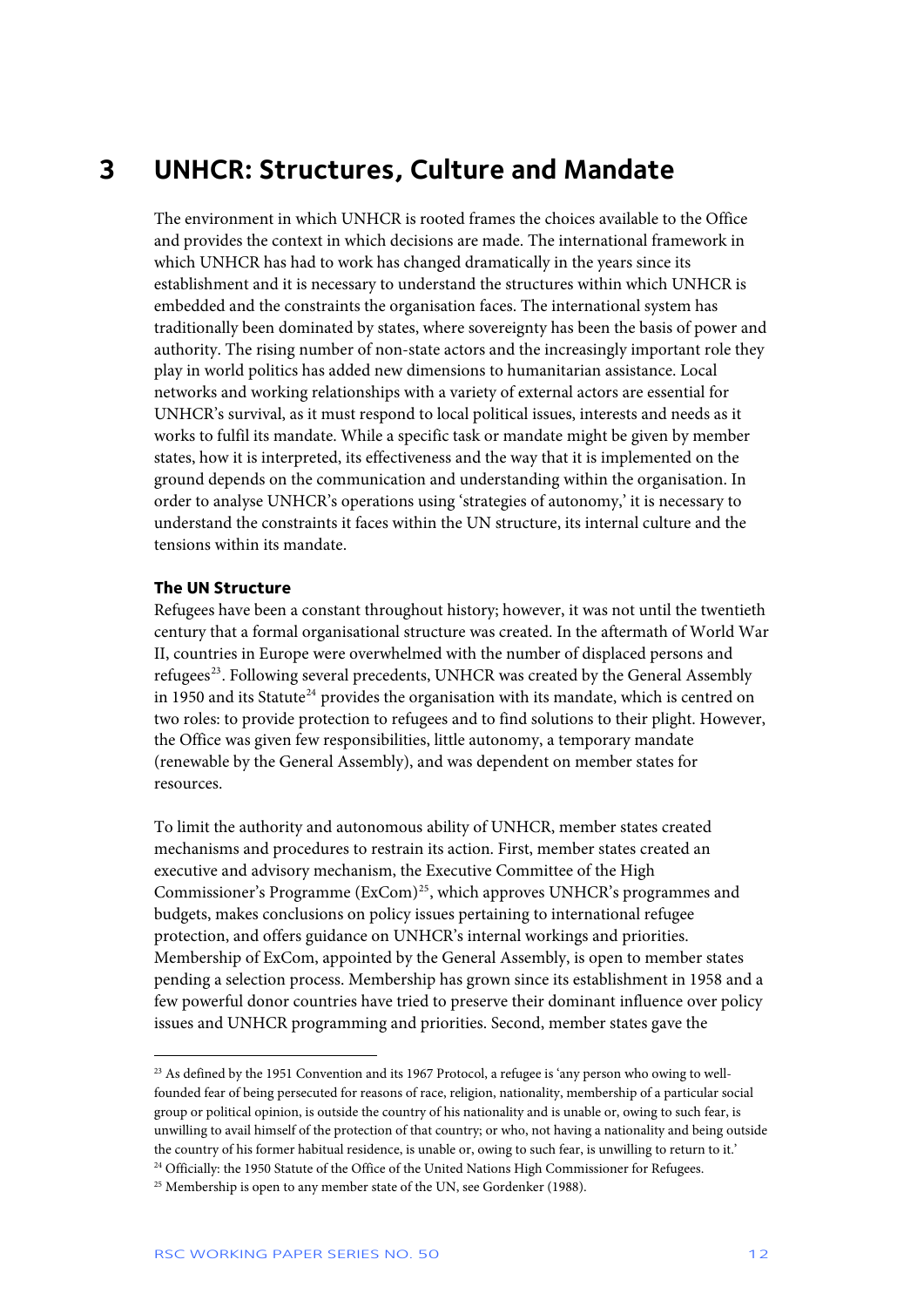<span id="page-13-0"></span>organisation a temporary mandate<sup>[26](#page-13-1)</sup> through which operations could only be renewed and extended by the General Assembly. Since its establishment, the General Assembly has been instrumental in increasing the scope and size of UNHCR's work, using its power to issue policy directives. Third, while UNHCR acts under the authority of the General Assembly and has the ability to fulfil its mandate under the auspices of the UN, it is ultimately dependent on member states for authorisation and funding. The funding structure of the organisation states that only administrative expenditures will be financed through the budget of the UN and that all other expenses relating to the activities of the Office must be financed by voluntary contributions (originally only from member states). While UNHCR was born with some charitable ideas, funds provided by donor states have generally depended on how states view the relevance of the Office and specific refugee situations in relation to their national interests<sup>[27](#page-13-2)</sup>. Material constraints and donor interests have influenced much of the policy and practice of UNHCR; however, the organisation has found ways to increase its relevance and influence by using its 'strategies of autonomy.'

### **UNHCR's Mandate**

UNHCR's duties of protecting refugees and finding solutions have, historically, acted as a constraint on the organisation. While there are several reasons why its two-part mandate can constrain its behaviour, two are especially relevant to this study. First, the Statute states that 'the work of the High Commissioner shall be of an entirely non-political character'[28](#page-13-3); however, the work of the Office is often political in nature and requires political solutions. In addition, UNHCR was entrusted with acting as custodian over the international refugee regime<sup>[29](#page-13-4)</sup> in order to fulfil its mandate. While this allows for the organisation to approach governments concerning the treatment of refugees (Gordenker 1988: 276), it does not give UNHCR means by which to take action against a state if it fails to live up to its treaty obligations. It is restricted in its ability to change the behaviour of a state which is in violation of the 1951 convention. It can call attention to these violations in the hopes that through public shame and pressure, the state will change its course of action; however, it must proceed with caution. UNHCR requires host-government consent in order to fulfil its mandate in a given country and must leave if told to do so. Second, UNHCR's mandate does not give the organisation operational freedom. UNHCR must rely on other organisations and agencies to implement its programmes of material assistance and to conclude refugee processes such as repatriation and resettlement. In this situation the host government holds the ultimate authority, as the agencies and organisations that carry out UNHCR's programmes also require permission (Gordenker 1988: 281). 'Thus, UNHCR activities are constrained by a tension between the duty to

<span id="page-13-1"></span><sup>26</sup> UNHCR granted limited extensions for over fifty years, until recently. Realising the hampering effects of having a temporary mandate, and with considerable persuasion from High Commissioner Lubbers (2001- 2005), the General Assembly (GA) removed temporal limitations on the Office in 2003 and secured UNHCR's existence until 'the refugee problem is solved.'

<span id="page-13-2"></span><sup>&</sup>lt;sup>27</sup> See Loescher (2001a) for historical background and examples of autonomous action.

<span id="page-13-3"></span><sup>28 1950</sup> Statute para. 2.

<span id="page-13-4"></span> $^{29}$  As defined by Loescher et al. (2008: 2), the global refugee regime includes a number of interstate agreements and practices, which define states' obligations towards refugees. The 1951 Convention (and its 1967 Protocol) is at the centre of the regime, which provides the definition of a refugee, and states who qualifies for refugee status and the rights they are entitled to. The 1951 Convention also clearly identifies UNHCR as having supervisory responsibility for its implementation.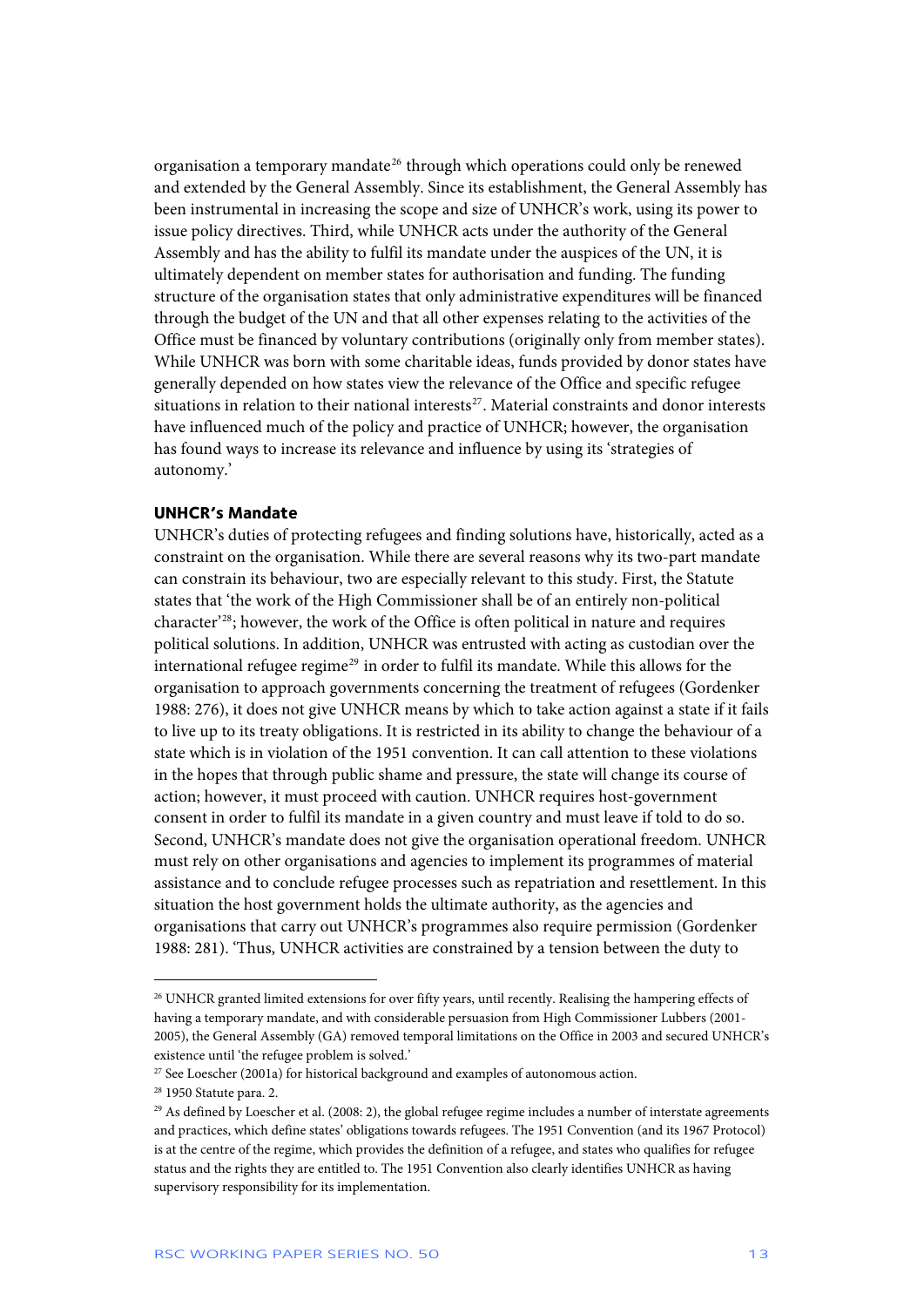<span id="page-14-0"></span>protect qualifying individuals with humanitarian needs and the legal, administrative, and political fact that as an organisation it cannot supplant the governments that support it or benefit from its services' (Gordenker 1988: 281).

### **Bureaucratic Culture**

It is important to remember when viewing the organisation as a bureaucracy that there is a complex internal culture<sup>[30](#page-14-1)</sup>, structure and series of relationships that shape its behaviour. Organisational goals are shaped by the norms of the work that dominates the bureaucracy, where interests vary and often change over time (Barnett and Finnemore 1999: 706). Core features of a bureaucracy, according to research grounded in the Weberian tradition, include: hierarchy (where each official has a defined role within a certain area and is answerable to superiors), impersonality (where the work is carried out according to fixed rules and operating procedures), continuity and expertise (Benner et al. 2007; Barnett and Finnemore 2004). Knowledge and expertise, as Weber highlighted, are central characteristics of contemporary bureaucracies (Benner et al. 2007). While it will not be discussed in great detail, it is important to grasp the basic components of the internal structure of a bureaucracy, including: the role of leadership, division into subunits, intra-organisations coordination mechanisms (including headquarter-field interaction), financial arrangements, and the ideals and realities of providing an internationally valued humanitarian service (Benner et al. 2007: 9). All of these components affect the daily work and decisions of IOs.

In examining UNHCR's autonomy, it must be kept in mind that 'UNCHR is unique within the UN system, as it is an individual, represented in the High Commissioner, and a bureaucracy, with its own distinctive culture and value system' (Loescher et al. 2008: 74). The role of leadership is important in an organisation like UNHCR. Leadership in UNHCR includes legal, diplomatic, programmatic and public relations functions, which all depend on possession of information that is usually held by the organisation itself (Gordenker 1988: 289). Furthermore, the internal structure and governance of an international bureaucracy cannot be understood in isolation from its external environment. Over time, UNHCR's organisational structure has evolved as it has expanded its activities, which has affected the general policy lines of the organisation $31$ .

Furthermore, inherent in an IO as decentralised and field-oriented as UNHCR, there are internal levels of autonomy which affect the organisation's operations. UNHCR began as an organisation based out of Geneva, with a small staff and budget. In expanding the size and scope of its operations, UNHCR has grown to over 6000 staff in more than 100 countries and an annual budget over US\$1 billion (Loescher et al. 2008: 79). This expansion has created and changed the departments and divisions within the organisation. Approximately one-third of UNHCR staff is located at headquarters (Geneva) and two-thirds are located in 'the field' around the world. Operations in 'the field' are directed by regional and country offices which are in charge of implementing protection and assistance directives from headquarters (Loescher et al. 2008: 82). Such a

<span id="page-14-1"></span><sup>30</sup> Bureaucratic culture is defined by Barnett and Finnemore (2004: 19): 'the solutions that are produced by groups of people to meet specific problems they face in common. The solutions become institutionalised, remembered and passed on as the rules, rituals, and values of the group.'

<span id="page-14-2"></span><sup>&</sup>lt;sup>31</sup> See Barnett and Finnemore (2004).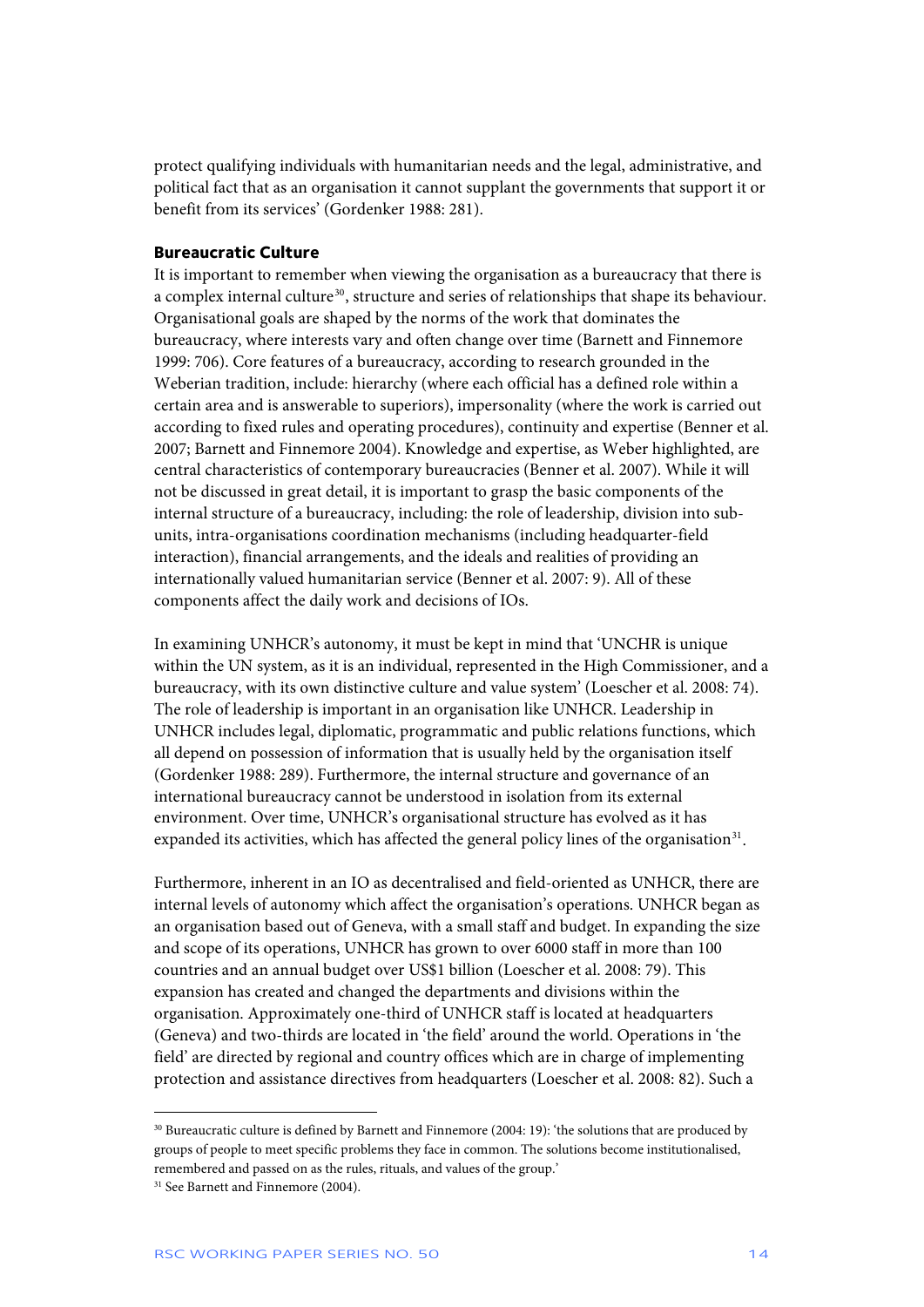<span id="page-15-0"></span>decentralised approach to action is often left exposed to interpretation by staff both within regional and country offices, and on the ground. Staff pressures, relating to tension between headquarters and field offices, frequent rotation, challenges of management and the effects of acting in a climate of crisis, affect the organisational culture and action (Loescher et al. 2008).

On the ground, UNHCR staff must work to implement global policy at the local levels by interacting with a variety of actors, negotiating with state authorities and by putting various programmes into operation; which leads to room for autonomous action. The decentralised nature of UNHCR's operations and the changing context of operations on the ground accounts for different management structures in different countries (Loescher et al. 2008: 83). In many cases, officials in 'the field' feel that they have a certain level of autonomy in interpreting the mandate in the context of the local place and situation. Schmidt (2006) explains that, while attention has been paid to the 'gap' between policy and practice in refugee policy, there is little attention paid to the actual processes of policy making in 'the field.' Schmidt (2006: 1) argues that the type and degree of designation of 'refugee-related tasks' to different organisations matters and that 'refugee-related norms' are not clearly defined, but are subject to differing interpretations and prioritisations by these organisations over time and in different refugee situations. Therefore, the outcome is not determined by one actor (government, UNHCR or specific NGOs), but is influenced (in varying degrees) by all.

When conceptualised as local regimes, which are part of, but separate from the international refugee regime, these networks of organisations involved in implementing policy create and are conditioned by (1) the nature of their decision-making procedures and relations; (2) notions of norm-compliance, where over time, distinct, partially shared understandings are developed of what is most important among the different tasks they have to fulfil [sic], and what constitutes success or failure; (3) practices: by shaping the relative influence of different organisations or actors, organisational networks on the ground also shape outcomes (Schmidt 2006: 1).

In the case of UNHCR, Schmidt (2006) argues that field offices are not just implementing mechanisms for headquarter policies or guidelines, but autonomous actors with various and vital diplomatic roles.

### **UNHCR and Accountability**

Schmidt's (2006) research raises questions about accountability, especially when UNHCR's policy directives and tasks from headquarters can be prioritised, interpreted and implemented differently on the ground level. As discussed in the previous chapter, accountability for a humanitarian organisation like UNHCR is essential, because it is a means of ensuring more effective protection of rights, giving individuals the opportunity to voice their opinions on UNHCR's operations and to seek rectification for violations (Pallis 2005). However, external examination of UNHCR and formal mechanisms of oversight, which would hold it accountable for its actions, are insufficient and scarce. The lack of transparency and growing influence of UNHCR raise questions about how the Office is to be held accountable for operational failures, misuse of power, or for behaving in a way that endangers the very refugees it is mandated to protect (Loescher et al. 2008: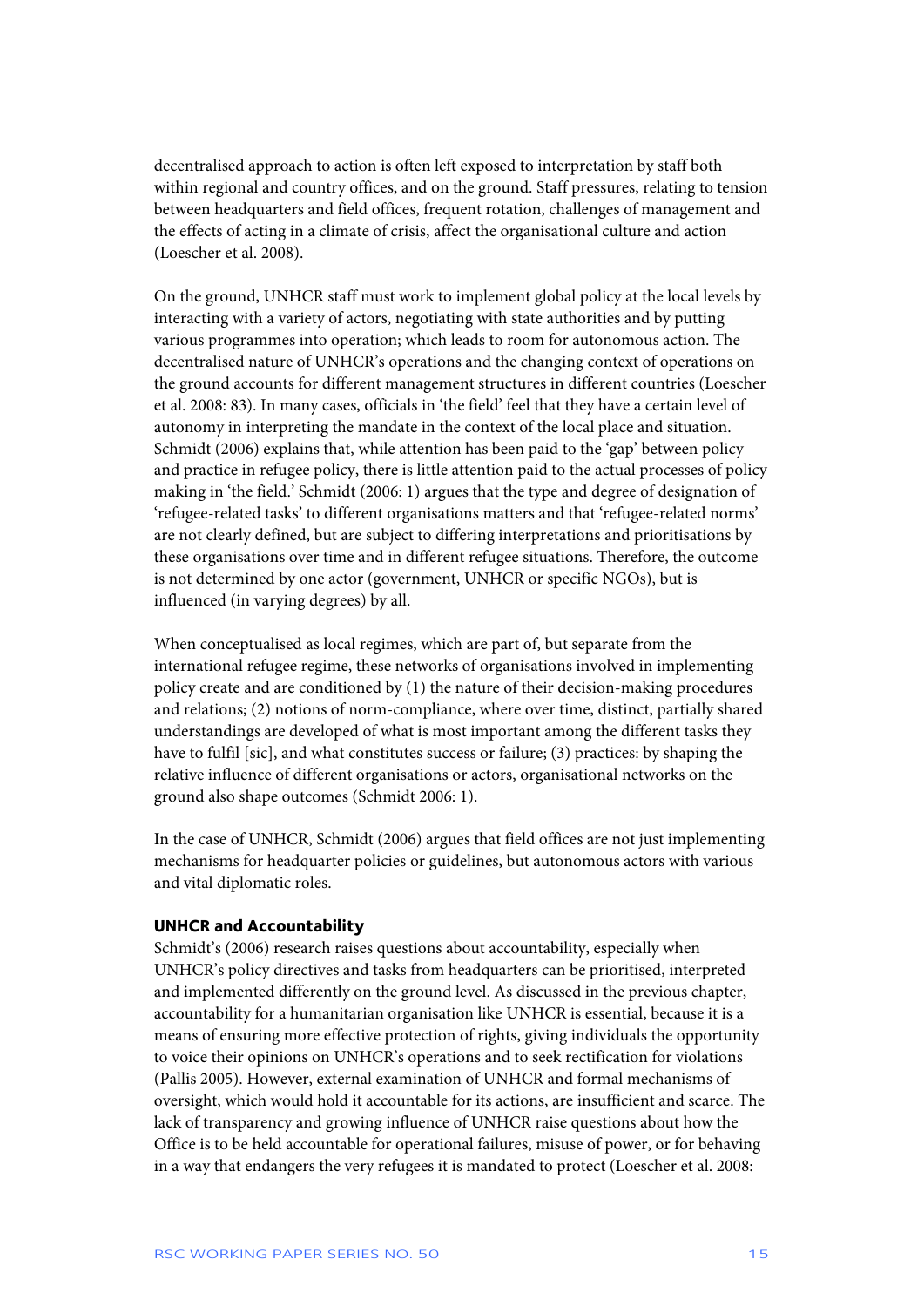74). While accountability within UNHCR is limited, this is not to say that the organisation abuses the rights of those it serves to protect. Nevertheless, in examining accountability for UNHCR, it is important to remember that the Office is torn between several stakeholders<sup>[32](#page-16-0)</sup>, such as the UN, donor states, and also 'persons of concern'<sup>[33](#page-16-1)</sup> to the Office. In being accountable to several stakeholders, most UNHCR Behaviour serves one or the other's interests more so than another and has the potential to be unfavorable or dangerous to some of the stakeholders.

In sum, the ability of UNHCR to fulfil its mandate must be viewed in relation to its position within the UN structure, the inherently political nature of its work and the complexities of its bureaucratic culture. The UN system, donor states, and UNHCR organisational culture, have restricted UNHCR actions, but the organisation has proved that it is not just a submissive mechanism through which states act:

While the UNHCR is constrained by states, the notion that it is a passive mechanism with no independent agenda of its own is not borne out by the empirical evidence of the past half-century…it seems clear that the autonomy and authority of the UNHCR in world politics has grown over time and the Office has become a purposeful actor in its own right with independent interests and capabilities (Loescher 2001a: 6).

As Loescher (2001a) argues, UNHCR finds itself on a 'perilous path,' trying to maintain a balance between protecting refugees and the sovereign choices and interests of states. In outlining some of the internal aspects of UNHCR, this chapter also illustrates the basis of UNHCR's authority. Specifically, UNHCR has delegated authority from the member states which established it; it has moral authority based on its role as guardian and diffuser of international refugee law and standards; and, it has expert authority based on its extensive specialised knowledge of and experience with refugee movements and refugee law and related issues (Loescher et al. 2008: 19). With an understanding of the basis of UNHCR's authority, the constraints of the UN structure, the complexities of bureaucratic culture and the tensions within its mandate, it is possible to explore the changing context in which the organisation found itself in the 1990s. The next chapter explores UNHCR's expanding mandate in complex situations in the post-Cold War era, its operations in the former Yugoslavia in the 1990s and the ability of the organisation to demonstrate autonomy by capitalising on these changes.

<span id="page-16-0"></span><sup>&</sup>lt;sup>32</sup> Defined, for the purposes of this paper, as: an individual, group or entity which can affect, or can be affected by, an organisation's actions.

<span id="page-16-1"></span><sup>&</sup>lt;sup>33</sup> Resolutions of the General Assembly have expanded UNHCR's competence ratione personae beyond refugees and asylum seekers to include internally displaced persons (IDPs), stateless persons, repatriating refugees and war-affected populations (Mooney 1999).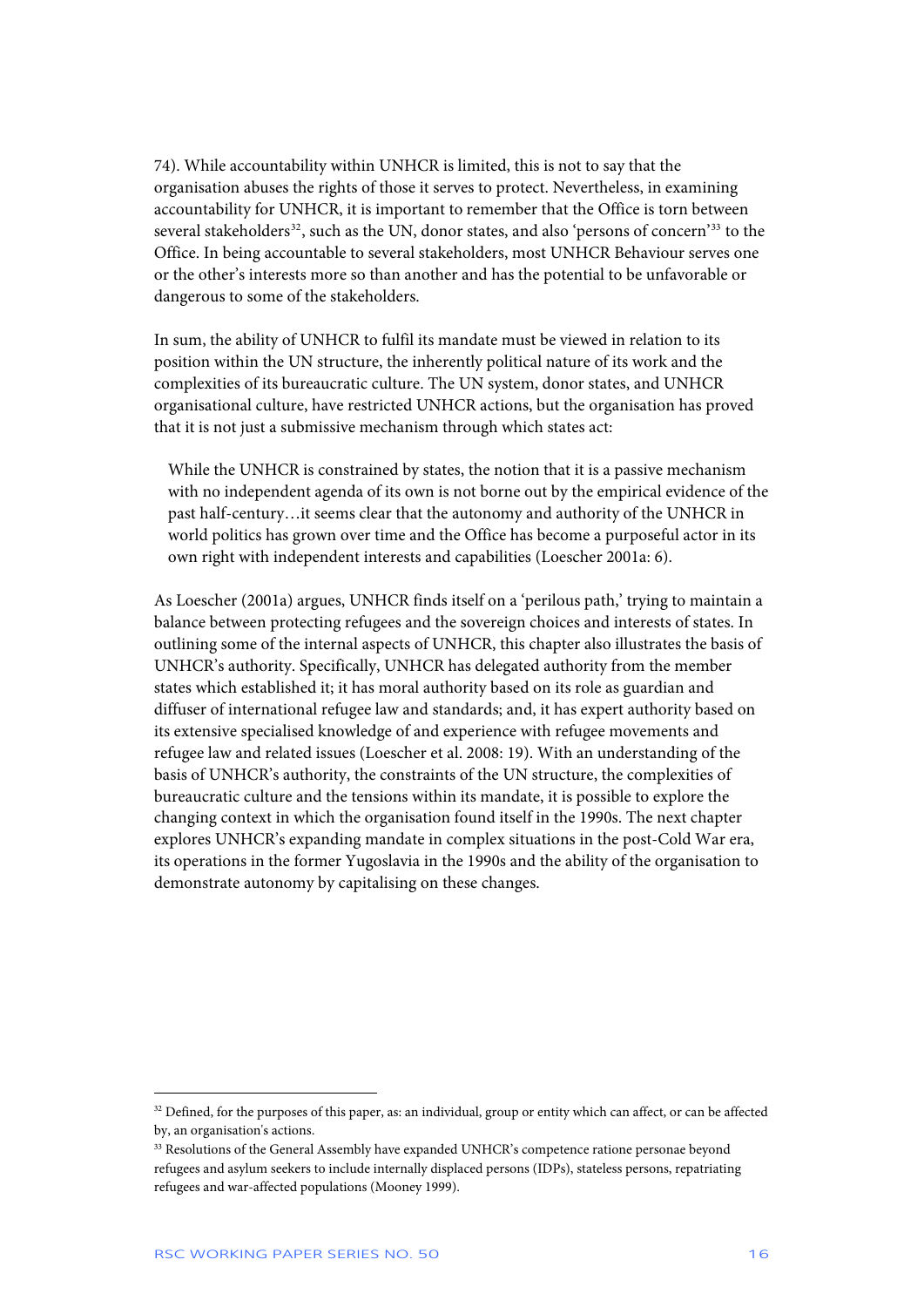### <span id="page-17-0"></span>**4 Complex Operations in the Post-Cold War Era**

Reinalda and Verbeek (2004: 10) point to four developments in the last two decades that have contributed to the increased relevance of IOs in world politics, including: (1) the dissolution of bipolar competition at the end of the Cold War, where superpower divisions had constrained IO behaviour; (2) globalisation<sup>[34](#page-17-1)</sup>, which has created incentives for actors in the international community to deal with increased interdependencies by widening the scope and size of IO operations; (3) the growing interconnectedness of transnational and national politics, offering non-state actors, such as IOs, an opportunity to become more active in both international and domestic politics; and (4) the growth of the 'legalisation' of international relations, making it harder for states and other actors to ignore policies of organisations such as the EU, who have established systems of compliance through national judiciaries. Over the past fifteen years, these developments have 'contributed in principle to an increase of policy autonomy for international organisations, albeit in different degrees for different organisations' (Reinalda and Verbeek 2004: 11).

The end of the Cold War led to considerable changes in international politics and, with the end of the superpower rivalry, led to new opportunities for international organisations<sup>[35](#page-17-2)</sup>. While UNHCR's position within the UN system has not formally changed, its relevance in world politics and relationship with other UN agencies has. Building operational relationships has been important to UNHCR's expanding role since its creation; however, as UNHCR has become more involved in complex emergencies (which often have a military and political component), coordination with other UN agencies and security actors, such as the Security Council and NATO, has become essential. The 1990s presented humanitarian organisations, UNHCR in particular, with a variety of new challenges and opportunities.

Since the late 1980s, powerful Western states no longer view refugees as an acceptable way to increase national workforces or as strategically important pawns in the West's fight against communism (Hammerstad 2000: 393). With the break-up of the Soviet Union into fifteen new countries, nationalism, ethnic conflict and discrimination against minorities led to mass migration. Western states sought to deter massive refugee flows and were increasingly trying to find ways to impose restrictive asylum policies. With Western states focused on more restrictive policies, military intervention and humanitarian assistance were often used as an excuse for political inaction and as a means to contain and prevent possible refugee outflows. Globalisation has led to further interrelatedness of transnational and domestic politics and to an increase in the number of actors involved in decision-making; providing UNHCR with challenges and opportunities for growth. Hammerstad (2000) argues, while UNHCR's activities had been expanding since the 1970s, at the end of the Cold War there was internal concern that the organisation would no longer have a significant role to play in this new era. Therefore, UNHCR had to transform its operations and conceptualisations of refugee emergencies to

<span id="page-17-1"></span><sup>&</sup>lt;sup>34</sup> Globalisation is a debated concept and has many definitions; for the purposes of this paper it is defined as 'the deterritorialisation of human interrelationships' (Reinalda and Verbeek 2004: 11).

<span id="page-17-2"></span><sup>&</sup>lt;sup>35</sup> Especially because of the changes in the UN Security Council after the fall of the Soviet Union and the changing relationships within the Council itself.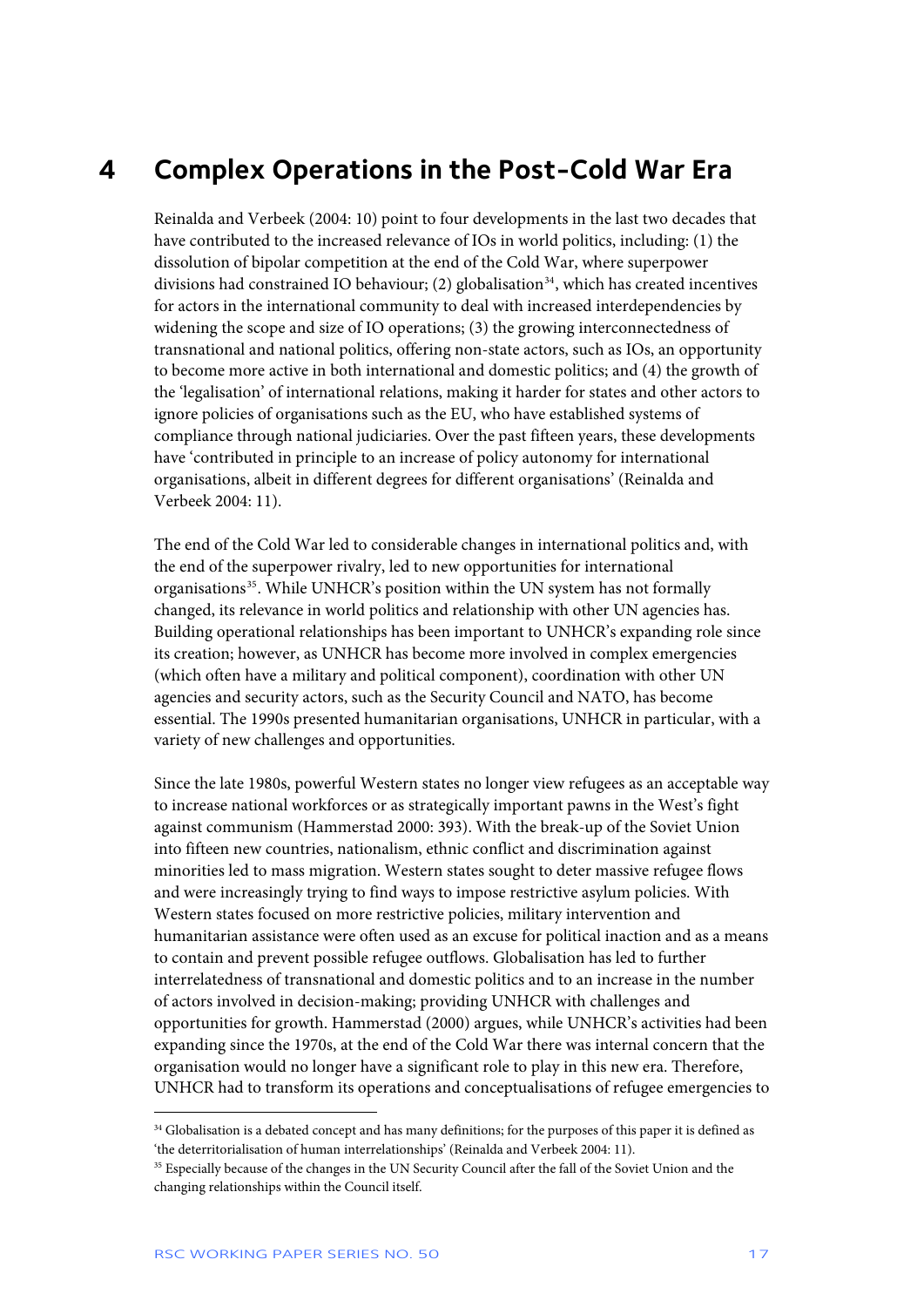<span id="page-18-0"></span>remain relevant to the changing needs of the international community. For example, UNHCR has been asked by the General Assembly and has pursued in-country assistance and protection, in order to 'contain' possible refugee flows; which was once taboo for the agency, as it was seen as a violation of state sovereignty. The prevention of refugee outflows and UNHCR's in-country assistance enlarged the scope of the Office's activities and those protected beyond refugees and asylum seekers. UNHCR's competence and activities no longer refer strictly to refugees but more broadly to 'persons of concern'. As UNHCR's mandate expanded and it took on a larger role in humanitarian assistance missions and in-country protection, its relationships with its stakeholders changed. Donor states now relied more heavily on UNHCR to provide solutions for refugee flows that were now perceived as 'security concerns'[36](#page-18-1).

#### **Leverage and Leadership**

Freitas (2004) argues that in the changing international political system, one where IOs are gaining more power, issue areas that were once the sole concerns of states have become 'internationalised.' As the internal affairs of states (such as adherence to human rights norms) are increasingly being scrutinised by the international community, new issues, tasks and responsibilities have emerged. As Freitas explains, organisations have been able to increase their power and authority by expanding into these new issue areas and they have become 'indispensable providers of certain services' (2004: 125). This expansion allows for an increase in autonomy, because it provides more leverage in decision-making. For example, when the member states that created UNHCR lack a clear, cohesive policy on an issue area and cannot come to agree on one, the agency has more freedom to behave as it sees fit and can use this to extend its autonomy (Freitas 2004; Barnett and Finnemore 2004). UNHCR's relevance and growing importance to donor states and in world politics is not only a result of being delegated new tasks, but is also due to the High Commissioner's ability to interpret the mandate in a liberal and expansionist way. As Betts (2005: 55) argues, 'UNHCR has not been a passive barometer of these donor interests and donor state "power" has not entirely determined outcomes. Far more significant has been the role of individual leadership…'. The end of the Cold War and the increasing interrelatedness of transnational and domestic politics presented High Commissioner Sadako Ogata (1990-2000) with opportunities to shift institutional thinking on areas of its mandate, demonstrating autonomy.

Freitas (2004) provides an example of how UNHCR has been able to act autonomously by pursuing a policy choice despite external pressures, while remaining relevant to international conditions, balancing internal divisions and working towards state interests. In analysing UNHCR's policy choices regarding the assistance of internally displaced persons (IDPs), Freitas (2004) explores why the agency avoided formalising task expansion (which would typically be expected from an international organisation when the opportunity arises). In the early 1990s, UNHCR had the opportunity to formally accept a full mandate for IDPs and received some external state pressure to adopt such a mandate (Freitas 2004: 129). However, most states (and other actors within the international community) did not clearly specify or back a policy response regarding responsibility for IDP protection and assistance. Freitas (2004) explains that given such a policy vacuum, UNHCR had an opportunity to move in, formally expand its mandate and

<span id="page-18-1"></span><sup>36</sup> For further detail see Chimni 1998; Gibney 2002; Waever 1995; Weiner 1995.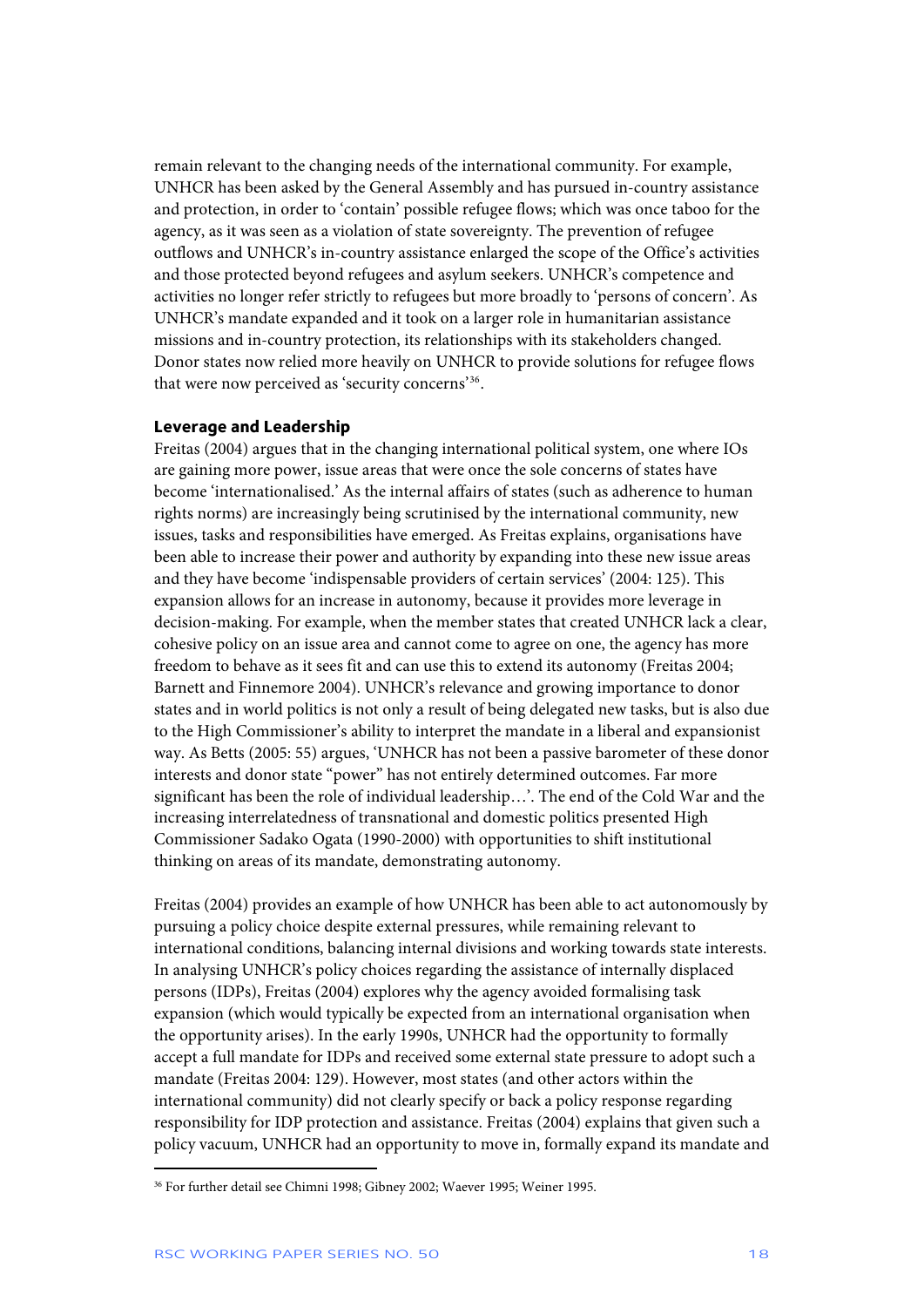<span id="page-19-0"></span>gain more responsibility for IDPs. However, there was internal division on how to handle the situation. Divisions derived from two sources: the structure of the organisation (i.e. headquarters and field offices); and contradictions that might arise from a role with IDPs. Specifically, that in some cases, IDP responsibility would clash with UNHCR's protection function, in the sense that carrying out protection might limit the ability to provide assistance to refugees and that the costs would be too great, resulting in programme cuts for refugees (Freitas 2004).

The complexity of the situation offered the circumstances where organisational leadership could significantly influence the organisation's choice. UNHCR took this opportunity and used its freedom within its principal-agent relationships with member states; it adopted a solution where further expansion was halted and involvement with IDPs was kept from 'mandate incorporation,' but did not alienate its role with IDPs (Freitas 2004). With no agreement within UNHCR, no clear policy guidelines stipulated by states, and the complex issues (such as material assistance, competition with other organisations and mandate confliction) that accompanied IDP responsibility, UNHCR had significant policy autonomy (Freitas 2004: 130). Further, UNHCR issued policy papers, outlining conditions and criteria for its involvement, which allowed the agency to make decisions on the definition of its own mandate, permitting it to keep its responsibilities mainly dependent on its own judgments. Specifically, UNHCR's ability to demonstrate policy autonomy is seen in official recognition of its role:

Considering the unique non-political and humanitarian mandate of the Office, UNHCR must be able to intervene directly, through its Representative, with the Governments concerned. This measure of independence is as important for UNHCR in dealing with internally displaced persons as it is for the protection of refugees (UNHCR's Operational Experience With Internally Displaced Persons 1994: 49).

Freitas' (2004) example demonstrates something larger about UNHCR's role in refugee crises in the post-Cold War world: while UNHCR did not want to formally extend its mandate (because it would then be held accountable for any failure) it needed to remain relevant and flexible in changing conditions. UNHCR's caution in reacting to the IDP issue seems to validate the agency's desire to maintain autonomy in deciding its participation, without having to formalise the task or completely withdraw from the issue area. Relevance and flexibility are two key elements for UNHCR's survival and both were imperative in the complex operations that emerged in the former Yugoslavia in the 1990s.

#### **UNHCR in the Balkans**

Humanitarian operations, like the one in Bosnia in the early 1990s, became more complex for many reasons, including the need to operate in the midst of an ongoing conflict; the combination of political, military and humanitarian components; and an increase in new actors on the ground. The environment UNHCR found itself in was very different from the Cold War context. In the 1970s and 1980s, UNHCR had managed to have a significant degree of autonomy because it found itself the main and, many times, only, actor in handling refugee crises. Because UNHCR's mandate did not allow for much operational capacity, non-governmental organisations (NGOs) were used as 'implementing agencies,' where UNHCR dictated the course of action. However, during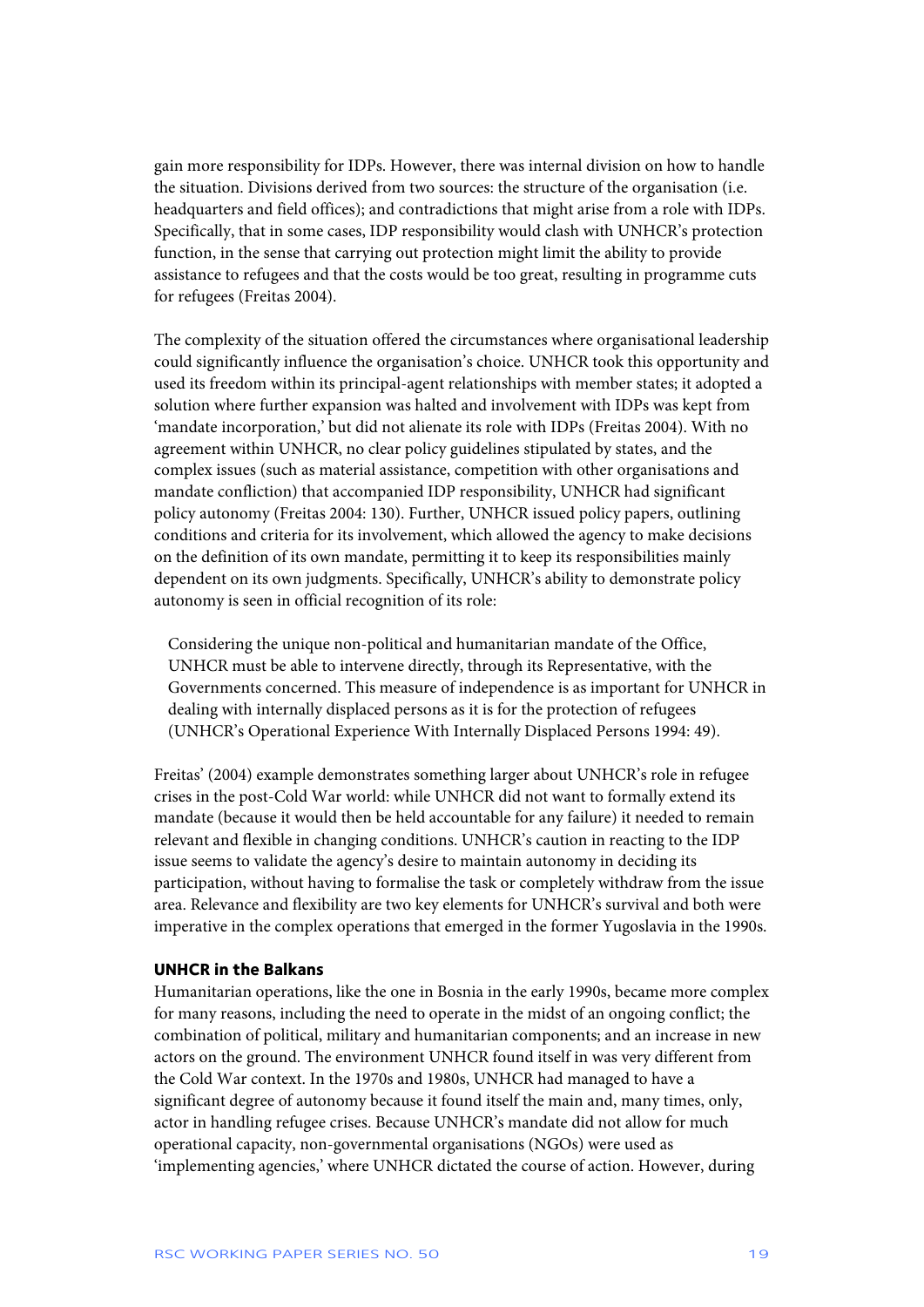the 1990s operations expanded and a greater number of actors, specifically NGOs, emerged equipped to handle complex humanitarian emergencies. For the first time, UNHCR found itself competing with NGOs for relevance and status.

With the emergence of crises in Croatia and Bosnia, there was unprecedented international interest in humanitarian issues<sup>[37](#page-20-0)</sup>. As High Commissioner Ogata notes:

Traditionally, our activities have been carried out in the relatively peaceful environment of a neighbouring country of asylum. That scenario is now changing dramatically with the proliferation of internal conflicts and escalation of population movements, and a much greater willingness on the part of the international community to address these problems within borders…The multiplicity as well as the complexity of the humanitarian crises in the post-Cold War world have created an increasing demand for international action in internal situations (24<sup>th</sup> Annual Vienna Seminar 1994).

Many factors contributed to the emergence of such interest, including mass media attention drawing public outcries for action in Western states<sup>[38](#page-20-1)</sup> and European governments' fear of instability and mass refugee flows. The changing international environment in which UNHCR found itself required it to find ways to remain relevant and necessary in broader humanitarian areas.

How could UNHCR demonstrate autonomy in these new operations, where political and military interests seemed to trump all else? The organisation was able to use its authority and exploit information asymmetries in two important ways: to define its role and assert its position as the lead humanitarian agency, which created room to manoeuvre within the structure of the UN and its relationships with other actors; and to create an autonomous space for itself, where it had more power and leverage in decision-making. First, UNHCR's work in Bosnia was fraught with vaguely defined roles and concepts, like the organisation's role as 'lead agency.' The concept of 'lead agency' was meant to increase coordination on the ground; however, it was ill-defined and there was no specific protocol outlining its mandate and responsibilities (Cunliffe and Pugh 1997). UNHCR's extensive experience and knowledge of refugee assistance (giving it expert authority and an advantage over information) put it in the position to be given such a role by the UN (Cunliffe and Pugh 1997: 136). The ambiguity of the concept 'lead agency' left room for UNHCR to interpret its role and allowed for leverage in decision-making. According to Cunliffe and Pugh (1996), UNCHR operational coordination has involved 'taking the lead in policy-making, planning and information sharing', allowing it to utilise its moral and expert authority.

Second, UNHCR seized the opportunity of the international community's interest in addressing internal conflicts by utilising its authority, its information asymmetries and its experience as a humanitarian actor to expand the scope of its operations and to create an

<span id="page-20-0"></span><sup>37</sup> See Kaldor's (2006) examination of 'new wars', Turton (1997) for analysis of war and ethnicity, and Woodward (1995) for historical background.

<span id="page-20-1"></span><sup>&</sup>lt;sup>38</sup> The so-called 'CNN Effect,' which is the idea that real-time communications technology such as Cable News Network (CNN) could provoke a major response from domestic audiences and political elites to global events (Robinson 1999). For specific interest in Kosovo, see Gibney 1999.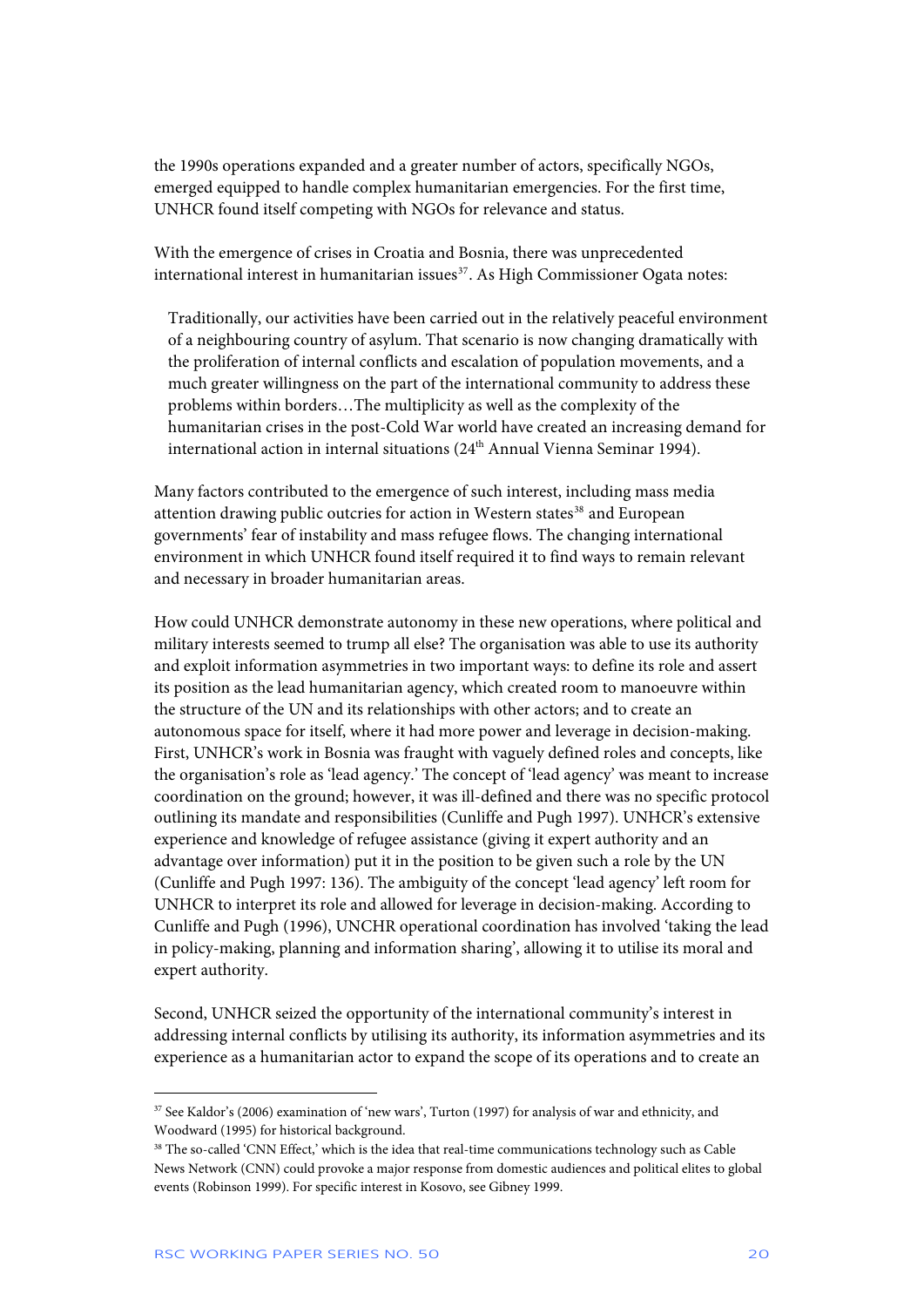autonomous space for its operations. As Hammerstad (2000) argues, an important task of UNHCR lies on a discursive level and entails the interpretation, dissemination and consolidation of normative standards of international refugee protection. UNHCR was able to capitalise on the security concerns of the international community, by framing language to employ the concept 'human security'<sup>[39](#page-21-0)</sup>, which justified and gave legitimacy to their intervention in domestic and interstate issues<sup>[40](#page-21-1)</sup> in the post-Cold War world. By drawing attention to the security dimensions of refugee emergencies and by positioning itself as a non-political and neutral agency, UNHCR was able to gain autonomy vis-à-vis the military and political actors in these situations by creating a 'humanitarian space'<sup>[41](#page-21-2)</sup>. UN agencies have not been able to foster perceptions of neutrality by the parties to a conflict in which the UN is engaged, especially with armed peacekeepers; however, UNHCR was able to negotiate between local authorities and military actors, creating the image of neutrality and serving both actors' needs. UNHCR's actions in the post-Cold War context resulted in deferment of humanitarian matters, by the UN and member states, and gave the organisation leverage in future decision-making.

In sum, by employing 'strategies of autonomy,' UNHCR was able to define its role, take 'the lead' in policy making and create an autonomous space within which to operate. Through its operations in the Balkans, UNHCR expanded from an organisation focused strictly on refugees to the UN's leading humanitarian agency. Through this expansion and global presence, UNHCR gained a higher profile in international politics and was able to secure more generous funding for its operations (Loescher et al. 2008). UNHCR was seen as a natural leader in humanitarian operations in the Balkans region, because of its flexibility, its humanitarian status and its ability to remain relevant and influential by being part of framing current discourse. The next chapter aims to outline the events leading up to UNHCR's role in Kosovo and its responsibilities as part of UNMIK. The UNMIK structure and UNHCR's tasks will be explored to illustrate how the organisation was able to demonstrate autonomy.

1

<span id="page-21-0"></span><sup>&</sup>lt;sup>39</sup> According to Hammerstad (2000: 398), this was done as a means to 'establish harmony between the security of concerns of states and the protection needs of refugees'.

<span id="page-21-1"></span><sup>40</sup> See 'power as constitution' and 'power as domination' in Barnett and Finnemore (2004: 156-173).

<span id="page-21-2"></span><sup>41</sup> High Commissioner Ogata discusses UNHCR pursuing a 'humanitarian space', which refers to action based on humanitarian principles of impartiality and neutrality (17 March 1999 Lecture at UC Berkeley).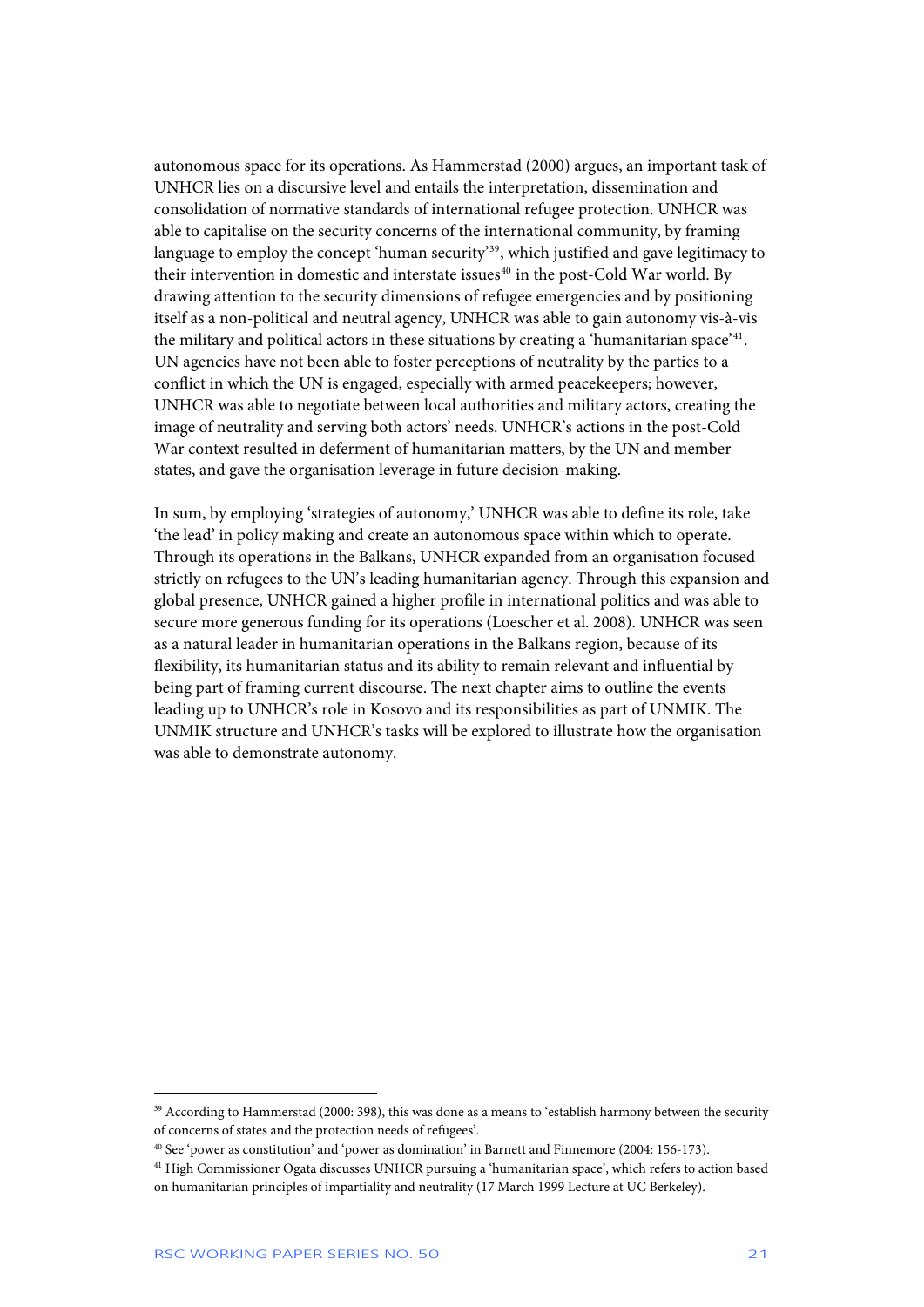### <span id="page-22-0"></span>**5 State Building and Autonomy: The Case of Kosovo**

As the conflicts in Croatia and Bosnia-Herzegovina were ending in the 1990s, Kosovo's long simmering ethnic tensions were reaching a boiling point. An autonomous province within Serbia and sharing a border with Albania, Kosovo had a population of approximately 90 percent ethnic Albanians and 10 percent Serbs in the 1990s (King and Mason 2006). While tensions can be traced back centuries, it was during the late 1980s that the situation irreversibly deteriorated. The division between Serbs and Albanians was deep, based on each group's assertion that it had the sole right to dominate the territory (King and Mason 2006: 5). The break-up of the Socialist Federal Republic of Yugoslavia in 1989 led naturally to increased demands for independence within Kosovo, which President Milosevic of Serbia was determined to repress. The autonomous status of the province was revoked and the people of Kosovo (especially Albanians and other non-Serbs) were reduced to a situation where basic human rights were denied and the province was surviving on parallel systems for all public services (UNHCR 2000: 233).

In the decade following the revocation of its status, close to half a million Albanians had fled and fighting between the Serb and Albanian factions was escalating. As the security situation declined, UNHCR was asked to assist several hundred thousand IDPs and victims of war in Kosovo. Already having substantial experience and staff in the Balkans (from wars in Croatia and Bosnia starting in 1991), UNHCR was familiar with the ethnic situation. The practice of 'ethnic cleansing' that had begun in 1991 in Croatia had spread to Bosnia in 1992 and eventually to Kosovo in 1998. In 1998, the situation reached its breaking point; violence and the practice of 'ethnic cleansing' was escalating. In an attempt to prevent further bloodshed, the UN Security Council adopted resolution 1199, which led to the agreement of a cease-fire between the Serbian security forces and the Yugoslav Army<sup>[42](#page-22-1)</sup> on one side and the Kosovo Albanian army and militia groups on the other. The Organisation for Security and Co-operation in Europe (OSCE) sent monitors to confirm compliance with the agreement. Initially, the cease-fire held; however, by the end of 1998 the agreement was unravelling.

In January 1999, the massacre by Serb forces of forty-five Albanians in Račak (a village in southern Kosovo) led to further fighting and renewed international efforts to end the conflict. Although international efforts initially led to peace talks in Rambouillet, France, Milosevic challenged Western leaders over Kosovo and the peace talks collapsed. Without formal UN Security Council authorisation, NATO launched an air campaign against Serbia, including attacks on targets in Kosovo. While outside the scope of this study, it is important to note that the legitimacy and legality of NATO's intervention has been widely disputed in academic literature. It has been argued by NATO's member countries, that the bombings were justifiable on humanitarian grounds (as it was intended to stop the killings and intimidation of Kosovo Albanians and prevent a humanitarian crisis); however, as Roberts (1999: 120) emphasises, no simple conclusions can be drawn about humanitarian intervention or about the ability of NATO's bombings to produce compliance. In addition, Roberts (1999: 105) argues that because contradictory principles

<span id="page-22-1"></span><sup>&</sup>lt;sup>42</sup> Yugoslavia at this time consisted of Serbia (including Kosovo) and Montenegro.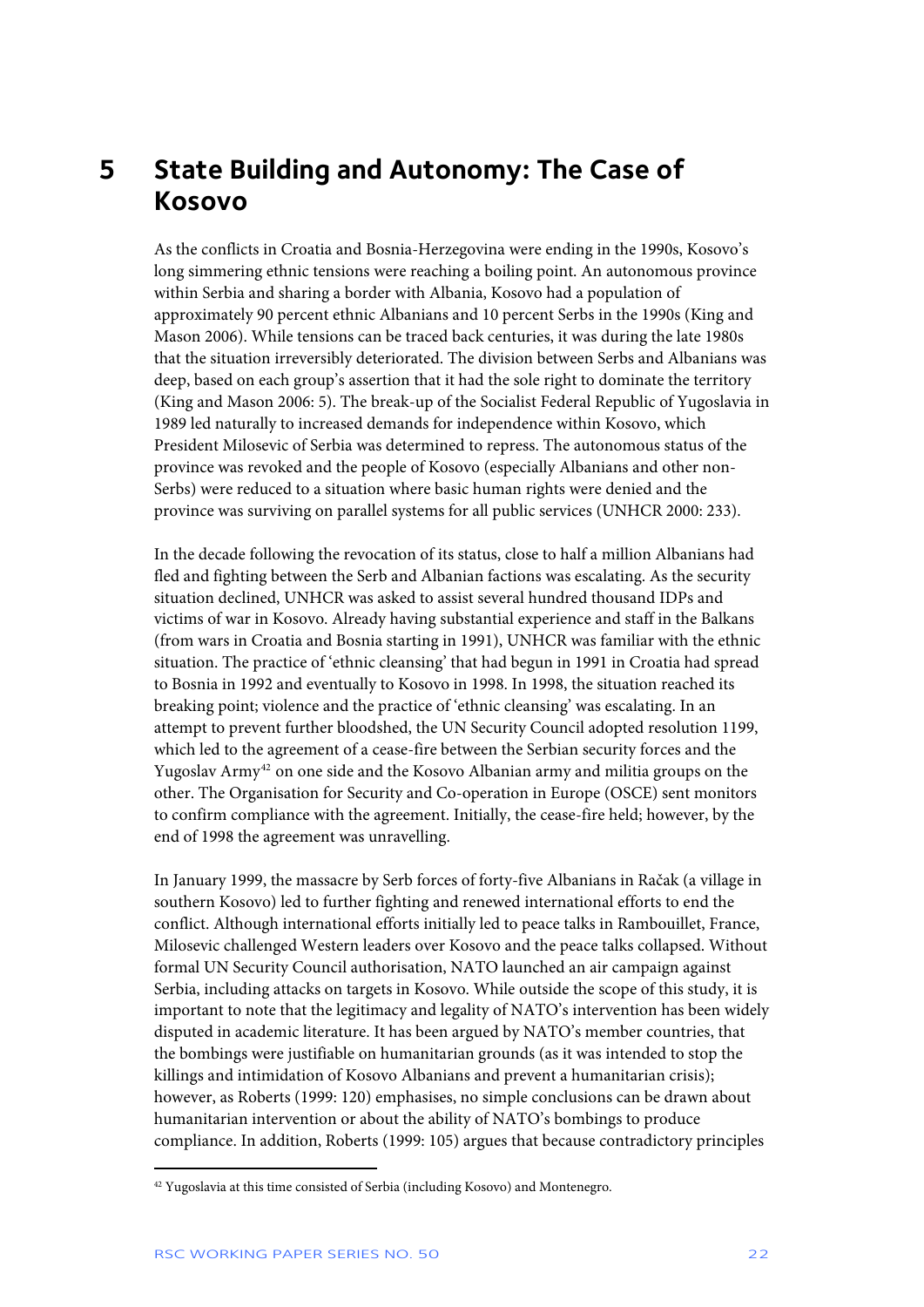<span id="page-23-0"></span>were at the centre of the crisis, no definitive legal answer produced would be able to satisfy all sides (public, governments or international lawyers). Did NATO's bombings deter killings, prevent a humanitarian crisis or secure a political settlement to the Yugoslav conflict? According to Woodward (2001: 343), the answer is no. In the short term, the ten-week air campaign resulted in the unleashing of Serb forces on ethnic Kosovo Albanians and created a massive outflow of 750,000 Albanians (Loescher 2001a: 328). Despite early warning signals that the Serb-Albanian conflict was inevitable, no one, including UNHCR, expected such a large, complex crisis to emerge.[43](#page-23-1) Furthermore, Woodward (2001) argues, the bombings produced a long-term, unstable, stalemate in Kosovo.

On June 10 1999, the day after NATO bombing ceased, UN Security Resolution 1244 created UNMIK. UNMIK was created to establish a safe and secure environment, begin the process of peace-building, and to establish provisional, democratic self-governing institutions. Resolution 1244 was the result of a political compromise between the states in the Security Council who held veto power; with the United States, Great Britain and France, on one side, and Russia and China on the other<sup>[44](#page-23-2)</sup>. Various political factors contributed to NATO member states choosing the UN to lead the civil administration in Kosovo. These factors, according to Pula (2003: 200), included: the eagerness of NATO member states to see the bombing end; Milosevic's refusal to give power over Kosovo to any foreign government and his willingness to transfer control to the UN; Russia and China's interest in gaining influence over developments in the Balkans and in Kosovo; and the reluctance of Western governments and Russia to recognise an independent Kosovo. However, UNMIK was created in just a few days in a climate of emergency, where the largest problems were perceived to be managing the return of 750,000 Albanian refugees and enforcing authority against Belgrade (Hopkinson 2006). These assumptions resulted in many problems, as Resolution 1244 did not specify the scope and authority of the mission; the abilities and capacities of the participating IOs were largely unknown; and the realities on the ground differed greatly from what was anticipated.

### **State Building and the UN**

j

Given under Chapter VII of the UN Charter<sup>[45](#page-23-3)</sup>, the tasks set out in Resolution 1244 were massive and the UN had restricted capacity and little experience in assuming administrative responsibility over the territory (Yannis 2001: 33). There are many interesting aspects of the UN administering a territory; however, perhaps the most important is that the UN had no prior experience with the type of mission it was given in Kosovo.[46](#page-23-4) Furthermore, the final outcome of the UN mission was extremely important for

<span id="page-23-1"></span><sup>&</sup>lt;sup>43</sup> While UNHCR's initial response to the Kosovo Albanian refugee emergency is not analysed in this paper, there has been a significant amount of academic literature and evaluation dedicated to the subject (Groom and Taylor 2000; Goodwin-Gill 2001; Helton 2002; Loescher 2001a; Pugh 2000, Suhrke et al. 2000). 44 See Pula 2003; Roberts 1999; Yannis 2001 and 2004 for further details.

<span id="page-23-3"></span><span id="page-23-2"></span><sup>45</sup> Chapter VII of the UN Charter states that 'the Security Council shall determine the existence of any threat to the peace, breach of the peace, or act of aggression and shall make recommendations, or decide what measures shall be taken in accordance with Articles 41 and 42, to maintain or restore international peace and security' (Art. 39). Chapter VII also states that the Security Council may take action by land, air or sea to maintain or restore international peace and security (Art. 41).

<span id="page-23-4"></span><sup>46</sup> The UN had experience in a related mission in Cambodia (UNTAC 1992-1993) where it assumed control of key sectors of administrative structures to build a stable environment. In the months following the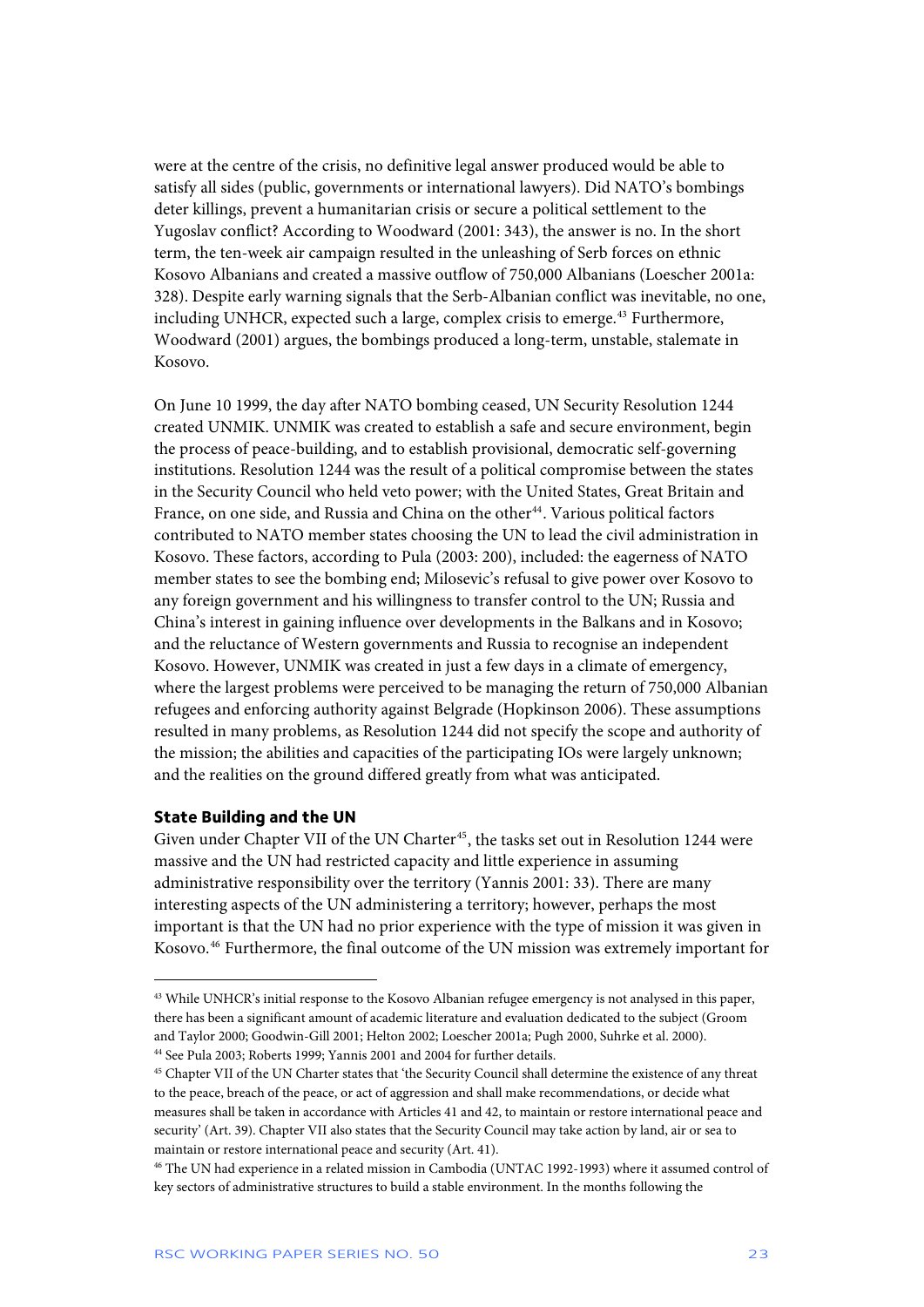the UN's reputation. If UNMIK turned out to be a 'success' (as in meeting the set of internationally determined benchmarks in order to determine a final political status (Zaum 2007)) it would dismiss the argument that state building can only fruitfully be done by powerful states and it would reinforce the role and importance of the UN as a credible and effective 'nation-builder' (King and Mason 2006: 21).

The scope and ambition of UNMIK's mandate was unique to UN operations; it was not only given the authority to take on full interim administrative activities, but it was also endowed with a central political role in resolving the conflict (Yannis 2004: 67). UNMIK was endowed with a significant amount of power through Resolution 1244, which effectively suspended Yugoslavia's sovereignty over the province of Kosovo $47$  (Yannis 2001). According to Zaum:

Even if Kosovo has not been recognised as a state, it constitutes and has been recognised as a single political community with its own political and administrative institutions. UNMIK's efforts to establish and strengthen these institutions can best be described as state building…the determination of the future status and the nature of Kosovo's statehood are formally made conditional on the fulfilment of the 'standard of civilisation.' UNMIK's 'standards before status' policy…conditioned the resolution of Kosovo's status on meeting a set of internationally determined benchmarks… (2007: 172).

As Zaum (2007) argues, Resolution 1244 was drafted within very tight political constraints and designed to end the bombing rather than to provide a plan for state building. UNMIK was given a broad and vague mandate, which lacked adequate specification of its scope of authority, structure or the extent and assumption of sovereign responsibilities. Specifically, the Resolution set out the following:

Authorises the Secretary-General, with the assistance of relevant international organisations, to establish an interim civil presence in Kosovo under which the people of Kosovo can enjoy substantial autonomy within the Federal Republic of Yugoslavia, and which will provide transitional administration while establishing and overseeing the development of provisional democratic self-governing institutions to ensure conditions for a peaceful and normal life for all inhabitants of Kosovo (S/Res/1244 (1999) para. 10).

Issued approximately one month after Resolution 1244, the structure of the UN mission was provided by a UN Secretary-General's report to the Security Council<sup>[48](#page-24-1)</sup>. The

-

establishment of UNMIK, the UN Security Council mandated the UN with another civil-administration mission to East Timor (UNTAET 1999-2002).

<span id="page-24-0"></span> $47$  Yannis (2001: 46) outlines the term 'suspended sovereignty' as being used in legal and political discourse to explain situations in recent history where internal sovereignty seemed to be 'an empty legal proposition not matching political realities.'

<span id="page-24-1"></span><sup>&</sup>lt;sup>48</sup> The Secretary-General's report to the Security Council provided a framework for UNMIK, under which UNHCR would lead the humanitarian component to ensure that basic needs were met for the returnees inside Kosovo, establish legal advice centres, and design and implement a protection strategy to address the protection needs of returning refugees and IDPs, as well as Croatian Serb refugees and the Serb and Roma ethnic minorities in Kosovo (S/1999/779: 18).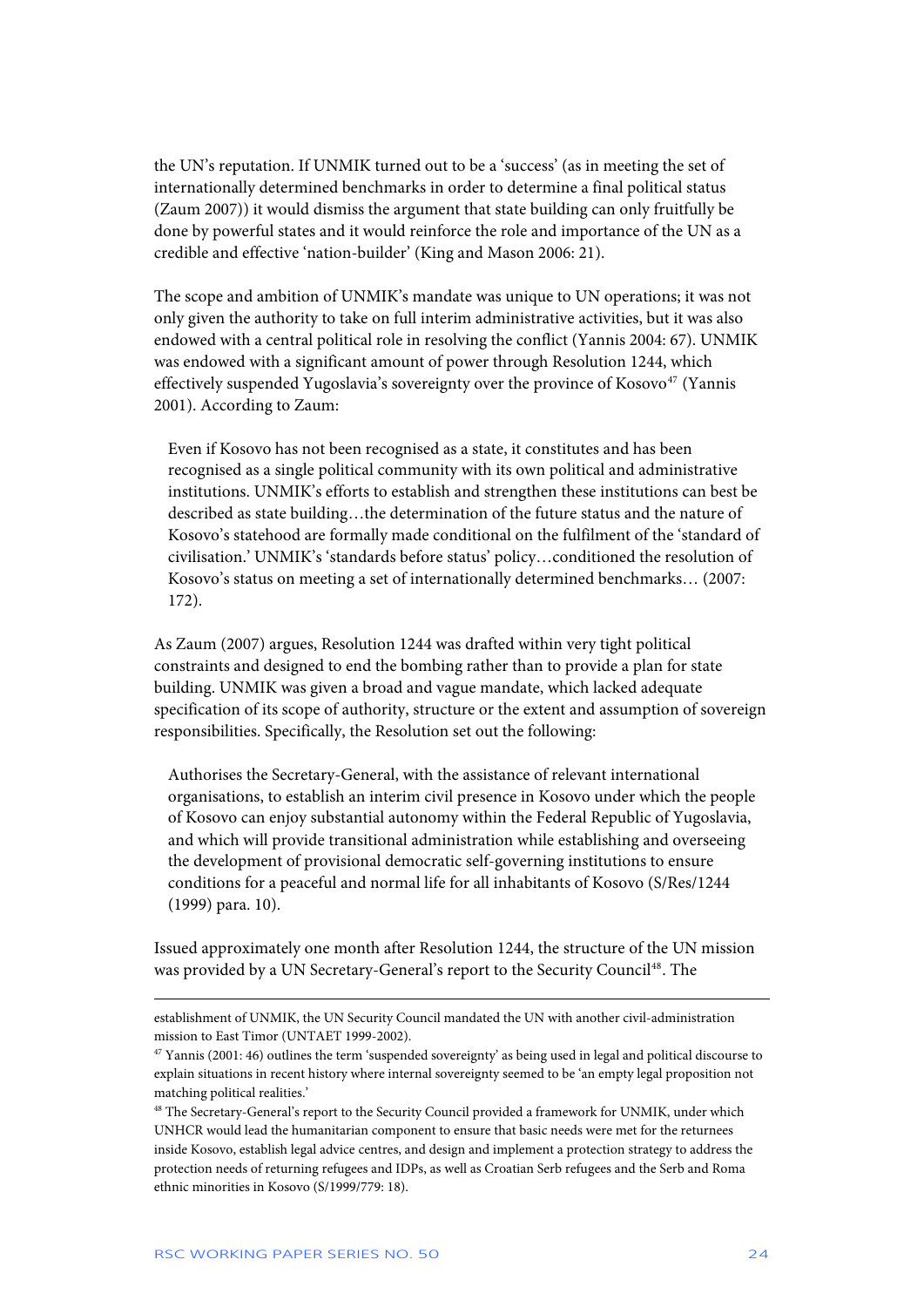<span id="page-25-0"></span>international civil structure comprised four pillars, each led by an international or regional organisation and overseen by a Special Representative of the Secretary General (SRSG). UNMIK's pillars were divided into four areas which would take a 'coordinated and integrated approach' (S/1999/779: 10) to ensure fulfilment of Resolution 1244. Pillar I, led by UNHCR, was responsible for humanitarian affairs; Pillar II, led by the UN, was responsible for daily administration, the police and the judicial system; Pillar III, led by OSCE, was responsible for institution building and democratisation; and Pillar IV, led by the EU, was responsible for economic development and reconstruction. In addition, the NATO peacekeeping force (KFOR) was mandated to assist in UNMIK's objectives, by providing a safe and secure environment.

While the structure of the mission and broad objectives were defined, the question of Kosovo's political status was postponed indefinitely. The international community hoped that time and progress in Kosovo and Serbia would offer a solution (King and Mason 2006). UNMIK was to act as a transitional government with no roadmap to the final status. The resolution provided a mandate for political institution building, but it did not determine the extent of authority these institutions could ultimately possess. As a result, UNMIK was fraught with problems of ambiguity, political constraints and a lack of clear direction. Notably, the UNMIK Pillars were supposed to take an integrated and coordinated approach to fulfilment of the Resolution; however, each Pillar was able to have autonomy in interpreting and defining its role and, more importantly, each was ultimately accountable to a different set of stakeholders and interests (Yannis 2001). While the full scope of UNMIK's authority and role in Kosovo has been extensively documented (see Brand 2003; King and Mason 2006; Zaum 2007), this paper does not specifically focus on the role and effectiveness of UNMIK as a state building endeavour. It is UNHCR's role within UNMIK (June 1999-June 2000), in the context of state building and in the absence of a sovereign state, which makes Kosovo such an interesting case study. Due to its experience in Croatia and Bosnia, UNHCR was familiar with much of the political situation, ethnic tensions and problems within the region. However, Kosovo differed from UNHCR's operation in Bosnia in two important ways: first, assistance in Bosnia took place in the midst of an ongoing war; second, UNHCR was working in a sovereign country<sup>[49](#page-25-1)</sup>. UNHCR's role within a UN civil administration in the absence of a sovereign state was new for the organisation. In Kosovo, UNHCR was leading the 'Humanitarian Pillar' in the context of state creation, as a part of a transitional administration and assisting in capacity-building of provisional democratic selfgoverning institutions.

#### **Resolution 1244 and UNHCR**

j

UNHCR's role in assisting in the fulfilment of the goals outlined in Resolution 1244 raises significant questions about how UNHCR would be able to affirm its autonomy within the UNMIK structure. One would expect that UNHCR was at its least autonomous being part of the UNMIK structure and under the pressures of big power policy within the Security Council; however, it was because of the vague nature of Resolution 1244, the lack of UN experience in such operations and the organisation's status as head of the humanitarian

<span id="page-25-1"></span><sup>49</sup> Bosnia's sovereignty was disputed initially, but was recognised by the United States, the EC in 1991 and unofficially by Serbia and Montenegro in 1992, upon the declaration of their unification as the Federal Republic of Yugoslavia (FRY).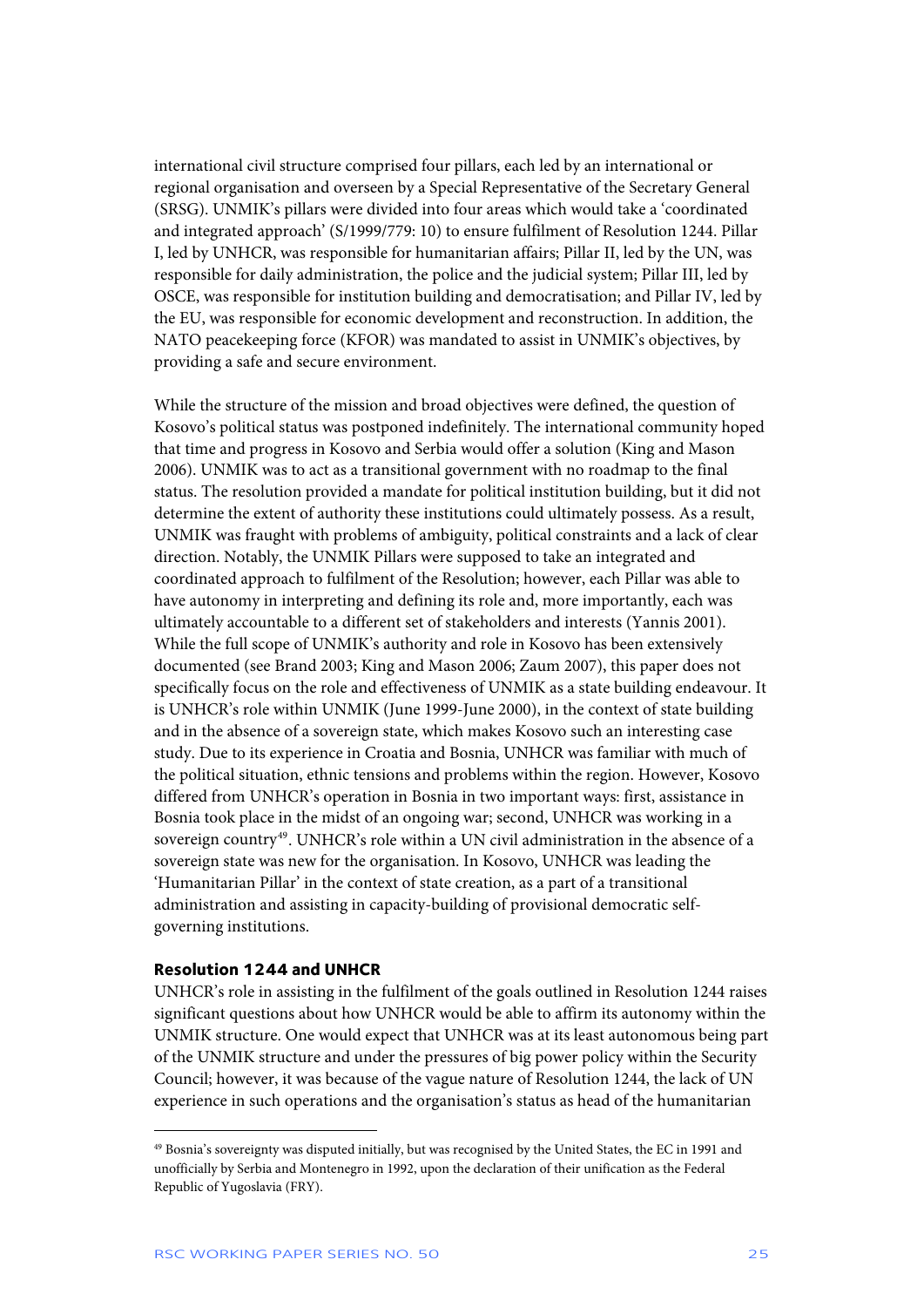<span id="page-26-0"></span>mission that UNHCR was able to demonstrate autonomy. Specifically, Resolution 1244 outlined three areas in which UNHCR (and the international organisations under UNMIK) would need to cooperate: (1) assist with providing a transitional administration; (2) assist in establishing and overseeing the development of provisional democratic selfgoverning institution; (3) supervise the safe and free return of all refugees and displaced persons to conditions that would allow for 'a peaceful and normal life for all inhabitants of Kosovo.' The organisation was delegated authority to carry out its humanitarian activities under Resolution 1244, which stated:

Safe and free return of all refugees and displaced persons under the supervision of the Office of the United Nations High Commissioner for Refugees and unimpeded access to Kosovo by humanitarian aid organisations (Annexe 2, para 7).

The objectives and roles outlined in Resolution 1244 are interesting in exploring the conditions that allow for autonomous action. The three areas outlined in Resolution 1244 provide interesting ways to explore the how UNHCR used its 'strategies of autonomy' visà-vis UNMIK, other Pillars within UNMIK and the local Kosovo authorities. Through exploring the tasks set out in Resolution 1244 and UNHCR's action, it will be possible to examine the varying kind and degree through which the organisation acted autonomously.

### **UNHCR as Part of the Transitional Government**

UNHCR found itself part of a complex structure, having to work with a wide range of actors on the ground and in a situation where concepts and relationships were not clearly defined. As Pillar I under the UNMIK structure, UNHCR was to cooperate with the other pillars in order to promote return and assist in fulfilment of the tasks set out by the Security Council. However, as Yannis (2001) argues, the internal structure of UNMIK raised questions and problems as to how to carry out activities.

The different pillars not only had different management structures and work ethos but they also were ultimately accountable to different bureaucratic chains of command and constituencies. This often resulted in different policy priorities and varying degrees of commitment to the implementation of policies adopted by the international administration's political leadership (Yannis 2001: 33).

In addition to the differing policy priorities and varying degrees of commitment, the extensive responsibilities of UNMIK—political, military, human rights, and humanitarian activities—created tensions within the mission and between the organisations involved (Helton 2002; King and Mason 2006). These problems led to competition, a lack of coordination and overlapping activities on the ground between the pillars.

While UNMIK created a politically constraining structure for UNHCR, it also allowed for opportunities where the agency could be more influential. It has been argued that high level UNHCR officials felt, at times, frustrated being part of UNMIK as it 'did not allow UNHCR complete political independence'<sup>[50](#page-26-1)</sup>; however, UNHCR staff<sup>[51](#page-26-2)</sup> indicated that

<span id="page-26-1"></span><sup>50</sup> Kotsalainen (2008) Interview with author, February 2008.

<span id="page-26-2"></span><sup>&</sup>lt;sup>51</sup> From interviews in Geneva, February 2008.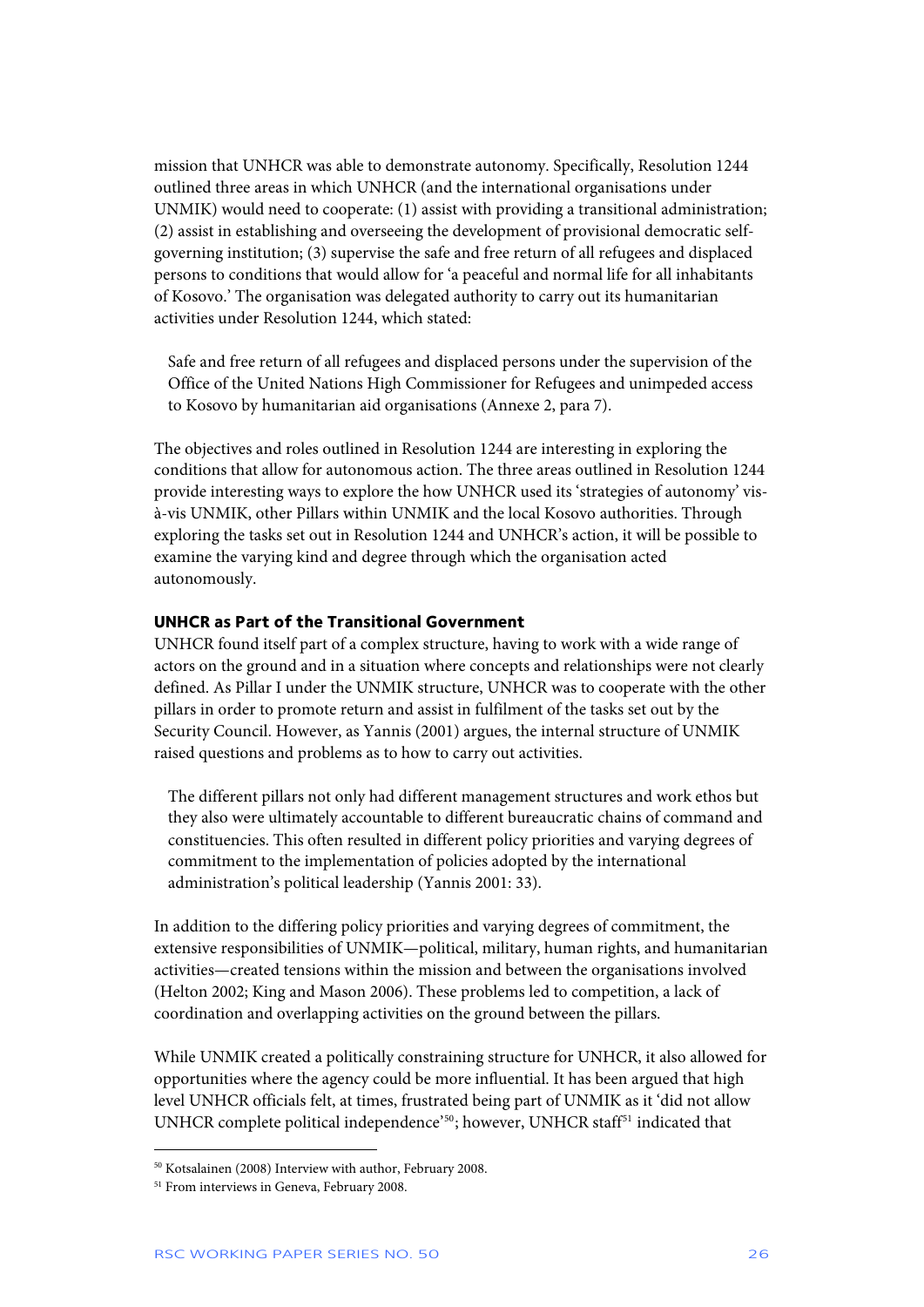<span id="page-27-0"></span>being part of the UNMIK structure afforded the organisation more opportunities to influence decisions. According to a senior UNHCR official, the organisation had 'a significant degree of autonomy<sup>[52](#page-27-1)</sup> in interpreting and implementing its mandate. UNHCR's influential role was emphasised by the organisation, which stated 'UNHCR's comparative advantage over other agencies in Kosovo is indeed the combination of extensive field presence and direct access to the highest policy-making bodies in UNMIK' (UNHCR 2004: 4). The organisation was able to employ 'strategies of autonomy' in ways that would ensure its ability to fulfil its mandate and ensure its relevance.

UNHCR's extensive field presence and experience in Kosovo gave the organisation expert authority in decision-making on the ground. In addition to its expert authority, UNHCR also had an office in Belgrade which gave it an informational advantage within UNMIK, which did not originally have a Liaison Office in Belgrade. The UNHCR Special Envoy was able to use this advantage to conduct negotiations with Serb officials, in terms of the situation of IDPs in South Serbia and the mission's efforts to support minority returns<sup>[53](#page-27-2)</sup>. According to a senior UNHCR official, the inclusion in UNMIK's structure and its informational advantage gave the agency leverage vis-à-vis the authorities (locally and in Belgrade) and other UN agencies.<sup>[54](#page-27-3)</sup> In meeting with the SRSG daily, UNHCR did (and was perceived to) have more power in influencing decisions, by agencies outside of the structure and by local authorities. In examples provided below, it will be demonstrated that this position in a transitional government gave UNHCR the power to decide how information would be used, to define the priorities of the humanitarian pillar and to create a 'benchmark' by which the mission would be judged.

### **UNHCR and Capacity Building**

In addition to being part of a transitional government, UNHCR's role assisting in establishing and overseeing the development of democratic self-governing institutions raises questions concerning the power and autonomy of international organisations. Resolution 1244, as Yannis (2001: 36) explains, was 'neither an agreement between Serbs and Albanians on a common future, nor an agreement between exhausted opponents seeking a compromise end to their conflict.' Furthermore, UNMIK and KFOR essentially took over full administrative responsibility and excluded the Yugoslav authorities in Belgrade from any part in the administration (Yannis 2004). Cessation of violence, however, would require the Albanian authorities and Serb authorities (who were mainly advised by those in Belgrade) to cooperate and endorse adherence to UNMIK's rules. Unlike other operations, UNHCR was working with a mandate (under Resolution 1244) that the de facto political parties of the territory did not agree to. In the context of state creation and in the capacity building of local leaders UNHCR's relationships with the local authorities were different from any other IO in the mission. UNHCR was in a unique position of being able to approach both the Kosovo authorities and those in Belgrade, because of its prior experience in the region and the perception by both parties

<span id="page-27-1"></span><sup>52</sup> Kotsalainen (2008) Interview with author, February 2008.

<span id="page-27-2"></span><sup>53</sup> Kotsalainen (2008) Interview with author, February 2008.

<span id="page-27-3"></span><sup>54</sup> Kotsalainen (2008) Interview with author, February 2008.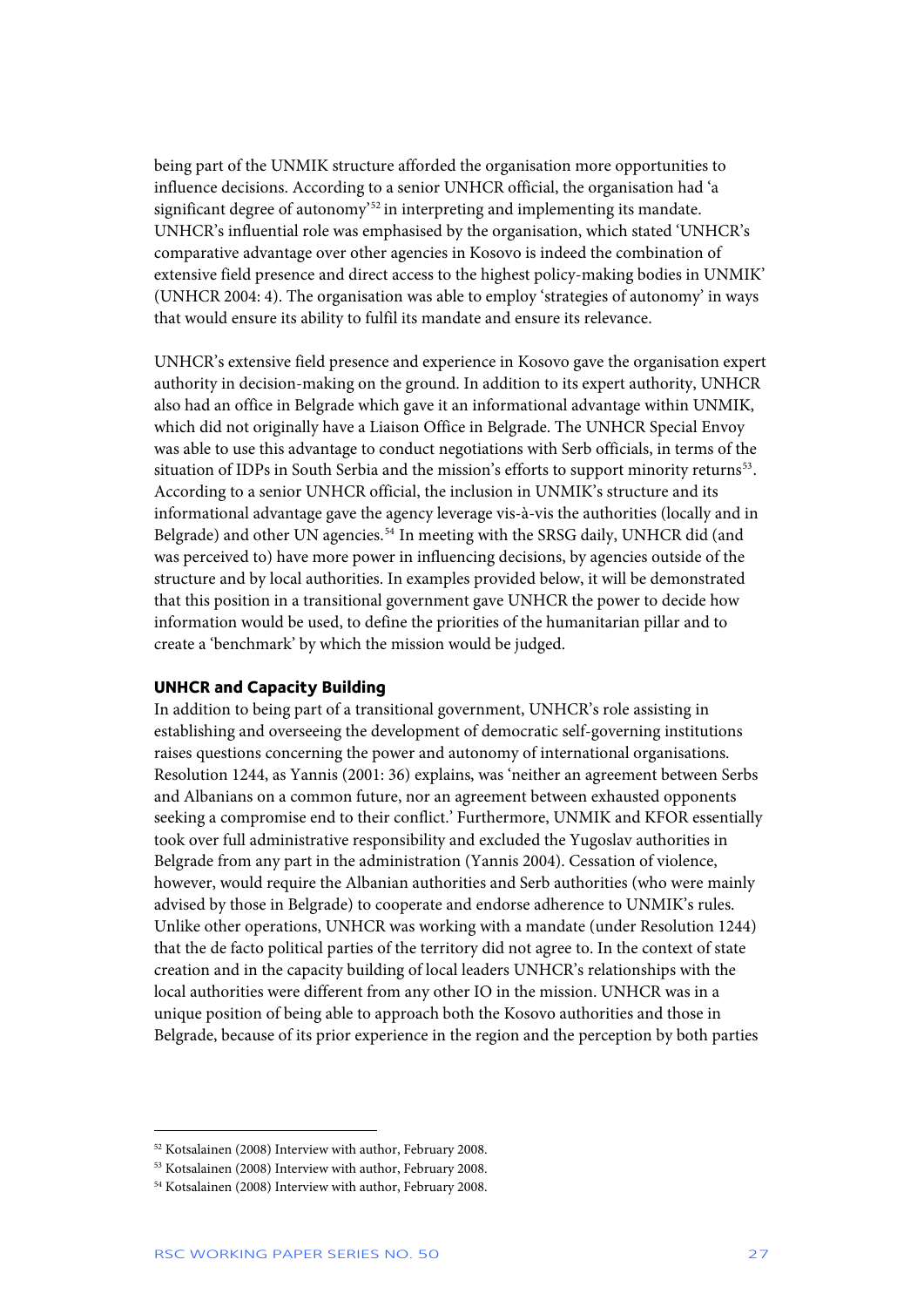that it was the most neutral actor within the mission<sup>[55](#page-28-0)</sup>. This position raises two interesting points, which will be discussed below: UNHCR's ability to manipulate the incentives of authorities and play them off against one another, in order to achieve its ultimate goal and to ensure cooperation with the humanitarian agenda; and UNHCR's humanitarian status, informational advantage and authority to disseminate information and establish the standards and rules that applied to how and when displaced persons could return.

First, there was no agreement at the international or local level on the future status of Kosovo, creating a situation where UNHCR had leverage in relationships with the authorities, locally and in Belgrade, while part of UNMIK. By presenting itself as neutral and impartial, driven by its moral values, and having influence in framing the discourse related to humanitarian matters, UNHCR was able to create a 'humanitarian space' where its expertise and knowledge were respected by both the local authorities, on one hand, and the political and military actors, on the other. As Barnett and Finnemore (2004) explain, IOs regulate the behaviour of state and non-state actors by manipulating incentives to shape their behaviour and to induce actors to comply with the rules. UNHCR was able to use rules, authority and knowledge in order to change incentives and regulate behaviour. Due to UNHCR's unique relationship with the Albanian and Serbian authorities, its humanitarian status and its conferred authority, it had power within UNMIK to act as a 'middle man.' For example, UNHCR realised that the Kosovo Albanians' ultimate goal was to gain independence and that such a goal did not necessarily require cooperation with the mission, but could encourage further violence in the hopes of achieving this. UNHCR convinced the Albanians that international 'benchmarks' had to be met before a final status could be decided ('standards before status', Zaum 2007). These 'benchmarks' included the promotion of a multi-ethnic society in Kosovo. The Kosovo Albanians realised that by cooperating, their goal might be achieved and participated in activities to promote minority tolerance. UNHCR had successfully used its ability to manipulate the incentives for the Albanian authorities to pursue a course of action they would not have taken alone. In addition, UNHCR was able to use 'strategies of autonomy' with regard to the other actors within the operation who were under pressure to meet international expectations. For example, UNHCR was able to manipulate incentives of organisations under UNMIK and KFOR through publishing minority assessments which openly criticised failures and misgivings (publicly shaming); thus, getting these actors to cooperate in assisting UNHCR with their operations and activities. By influencing actors' incentives, and therefore their overall interests or actions, UNHCR was able to create an autonomous space for itself in the local communities and within UNMIK.

Second, as the humanitarian pillar, UNHCR was able to use its status, knowledge and authority to disseminate information and define the standards and rules that applied to how and when displaced persons could return. Due to its vague and broad mandate, UNHCR had the autonomy to interpret and define what a 'safe return' was in the context of minority returns in Kosovo and then implement that definition in facilitating their return. UNHCR promotes all voluntary returns taking place in 'safety and dignity,' a

<span id="page-28-0"></span><sup>55</sup> Kotsalainen (2008) 'The Kosovo Albanians had a positive image of UNHCR due to our involvement in Kosovo from 1992 and the Serbs soon realised that UNHCR was the main organisation interested in their protection and return'.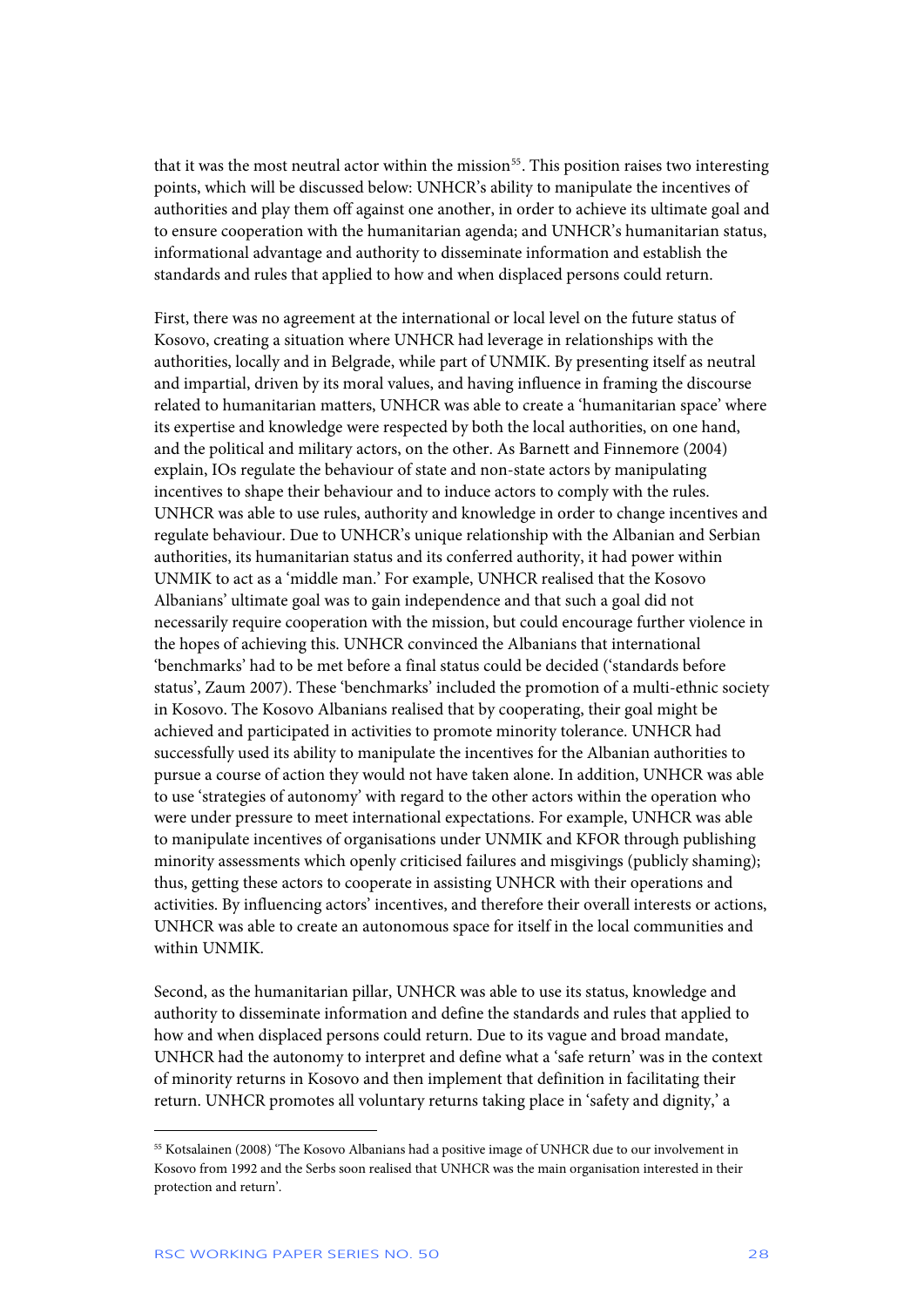<span id="page-29-0"></span>concept often touted at the official level but ill-defined and inconsistent on the ground (Bradley 2007). According to Martin Gottwald, a senior UNHCR official, the concept of ensuring conditions so that displaced persons could 'return to their homes' was new in UNHCR operations, a Balkan-specific concept which was first used in the Bosnian operations (part of the Dayton Agreements), and created an ambitious role for the organisation (Gottwald 2008). The role of UNHCR leadership in demonstrating autonomy by defining the concepts and rules that determine the fate of those under its protection can be seen in High Commissioner Ogata's expansion of the concept of 'safety and dignity.' In a statement on aid in the former Yugoslavia, Ogata explained that protection includes 'the right of return for all those who so desire, and above all, it means the right to be allowed to remain in one's home in safety and dignity, regardless of one's ethnic, national or religious origin' (Ogata 1992). This expansion then gave UNHCR two responsibilities, one in assisting in returns and the other in ensuring an environment conducive to sustainable returns. In Ogata's conception of the 'right to return' UNHCR had defined the conditions under which refugees and minorities could return, the environment KFOR would have to produce to ensure such returns could take place', and what a 'successful' return looked like. Furthermore, UNHCR has the power to change and redefine the rules and standards through which returns can take place in a given situation.

### **Peaceful and Normal Life for 'All'**

According to Resolution 1244 and as interpreted by UNHCR (2001), UNMIK is responsible for 'assuring the safe and unimpeded return of all refugees and displaced persons to their homes in Kosovo,' under the supervision of UNHCR. According to one UNHCR official, the organisation had a certain amount of autonomy due to the specification of its supervisory role in Resolution 1244, even though NATO and UNMIK were the 'big fishes.'[56](#page-29-1) However, the responsibility of supervising the safe and unimpeded return of all, given to UNHCR by the UN Security Council, was one that was almost impossible to implement on the ground. As King and Mason (2006: 245) argue, in order to create the multi-ethnic society that the UN Security Council envisioned, Kosovo would have to 'become a kind of society it had never been before.' Kosovo did not have the political culture, economy or institutions conducive to the aims of the UN Security Council. Transformation of Kosovo society was required to achieve changes that would encourage a multi-ethnic Kosovo (King and Mason 2006: 245).

How was UNHCR to fulfil its mandated role of creating conditions for the safe and free return of all? In the absence of a sovereign state, UNHCR's responsibility of supervising the government to enforce safe and tolerable conditions did not exist. According to UNHCR officials, its responsibility to 'supervise' was left undefined and ambiguous. According to one senior UNHCR official<sup>57</sup>, UNHCR staff assumed that by working within a UN structure it would be easier to fulfil their mandate; however, this was not always the case. According to a UNHCR official:

<span id="page-29-1"></span><sup>56</sup> Anonymous. (2008) Questionnaire, 22 May 2008.

<span id="page-29-2"></span><sup>57</sup> Koefner (2008) Interview with author, February 2008.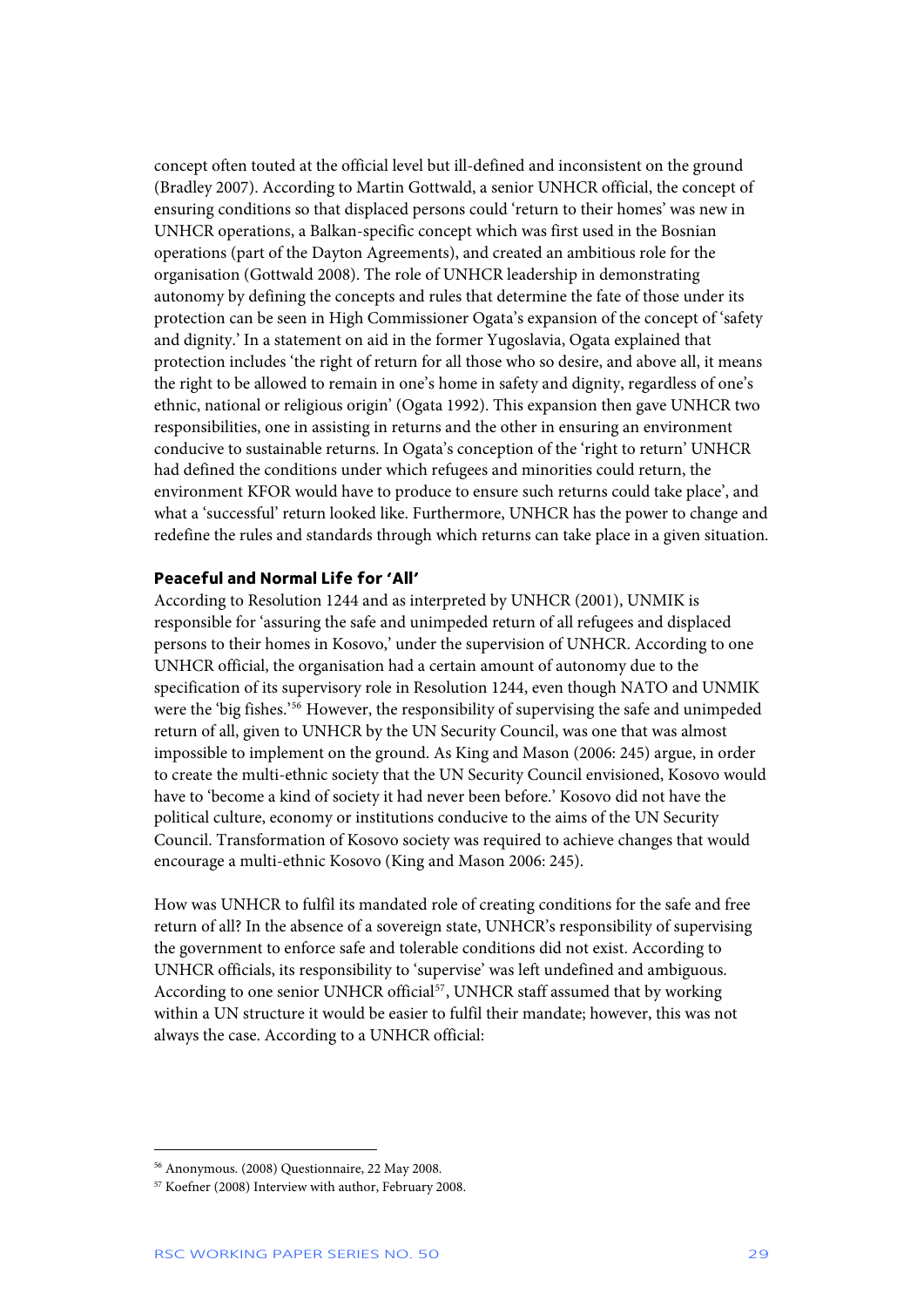<span id="page-30-0"></span>No one specified the relationship between UNMIK and UNHCR and the starting point for protection, minimally was 1244, it was a political resolution that did not think of the practical consequences on a day to day basis.<sup>[58](#page-30-1)</sup>

UNHCR staff often found themselves questioning their supervisory role, as Martin Gottwald states, 'UNHCR was supposed to supervise the return of refugees and IDPs. One key question has always been whom shall we supervise? UNMIK? The local authorities? And what does this role mean?' Gottwald also argues that UNMIK would not have accepted UNHCR giving instructions or guidance; instead, UNMIK seemed to perceive UNHCR as their implementing agency. As the mandate given by the Security Council proved to be inadequate on the ground, UNHCR was able to interpret and implement their mandate as they saw fit in the local context.

### **Autonomous Action: An Example**

One example that UNHCR officials continued to point to as evidence of the autonomy UNHCR had in Kosovo was its ability to influence the different SRSGs (and, therefore the direction of the mission) on the importance of minority protection and to establish a 'benchmark' by which the mission would be judged<sup>[59](#page-30-2)</sup>. As one UNHCR official argued, 'Minority protection was necessary, even if it was outside of UNHCR's mandate, for the return of minority populations'[60](#page-30-3). UNHCR staff knew that in order to fulfil its mandate of 'safe and free returns' it would have to address the ethnic tensions and improve conditions before returns became a realistic option<sup>[61](#page-30-4)</sup>. According to a UNHCR official, UNHCR viewed its high degree of involvement in human rights issues as part of its role because it is a 'human-rights based and oriented organisation'[62](#page-30-5). In using 'strategies of autonomy', such as exploitation of information asymmetries and use of authority, UNHCR was able to influence the SRSGs on what was needed to rebuild Kosovo. UNHCR began to produce assessments (with the  $OSEE^{63}$  $OSEE^{63}$  $OSEE^{63}$ ), which critically examined UNMIK's efforts in creating a sustainable environment for returnees and minorities groups to live in and to enhance voluntary returns. In the course of two years (while UNHCR was within and outside of the UNMIK structure) ten reports were published on the minority situation with assessments of the security and various areas, such as public services and freedom of movement, which produced recommendations on how to create a functioning, multi-ethnic society.

While UNHCR has traditionally had the role to supervise and monitor implementation of compliance with legal instruments in the international refugee regime, the agency has always had to act with caution in the past, as it is in the country of operation only with government consent. As Erin Mooney (1999: 204) explains,

<span id="page-30-1"></span><sup>58</sup> Gottwald (2008) Interview with author, February 2008.

<span id="page-30-2"></span><sup>59</sup> Interviews with UNHCR staff, Geneva, February 2008.

<span id="page-30-3"></span><sup>60</sup> Kotsalainen (2008) Interview with author, February 2008.

<span id="page-30-4"></span><sup>61</sup> Koefner (2008) Interview with author, February 2008.

<span id="page-30-5"></span><sup>62</sup> Koefner (2008) Interview with author, February 2008.

<span id="page-30-6"></span><sup>63</sup> UNHCR and the OSCE worked to produce these reports together. As the institution-building pillar, OSCE was in charge of the human rights monitoring component.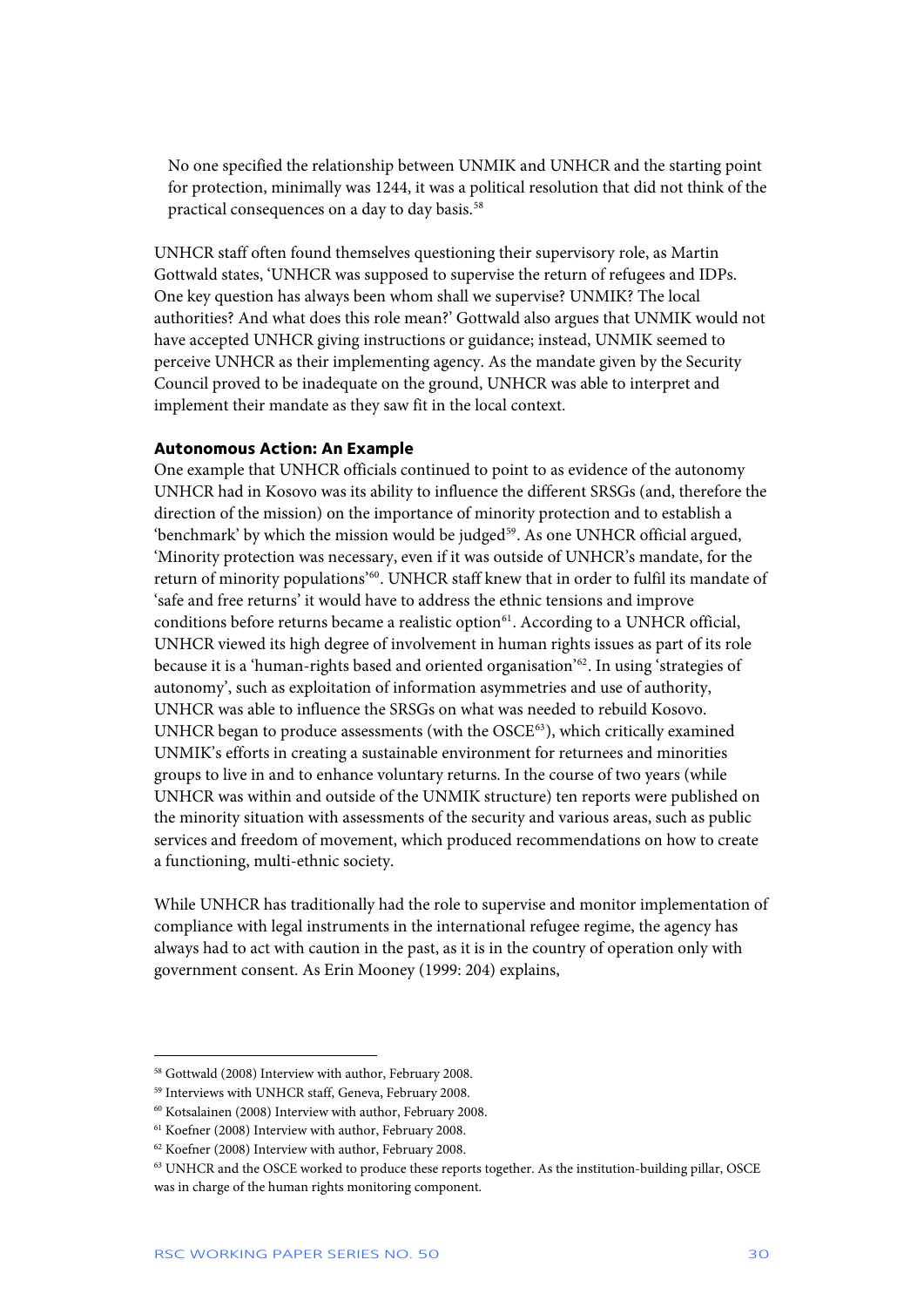<span id="page-31-0"></span>Unlike the United Nations human rights bodies which have long recognised the nexus between displacement and human rights violations, UNHCR played it down until recently for fear of jeopardising the consent of host governments on which its refugee work relies.

However, under UNMIK, UNHCR had the authority to critically write about the efforts of UNMIK and about the Kosovo authorities (albeit not in a traditional state). In a situation with a locally installed traditional government, according to one UNHCR official, UNHCR would have difficulty openly producing human rights reports; the Office may have the possibility of discussing such issues with the government, but not openly publishing reports.<sup>[64](#page-31-1)</sup> Furthermore, these assessments and UNHCR's recommendations were not always appreciated by the SRSG and, at times, UNHCR was seen as 'being difficult' because their recommendations may have gone against the political agenda<sup>[65](#page-31-2)</sup>. According to a UNHCR official<sup>[66](#page-31-3)</sup>, ethnic minority returns became a measure of good governance and there was political pressure from the UN and member states to move forward with these returns. Reports on the prevailing security situation were not always appreciated by UNMIK and the NATO military structure (KFOR), as they perceived them, at times, as an implicit criticism on their performance, and lack of progress made in stabilising Kosovo.

UNHCR exercised autonomy by interpreting and implementing its mandate, even under pressure from the UNMIK stakeholder(s). UNHCR had the expertise and knowledge to disseminate information and advise the SRSG, other UNMIK Pillars, and member states on how to address what the International Crisis Group (2002) termed the 'heart' of Kosovo's political agenda, returns. According to one UNHCR official, 'every time the SRSG changed we had to get minority protection on the agenda and the return of these people back on track'[67](#page-31-4). In using its authority, UNHCR brought attention to the minority issues and persuaded the SRSG that a structure needed to be created for minority protection; which eventually led to UNMIK establishing the Office of Returns and Communities (ORC) within the Office of the SRSG in 2001. In employing 'strategies of autonomy' minority protection was placed at the top of UNMIK's agenda and UNHCR had created a norm by which the success of the mission would be measured.

### **6 Conclusion**

j

An international organisation's ability to act as an autonomous actor is dependent upon the circumstances and can vary in degree and kind. Analysis of IO autonomy expands our understanding of how an IO can affect outcomes in the face of realpolitik, member state interests and structural constraints. By examining how UNHCR employs 'strategies of autonomy' this study has wider implications for issues of global governance, international relations, and forced migration.

<span id="page-31-1"></span><sup>64</sup> Anonymous (2008) Interview with author, February 2008.

<span id="page-31-2"></span><sup>65</sup> Anonymous (2008) Interview with author, February 2008.

<sup>66</sup> Anonymous (2008) Interview with author, February 2008.

<span id="page-31-4"></span><span id="page-31-3"></span><sup>67</sup> Koefner (2008) Interview with author, February 2008.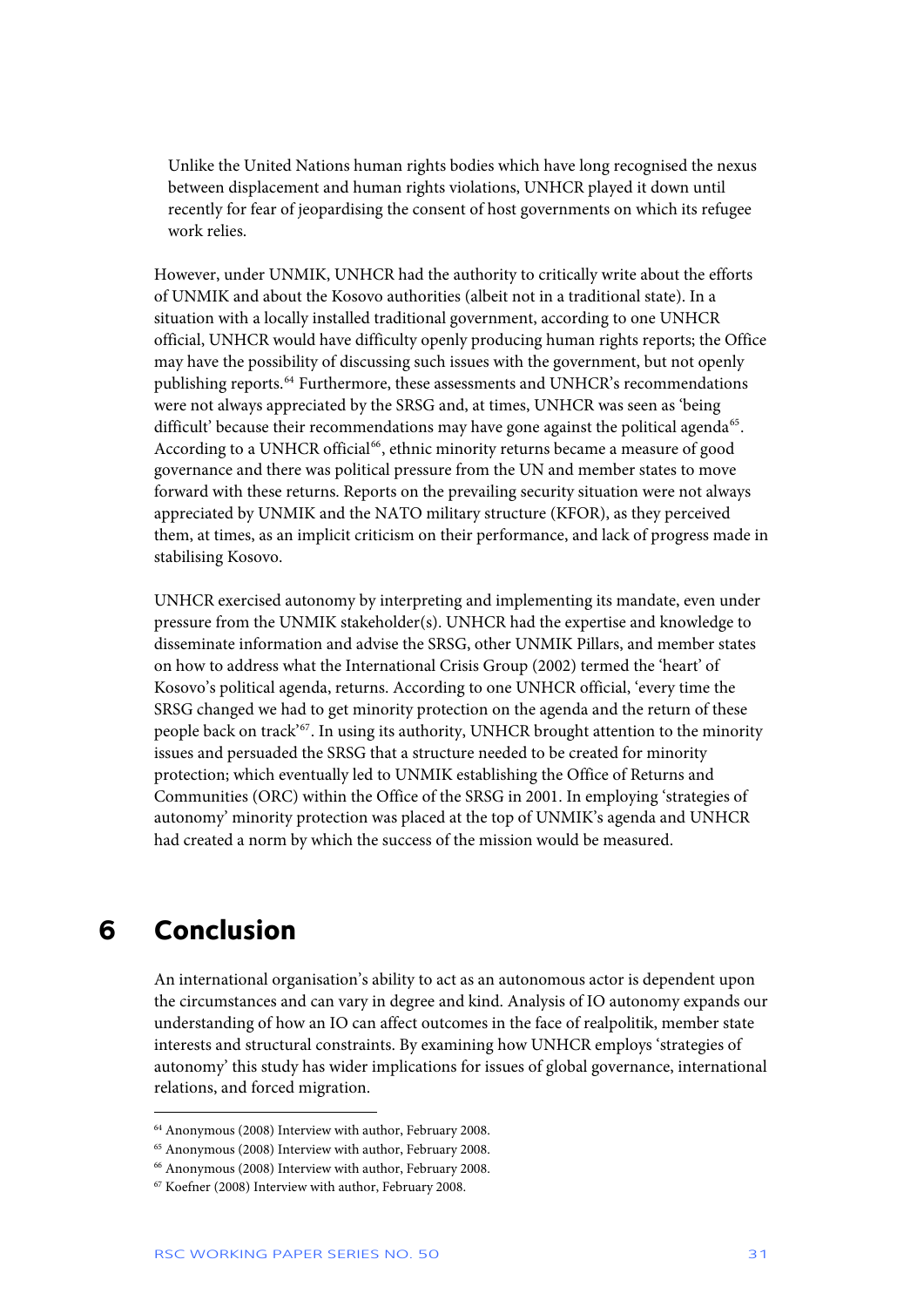### <span id="page-32-0"></span>**Utilising Authority**

UNHCR has used its authority to shape how the world understands refugees and their circumstances, but also, potentially, to control their lives and determine their fates (Barnett and Finnemore 2004: 120).

As Barnett and Finnemore (2004: 165-166) argue, 'the bureaucratisation of world politics means that international organisations have more authority than ever before…(and) that global bureaucrats have authority to act in powerful ways.' The role of individual leadership, and the way that principled<sup>[68](#page-32-1)</sup> ideas are chosen and developed by leaders in IOs are both important in influencing state interests and global outcomes (Oestreich 2007). As IOs use their authority to expand into new issue areas and gain leverage in decisionmaking, they increase their autonomy. In exercising its authority, UNHCR was able to create an autonomous space during its operations in the 1990s and in Kosovo, where it had leeway in interpreting and implementing its mandate. Through participation in framing the discourse on 'human security' and by linking the security of people and that of states, UNHCR was able to capitalise on the concerns of the international community, therefore, justifying its intervention in domestic and interstate matters, ensuring institutional survival and expanding its authority. In Kosovo, UNHCR utilised its authority to demonstrate autonomy by defining the rules and conditions under which return took place and by influencing the 'benchmarks' by which the mission's success would be judged. It is through delegation, moral claims and expertise that IOs have the authority to act; which provides the basis for their autonomy and their ability to change and constitute the world (Barnett and Finnemore 1999, 2004).

#### **Exploiting Information Asymmetries**

As Reinalda and Verbeek (2004) argue, when IOs have an 'information advantage' over member states (principals), they have a better chance in influencing decision making at both the domestic and international levels. Generally, UNHCR's control over information is important for two reasons: in demonstrating internal levels of autonomy; and in the High Commissioner's reporting and advising role to UN organs. First, field staff provide headquarters with information that is used in assessments and reports (e.g. Kosovo minority reports), which allows for interpretation at both levels as to what is important and how the information is presented. Second, the High Commissioner reports to and advises UN organs, such as the Security Council and General Assembly, on refugee (and generally, humanitarian) matters. In exploiting information asymmetries and through language framing, an IO has influence over how issues of global importance are perceived. Ultimately, IOs can use their authority to decide what information to use, how to set the agenda to reflect both relevant and irrelevant items, and to be selective in choosing what actors participate in the decision-making process (Barnett and Finnemore 2004). Authority and information asymmetries allow IOs to create categories, fix meanings, spread values and norms (Barnett and Finnemore 2004) and play an integral role in framing discourse that is of global importance (Hammerstad 2000).

<span id="page-32-1"></span><sup>68 &#</sup>x27;Principle' being defined as 'beliefs about right and wrong held by individuals' (Risse and Sikkink 1999: 7).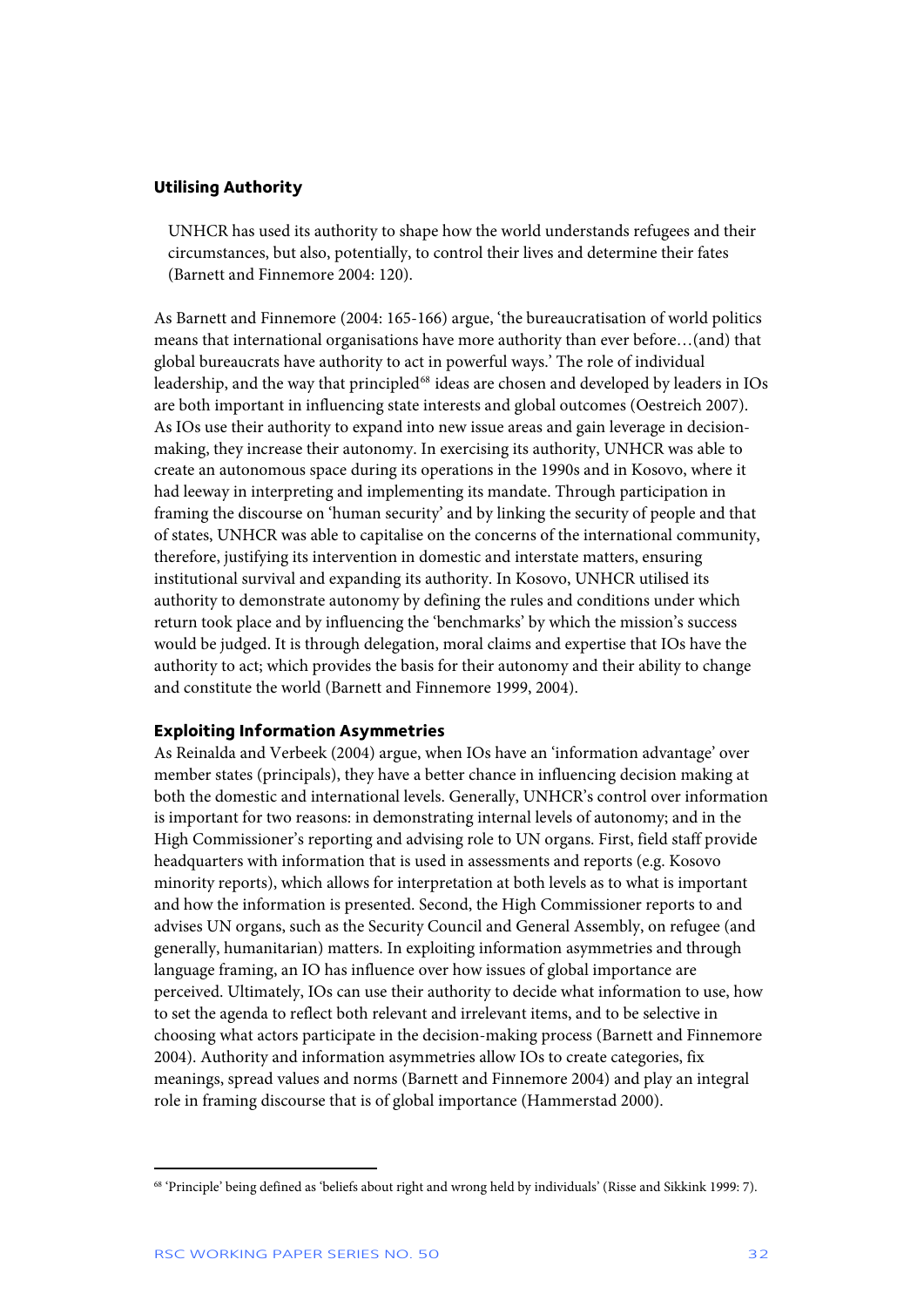### <span id="page-33-0"></span>**Manipulating Incentives and Interests**

IOs are able to regulate Behaviour through their ability to manipulate incentives and play stakeholder interests off one another (Barnett and Finnemore 2004). UNHCR can manipulate the interests of stakeholders by publishing (or threatening to publish) reports on states' human rights violations and their failure to adhere to their obligations. Specifically, in Kosovo, UNHCR used its information asymmetries to publish reports which created incentives for actors, such as KFOR and the Albanian and Serbian authorities, to comply with human rights norms. UNHCR's ability to influence stakeholder interests is important in the broader sense of an IO's power in regulating state behaviour and influencing state preference.

### **Wider Implications**

Through UNHCR's role in post-Cold War operations in the Balkans and in Kosovo, this study has provided a comprehensive conceptual framework to assess the autonomy of an IO in empirical situations. The case study was chosen because it demonstrates that, even within a highly politicised and constraining environment, UNHCR had the ability to exercise autonomy and influence interests and behaviour. While Kosovo is only one example, it supports Zaum's (2007) assertion that international organisations are exercising a level of authority over domestic issues and in post-conflict situations that is unprecedented in history. The conclusions of this study are not limited to UNHCR; they have wider implications for global governance, international relations theory and for awareness of the practical affects of IO action. UNHCR's expanding operations provide insights into the role of IOs in global governance. As Loescher et al. explain:

The role of UNHCR in the global refugee regime potentially offers wider insights for global governance. In particular, it contributes to understanding the role of international organisations in upholding an institutional framework designed to regulate the behaviour of sovereign states (Loescher et al. 2008: 128).

On a theoretical level, mainstream international relations literature has not adequately dealt with the question of an IO's ability to act autonomously. This analysis has shown that an IO can demonstrate varying degrees of autonomy through utilisation of 'strategies of autonomy.' In addition to the examination of UNHCR, this study has provided a conceptual framework which can be used in empirical research to comprehensively analyse IOs and their ability to act autonomously. On a practical level, analysing the autonomy of an IO through its use of 'strategies of autonomy' has importance for the study of forced migration. Such analysis can add to our understanding of how organisations like UNHCR implement international refugee norms at the local level (Schmidt 2006); how they influence the creation and implementation of regulatory frameworks; and, how they use different strategies to influence state behaviour on refugee-related issues. As demonstrated by UNHCR's operations in the post-Cold War world and within the context of state building in Kosovo, IOs can act as more than implementing mechanisms of state interests; they can be autonomous actors in world politics.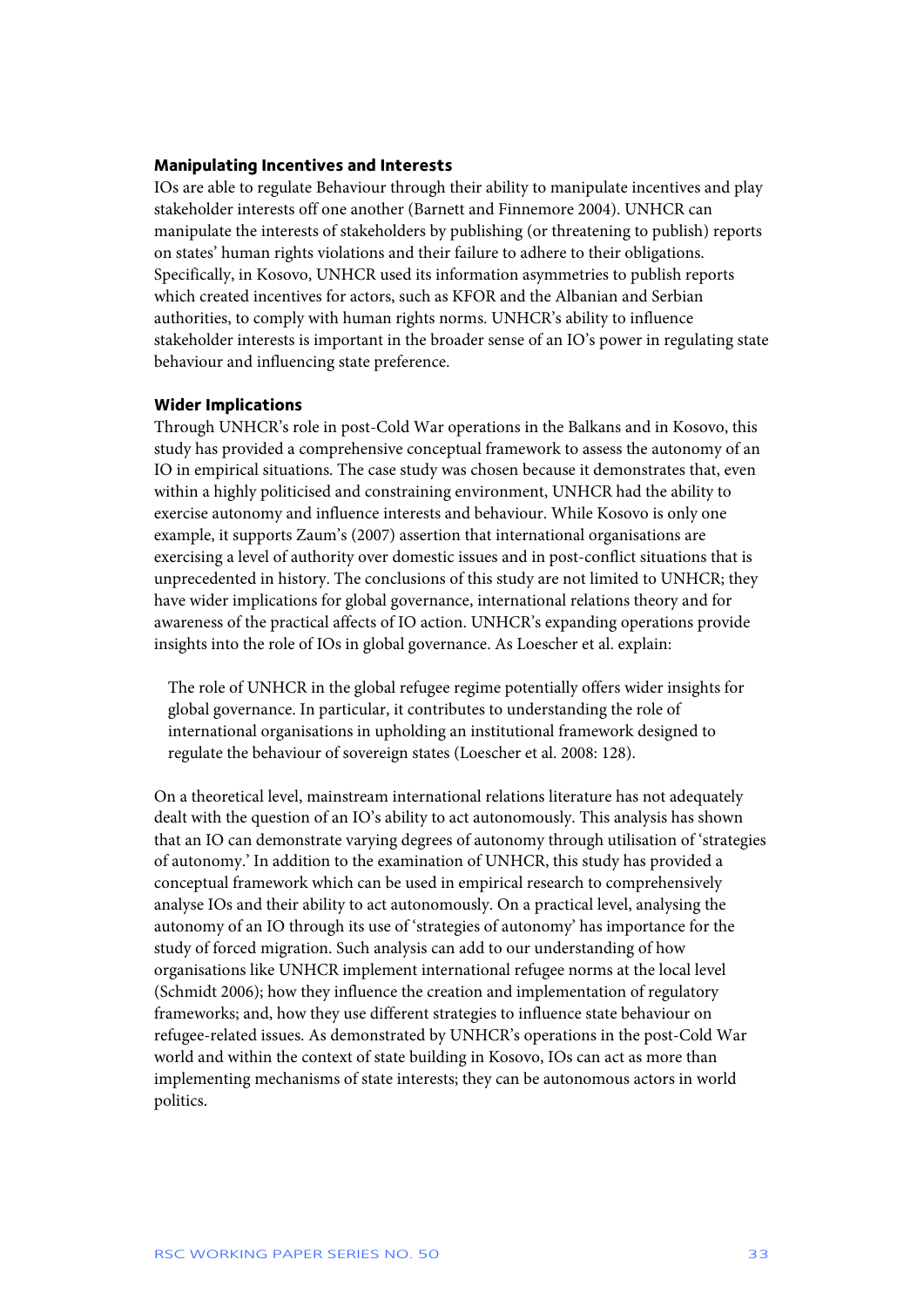## <span id="page-34-0"></span>**References Cited**

**BARNETT, M.** and **DUVALL, R.** (2005a) 'Power in Global Governance', in Barnett, M. and Duvall, R. (eds.) (2005) *Power in Global Governance*, Cambridge: Cambridge University Press.

**BARNETT, M.** and **DUVALL, R.** (2005b) 'Power in International Politics', *International Organisation*, **59**(1): 39-75

**BARNETT, M**. and **FINNEMORE, M.** (1999) 'The Politics, Power, and Pathologies of International Organisations', *International Organisation* **53**(4): 699-732

**BARNETT, M**. and **FINNEMORE, M.** (2004) *Rules for the World: International Organisations in Global Politics*, New York: Cornell University Press.

**BARNETT, M. and FINNEMORE, M.** (2005) 'The Power of Liberal International Organisations', in Barnett, M. and Duvall, R. (eds.) (2005) *Power in Global Governance*, Cambridge: Cambridge University Press.

**BENNER, T., MERGENTAHLER, S.** and **ROTMANN, P.** (2007) 'International Bureaucracies: The Contours of a (Re) Emerging Research Agenda.' Paper delivered at the German Political Science Association (DVPW) IR Section Conference, Darmstadt, 14 July 2007.

**BETTS, A.** (2005) *'International Cooperation between North and South to Enhance Refugee Protection in Regions of Origin'*, Working Paper 25. Oxford: Refugee Studies Centre.

**BRADLEY, M.** (2007) *Return in Dignity: A Neglected Protection Challenge*, Working Paper 40. Oxford: Refugee Studies Centre.

**BRAND, M.** (2003) '*The Development of Kosovo Institutions and the Transition of*  Authority from UNMIK to Local Self-Government', Geneva: Centre for Applied Studies in International Negotiations. Available From: [<http://www.casin.ch/web/pdf/isfmarcusbrand.pdf>](http://www.casin.ch/web/pdf/isfmarcusbrand.pdf) (Accessed 15 February 2008)

**BRYMAN, A.** (2001) *Social Research Methods*, Oxford: Oxford University Press.

**CALHOUN C.** (2002) *Contemporary Sociological Theory.* Oxford: Blackwell Publishing Ltd.

**CAPLAN, R.** (2005) 'International Accountability in International Territorial Administrations: The Case of Bosnia and Herzegovina', Paper delivered at the 46<sup>th</sup> Annual Conference of the International Studies Association, Honolulu, Hawaii,  $1^{st}$ - $5^{th}$ March 2005.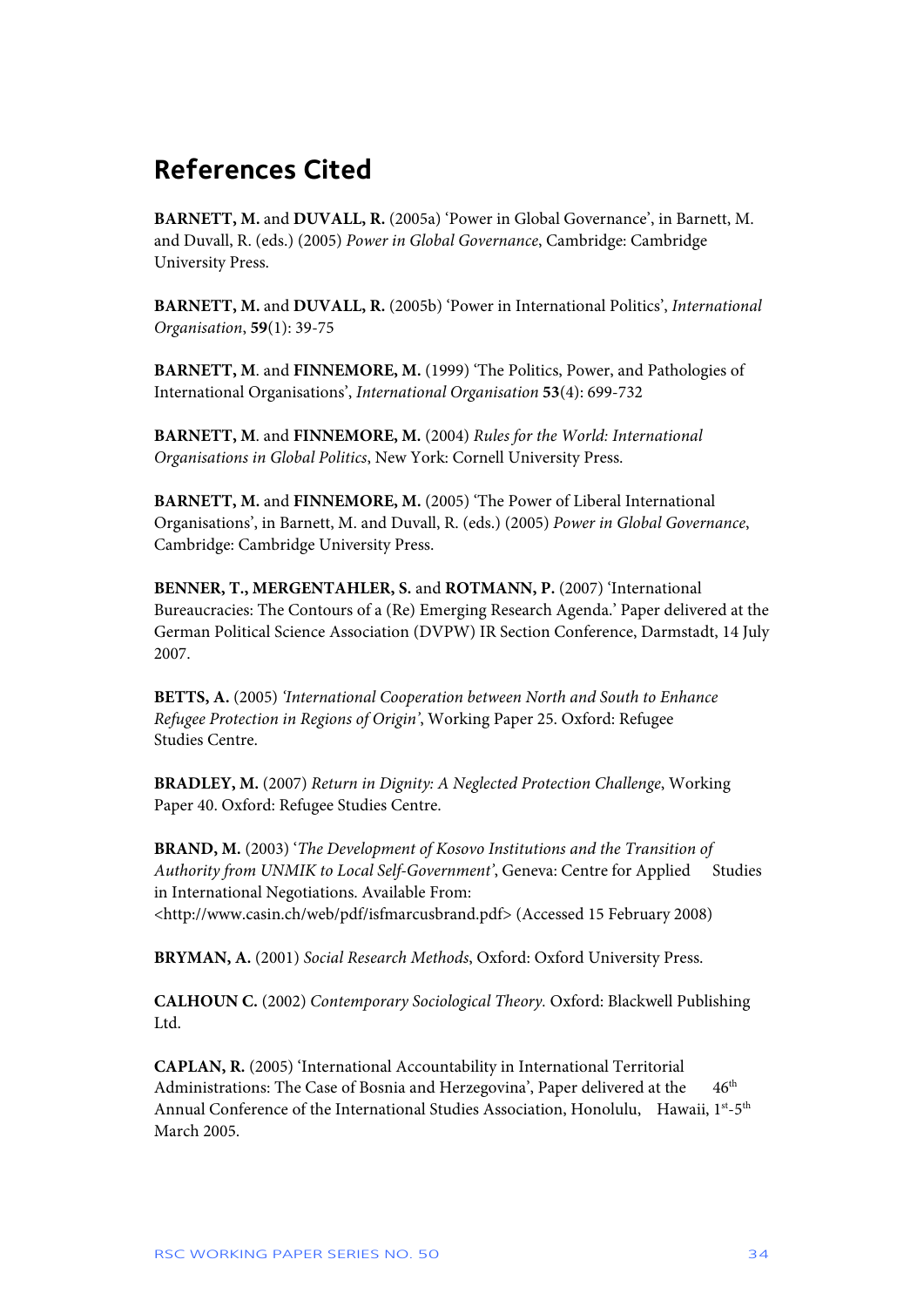**CHIMNI, B.S.** (1998) 'The Global Refugee Problem in the 21st Century and the Emerging Security Paradigm: A Disturbing Trend', in Anghie, A. and Sturgess, G. (eds.) (1998) Legal Visions of the 21<sup>st</sup> Century: Essays in Honour of Judge Christopher Weeramantry. New York: Springer Publishers.

**CUNLIFFE, S.A.** and **PUGH, M.** (1997) 'The Politicisation of UNHCR in the Former Yugoslavia', *Journal of Refugee Studies* **10**(2): 124-153

**CUNLIFFE, S.A**. and **PUGH, M.** (1996) 'The UNHCR as Lead Agency in the Former Yugoslavia', *Journal of Humanitarian Assistance* Available from: <http://www.jha.ac/articles/a008.htm? (Accessed 12 Jan 2008)

**FLICK, U.** (2002) *An Introduction to Qualitative Research*, 2nd edition, London: Sage.

**FREITAS, R.** (2004) 'UNHCR's Decision Making on Internally Displaced Persons: The Impact of External and Internal Factors on Policy Strategy', in Reinalda, B and Verbeek, B. (eds) (2004) *Decision Making Within International Organisations.* London: Routledge.

**GIBNEY, M.** (1999) 'Kosovo and Beyond: Popular and Unpopular Refugees', Forced Migration Review **5**: 28-30.

**GIBNEY, M.** (2002) 'Security and the Ethics of Asylum after September 11', Forced Migration Review **13**: 40-43.

**GIDDENS, A.** (1984) *The Constitution of Society: Outline of the Theory of Structuration*, Cambridge: Polity.

**GIDDENS, A.** (2002) 'Agency, Structure', in Calhoun, C. et al. (eds) (2002) *Contemporary Sociological Theory.* Oxford: Blackwell Publishing Ltd.

**GOODWIN-GILL, G.** (2001) 'Refugees: Challenges to Protection', *International Migration Review* **35**(1): 130-142

**GORDENKER, L.** (1988) 'The United Nations and Refugees', in Finkelstein, L. (ed.) *Politics in the United Nations System*. North Carolina: Duke University Press

**GOTTWALD, M.** (2008) Interview with author, February 2008.

**GROOM, A.J.R.** and **TAYLOR, P.** (2000) 'The United Nations System and the Kosovo Crisis',In Chnabel, A. and Thakur, R. (eds.) (2000) *Kosovo and the Challenge of Humanitarian Intervention: Selective Indignation, Collective Action, and International Citizenship.* New York: The United Nations University

**HAMMERSTAD, A.** (2000) 'Whose Security?: UNHCR, Refugee Protection and State Security after the Cold War', *Security Dialogue* **31**(4): 391-402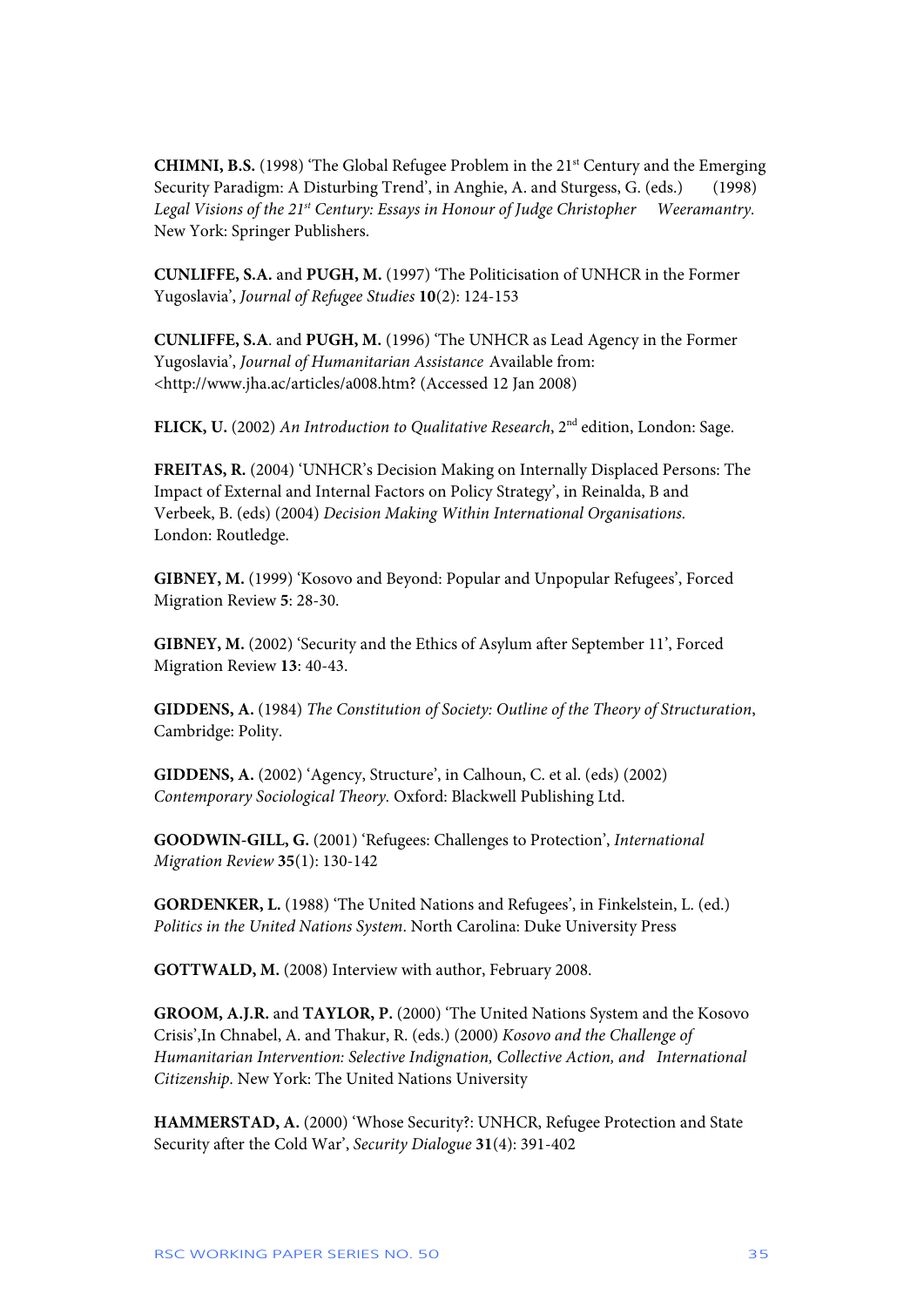**HAWKINS, D., LAKE, D., NIELSEN, D.** and **TIERNEY, M.** (2006) 'Delegation under Anarchy: States, International Organisations, and Principal-agent Theory', in Hawkins, D. et al. (eds) *Delegation and Agency in International Organisations: Political Economy of Institutions and Decisions*, Cambridge: Cambridge University Press.

**HAWKINS, D.** and **JACOBY, W.** (2006) 'How Agents Matter', in Hawkins, D. et al. (eds) (2006) *Delegation and Agency in International Organisations: Political Economy of Institutions and Decisions*, Cambridge: Cambridge University Press.

**HELTON, A.** (2002) *The Price of Indifference: Refugees and Humanitarian Action in the New Century*, Oxford: Oxford University Press.

**HOPKINSON, B.** (2006) 'The International Administration of Kosovo since 1999', in Blitz, B. (ed.) *War and Change in the Balkans: Nationalism, Conflict and Cooperation.* Cambridge: Cambridge University Press.

**IMBROSCIO, D.** (1999) 'Structure, Agency, and Democratic Theory', *Polity* **32**(1): 45-66.

**INTERNATIONAL CRISIS GROUP** (2002) *Return to Uncertainty: Kosovo's Internally Displaced and the Return Process,* Available from: [<http://www.crisisgroup.org/home/index.cfm?id=1608&l=1](http://www.crisisgroup.org/home/index.cfm?id=1608&l=1)> (Accessed 12 March 2008)

**KALDOR, M.** (2006) *New and Old Wars: Organised Violence in a Global Era*. 2nd edition. Cambridge: Polity Press.

**KING, I.** and **MASON, W.** (2006) *Peace at Any Price: How the World Failed Kosovo,* London: Hurst and Company.

**KOEFNER, G.** (2008) Interview with author, February 2008.

**KOTSALAINEN, L.** (2008) Interview with author, February 2008.

**LOESCHER, G., BETTS, A.** and **MILNER, J.** (2008) *UNHCR: The Politics and Practice of Refugee Protection into the Twenty-first Century*, London: Routledge.

**LOESCHER, G.** (2001a) *The UNHCR and World Politics: A Perilous Path*, Oxford: Oxford University Press.

**LOESCHER, G.** (2001b) 'The UNHCR and World Politics: State Interests vs. Institutional Autonomy', *International Migration Review* **35**(1): 33-56

**MALCOLM, N.** (1998) *Kosovo: A Short History*, London: Macmillan.

**MALONE, D.M.** (2003) 'The Security Council in the Post-Cold War Era: A Study in the Creative Interpretation of the U.N. Charter', *N.Y.U. Journal of International Law and Politics* **35**: 487-517.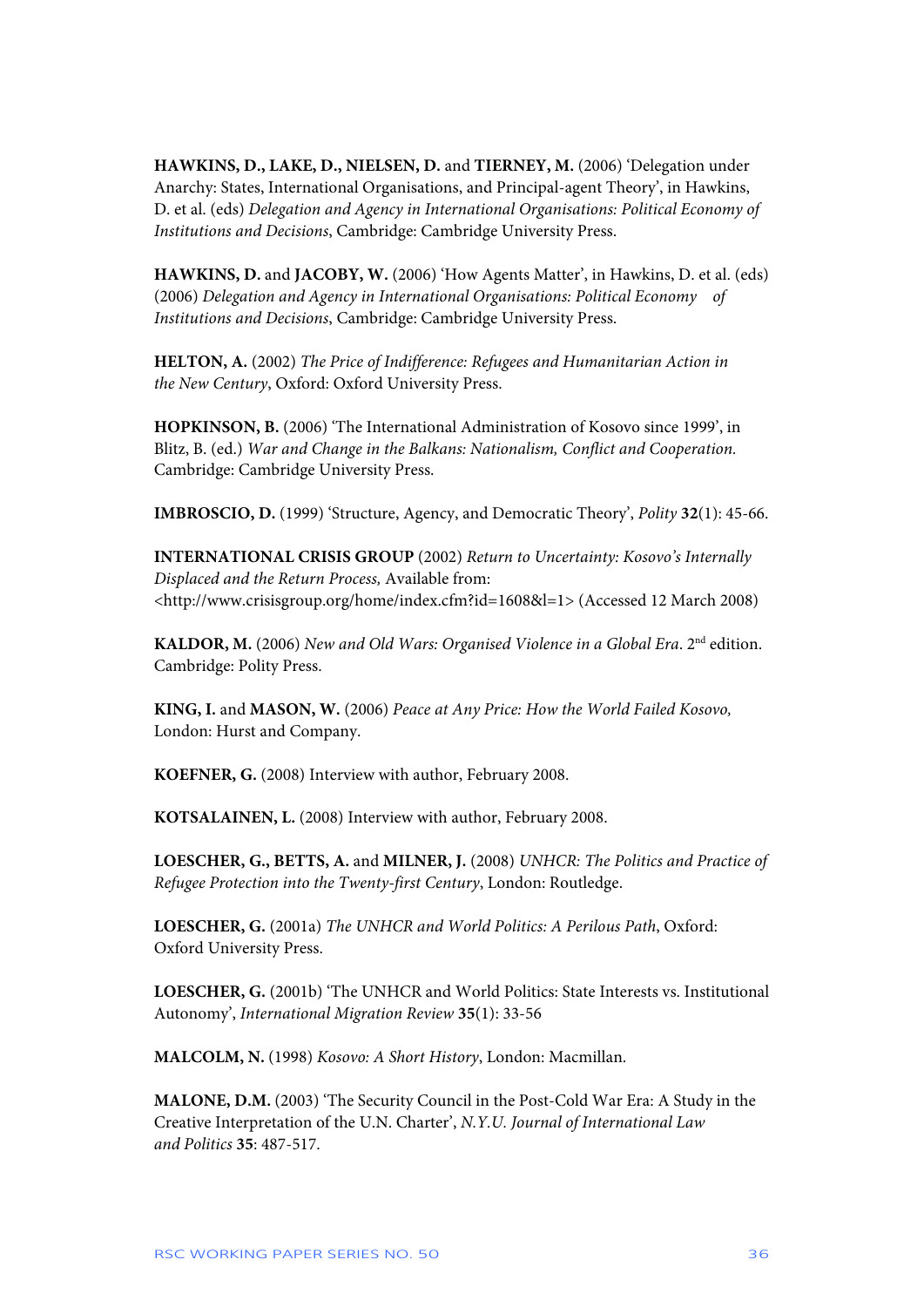**MERTUS, J.** (1999) *Kosovo: How Myths and Truths Started a War*, California, University of California Press.

**MOONEY, E.** (1999) 'In-country Protection: Out of Bounds for UNHCR?', in Nicholson, F. and Twomey, P. (eds*) Refugee Rights and Realities: Evolving International Concepts and Regimes*. Cambridge: Cambridge University Press.

**MORGENTHAU, H.** (1961) Politics among Nations: the Struggle for Power and Peace,  $3<sup>rd</sup>$  edition, New York: Alfred A. Knopf.

**OESTREICH, J.** (2007) *Power and Principle: Human Rights Programming in International Organizations*, Washington DC: Georgetown University Press.

**OGATA, S.** (1992) *Statement of the United Nations High Commissioner for Refugees to the International Meeting on Humanitarian Aid for Victims of the Conflict in the Former Yugoslavia*, Geneva, 29 July 1992.

**OGATA, S.** (1994) *Role of Humanitarian Action in Peacekeeping*, Keynote Address of the United Nations High Commissioner at the 24<sup>th</sup> Annual Vienna Seminar. Vienna, 5 July 1994.

**OGATA, S.** (1999) *On the Humanitarian Frontlines: Refugee Problems between Changing Wars and Fragile Peace*, Lecture by the United Nations High Commissioner for Refugees. Berkeley, 17 March 1999.

**O'NEILL, K., BLASIGER, J.** and **VANDEVEER, S.** (2004) 'Actors, Norms and Impact: Recent International Cooperation Theory and the Influence of the Agent-Structure Debate', *Annual Review of Political Science* **7**: 149-175.

**O'NEILL, W.** (2002) *Kosovo: an Unfinished Peace,* Colorado: Lynne Reinner Publishers.

**PALLIS, M.** (2005) '*The Operation of UNHCR's Accountability Mechanisms'*, Working Paper 12.New York: New York University Institute for International Law and Justice. Available from: <[http://www.law.nyu.edu/journals/jilp/issues/37/NYI406\\_Pallis.pdf](http://www.law.nyu.edu/journals/jilp/issues/37/NYI406_Pallis.pdf)> (Accessed 5 Feb 2008)

**PUGH, M.** (2000) 'Civil-Military Relations in the Kosovo Crisis: An Emerging Hegemony?', *Security*Dialogue 31: 229-242

**PULA, B.** (2003) 'The UN in Kosova: Administering Democratisation?', in Beieber, F. and Daskalovski, Z. (eds.) *Understanding War in Kosovo*. London: Frank Cass Publishers.

**REINALDA, B.** and **VERBEEK, B.** (1998) *Autonomous Policy Making by International Organisations*, London: Routledge.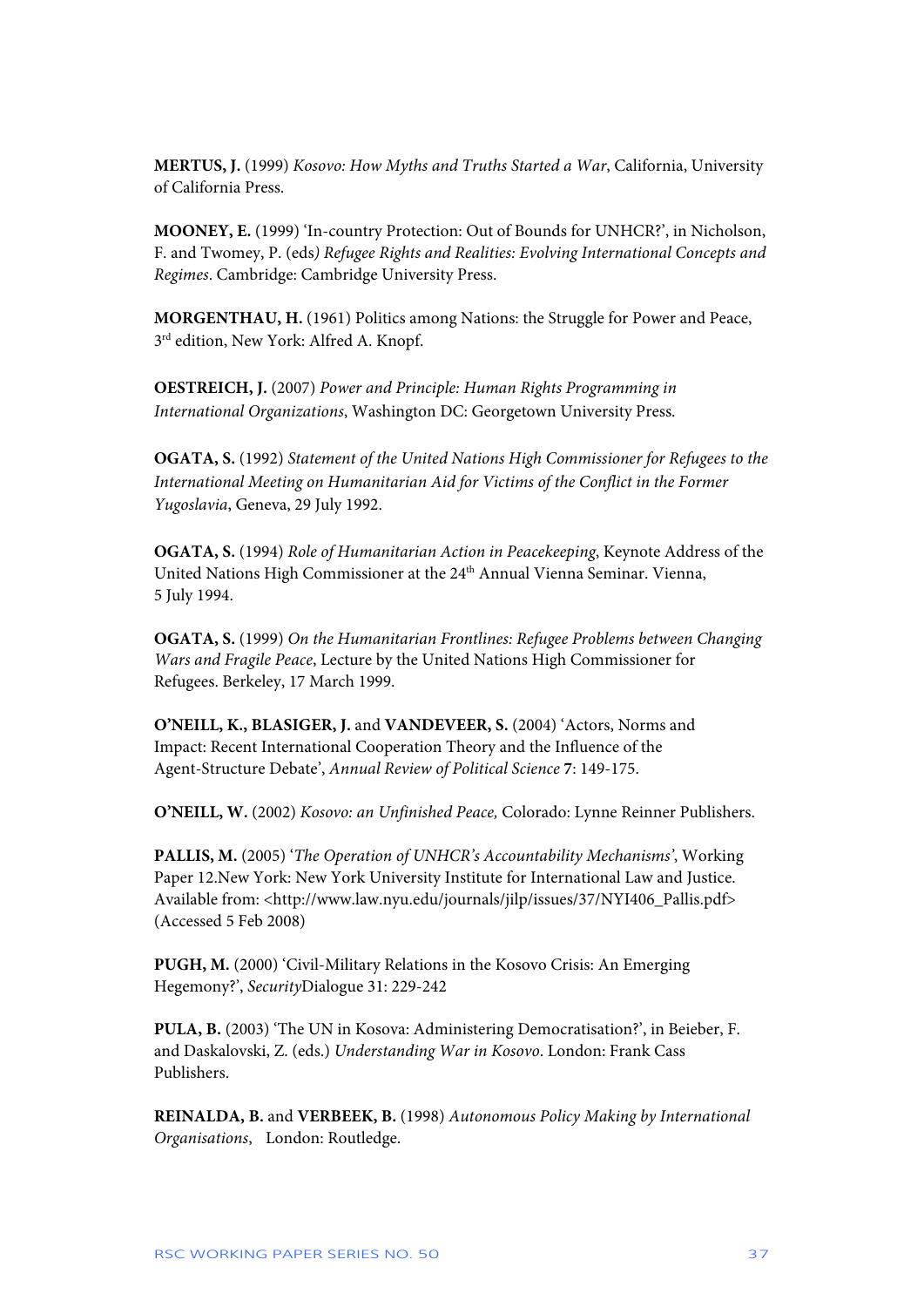**REINALDA, B.** and **VERBEEK, B.** (2004) 'The Issue of Decision Making within International Organisations', in Reinalda, B. and Verbeek, B. (eds.) (2004) *Decision Making within International Organisations*, London: Routledge.

**RISSE, T.** and **SIKKINK, K.** (1999) 'The Socialization of International Human Rights Norms into Domestic Practices: Introduction', in Risse, T. et al. (eds.) (1999) *The Power of Human Rights: International Norms and Domestic Change*, Cambridge: Cambridge University Press.

**ROBERTS, A.** (1999) 'NATO's 'Humanitarian War' Over Kosovo', *Survival* **41**(3): 102-23

**ROBINSON, P**. (1999) 'The CNN Effect: Can the News Media Drive Foreign Policy?', *Review of International Studies* **25**: 301-309.

**ROBSON, C.** (2002) *Real World Research: A Resource for Social Scientists and ractitioner-Researchers*, 2nd edition, Oxford: Blackwell Publishing.

**SCHMIDT, A.** (2006) 'From Global Prescription to Local Treatment – the international refugee regime in Tanzania and Uganda', PhD thesis, Department of Political Science, University of California, Berkeley.

**SUHRKE, A., BARUTCISKI, M., SANDISON, P.** and **GARLOCK, R.** (2000) 'The Kosovo Refugee Crisis: An Independent Evaluation of UNHCR's Emergency Preparedness and Response', Geneva: UNHCR.

**TURTON, D.** (1997) 'Introduction: War and Ethnicity', in Turton, D. (ed) (1997) War and Ethnicity: Global Connection and Local Violence, Suffolk: Boydell Press.

**UNITED NATIONS** (1951) 1951 *Convention relating to the Status of Refugees* (adopted by General Assembly Resolution 429(V) of 14 December 1950).

**UNITED NATIONS** (1950) *Statute of the Office of the United Nations High Commissioner for Refugees* (adopted by General Assembly Resolution 428(V) of 14 December 1950).

**UNHCR** (1994) *UNHCR's Operational Experience with Internally Displaced Persons*. UNHCR Refworld. Available from: <http://www.unhcr.org/cgi-bin/txis/vtx/refworld/rwmain?docid=3ae6b3400> (Accessed 18 May 2008)

**UNHCR** (2000) *The State of the World's Refugees: Fifty Years of Humanitarian Action*. UNHCR Available from:

[http://www.unhcr.org/cgibin/texis/vtx/template?page=publ&src=static/sowr2000/toceng.](http://www.unhcr.org/cgibin/texis/vtx/template?page=publ&src=static/sowr2000/toceng.htm) [htm](http://www.unhcr.org/cgibin/texis/vtx/template?page=publ&src=static/sowr2000/toceng.htm) (Accessed 25 May 2008)